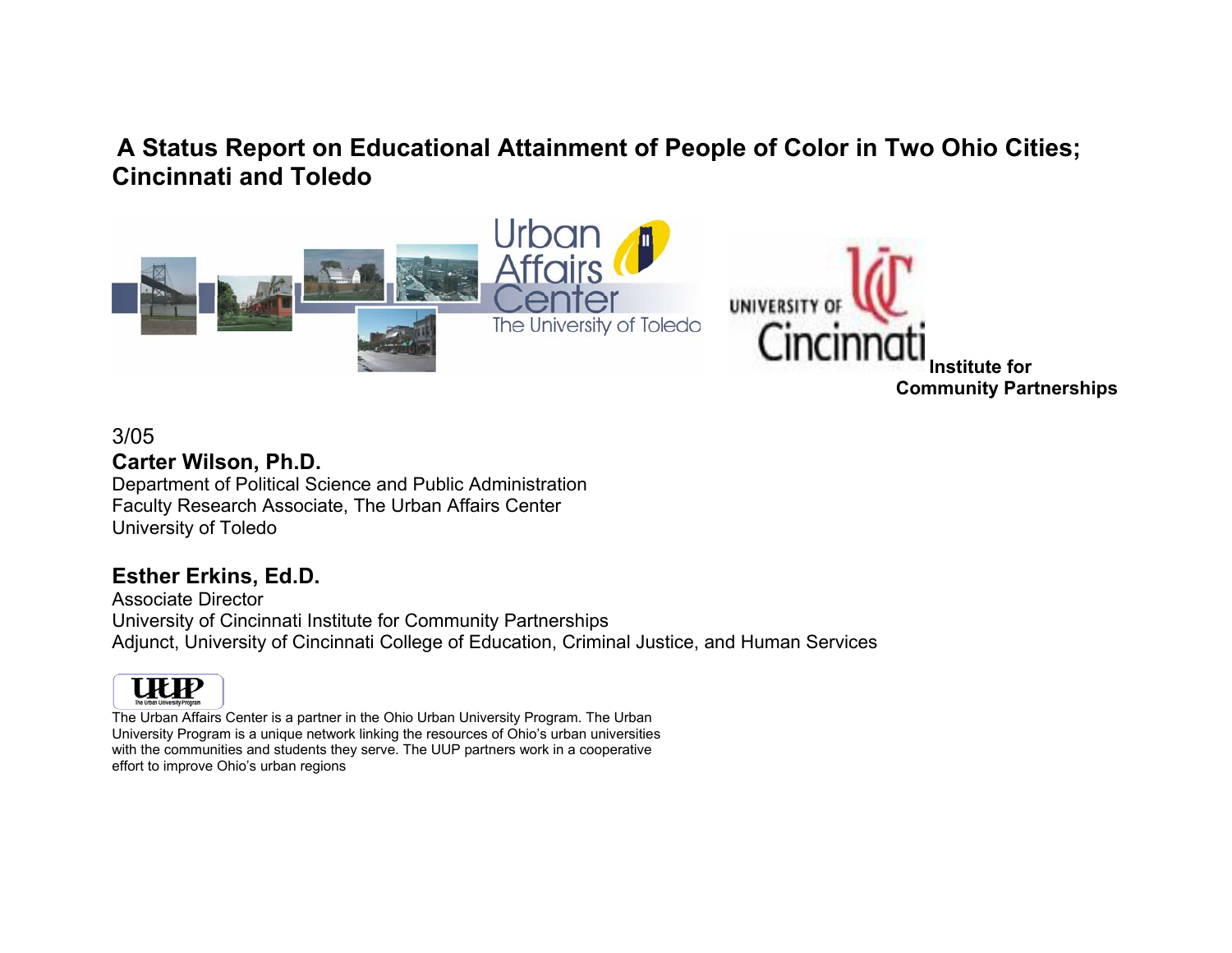Prepared for Public Release 3/05

By The University of Toledo Urban Affairs Center

**The University of Toledo Urban Affairs Center 2801 W. Bancroft St. Toledo, Ohio 43606 419**x**530**x**3591 E-Mail: uac@utoledo.edu** 

**This publication is available for download at the Urban Affairs Center website: HTTP://uac.utoledo.edu**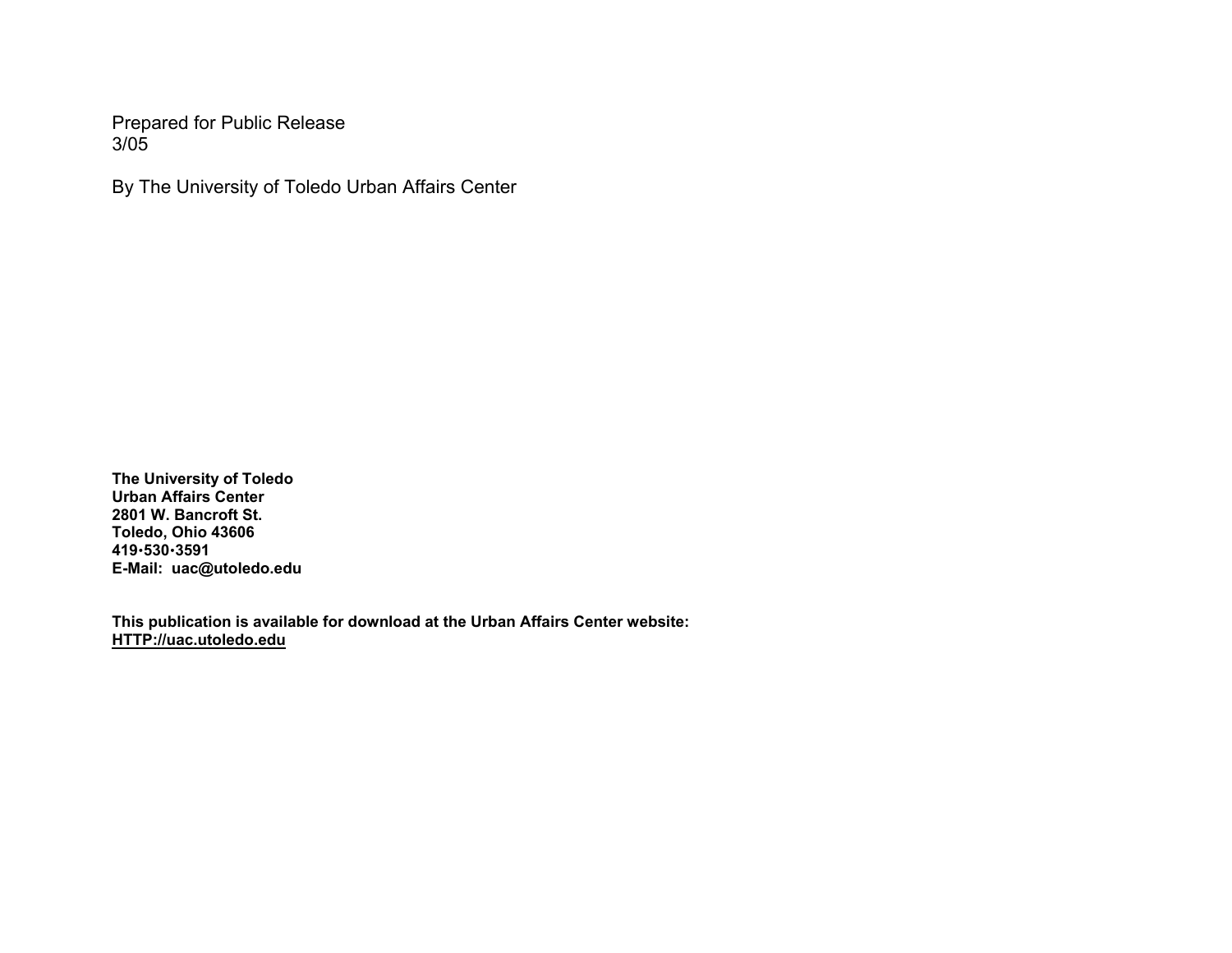# **Table of Contents**

| 2. - Failure in the Universities: High Mediation, Concentration in University Colleges, Low Graduation Rates  48 |  |
|------------------------------------------------------------------------------------------------------------------|--|
|                                                                                                                  |  |
|                                                                                                                  |  |
|                                                                                                                  |  |
|                                                                                                                  |  |
|                                                                                                                  |  |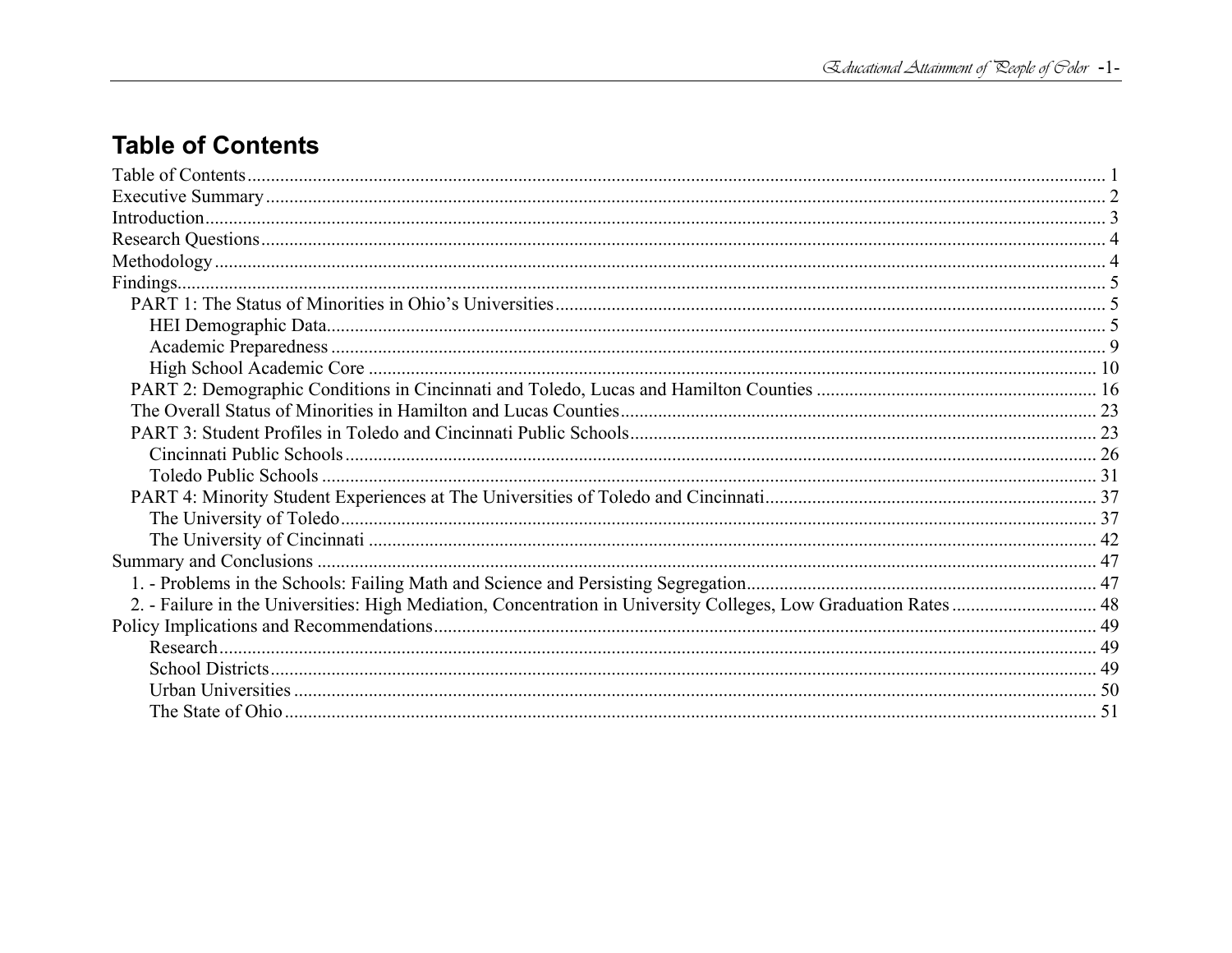# **Executive Summary**

The educational efforts and attainment of minority-- especially African American--students in Ohio's urban communities is the subject of significant commentary and debate, and some misconceptions. Drawing upon secondary data from numerous sources, the study attempts to set the record straight. It describes, analyzes, and summarizes information about, and the experiences of, people of color in the publicly-supported "K-16" programs and institutions in Toledo and Cincinnati. Analyzing the demographic context and experiences of people of color in Ohio and our respective cities in their public school and local University settings; we identify several starting points for meeting the needs and improving the performance of urban students of color.

Despite gains over the past two decades, people of color from low-income areas face serious and persisting problems of inadequate educational attainment. Although the particulars of these problems occasionally vary within and between communities, a few patterns emerge from this study of Cincinnati and Toledo:

- Despite improvements by both Cincinnati and Toledo Public school districts in attendance, graduation rates, and proficiency scores, both districts continue to have relatively low proficiency scores, very low math and science scores, and high drop-out rates.
- African American and Hispanic American students are less likely to have completed the high school academic core courses and most likely to require remedial courses when in College.
- Compared to other racial/ethnic groups, African Americans had the lowest income, grades, and ACT scores.
- When in college, people of color were disproportionately involved in remedial courses and individualized programs, rather than in traditional disciplines.
- The 4 and 6 year graduation rates for students of color were substantially lower than the norm.
- Although the proportion of African Americans with some college increased dramatically and the proportion with four years of college increased marginally over the past decade, whites age 25 and older were twice as likely as African Americans in Lucas and three times as likely as African Americans in Hamilton County to have a college degree.
- Even when people of color complete a college degree, it does not axiomatically translate into economic opportunity. In Hamilton County in 2000, a higher percentage of Hispanic Americans had the four-year degree than whites, but their median income was lower.

The report offers several policy recommendations to the State government, to local public school districts, and to urban universities, that could help improve the educational preparation and attainment of students of color in our urban public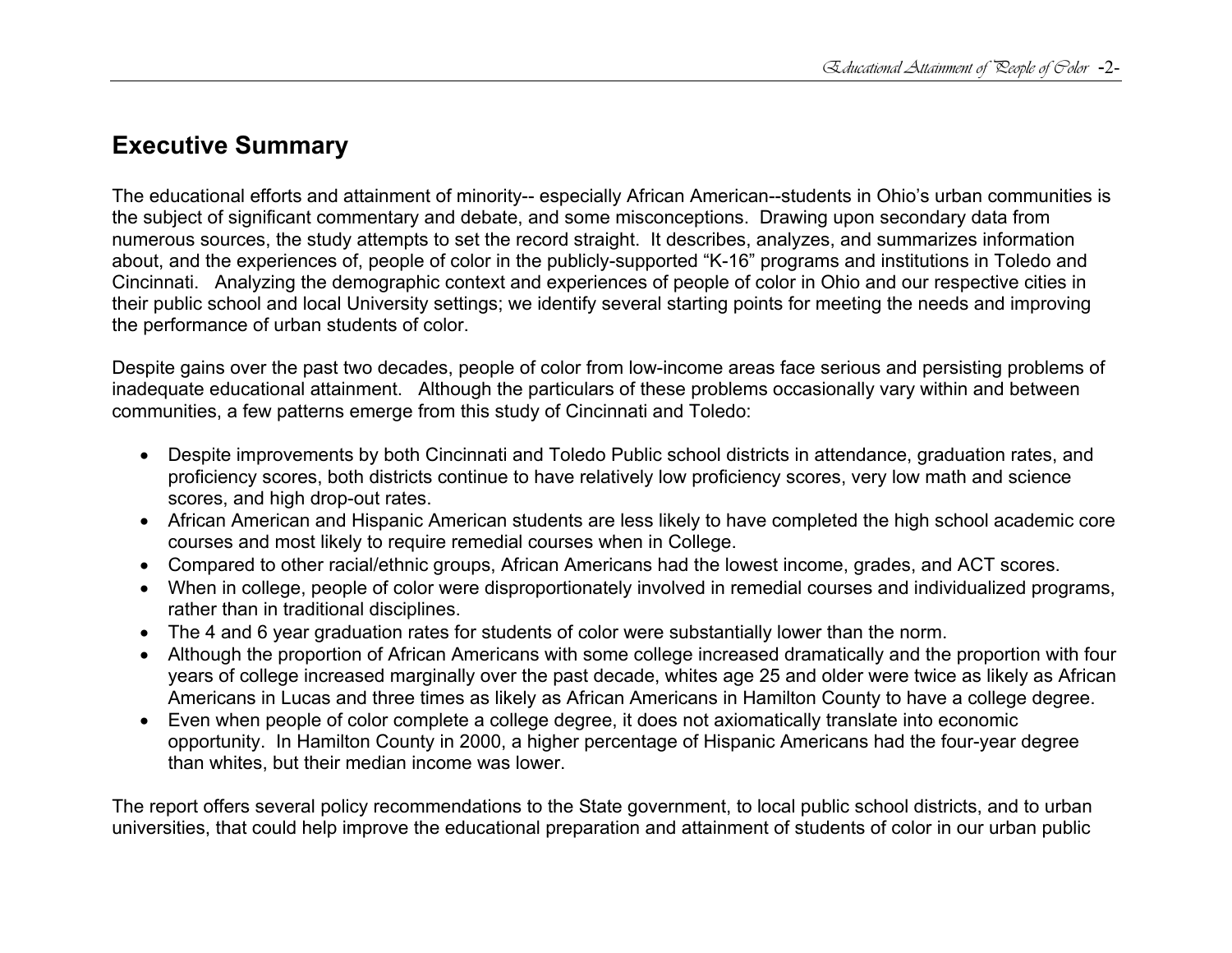institutions. They stress the need for; greater research, institutional coordination and alignment, better communication of expectations with students and parents, and targeted strategic planning that both builds upon and mitigates the impacts of the common experiences of urban students of color.

# **Introduction**

It is well known that high school graduates from low-income families are less likely to be prepared for college than other students. They are less likely to have taken college preparatory classes, and more likely to score lower on college entrance tests, to require more remedial college courses, to take longer to complete their degree, and to drop out of college. It is also known that college degrees have an equalizing impact on the earnings of college graduates, regardless of family income. That is, the earnings of college graduates from low-income families are likely to equal the earnings of college graduates from middle-income families. Sheehan, Lechler and Wagner's recent study of Ohio Higher Education Information (HEI) system data confirm these assertions specific to Ohio.<sup>1</sup>

We know little about the experiences of racial and ethnic minorities—African American, Hispanic American, Asian Americans and Native Americans in Ohio. We do not know whether urban schools, with large proportions of African-American or Hispanic students, provide an adequate college preparatory curriculum. We know little about minority students entering college: their test scores, their need for remedial and developmental courses, and their rate of success in college. We know little about the types of jobs they get and the salaries they earn after graduating from college. We don't know enough and lack many particulars, including best practices or career and experiential pathways undertaken by the most successful of students from these backgrounds.

This study explores the entry patterns of various racial and ethnic groups into two large Ohio urban state universities, University of Cincinnati (UC) and University of Toledo (UT). Of particular interest are the experiences of African American students that come from urban K-12 school district and subsequently end up at one or the other these universities. This study explores the question: How well these students are faring once leaving their urban school districts for institutions of higher education. Because African Americans disproportionately live at home while attending college, it is important to focus on them in these urban schools. The study will comparatively examine the educational background of students entering both of these institutions during the Autumn Quarter 1999. Other studies, especially data complied by The University of Toledo and University of Cincinnati Upward Bound programs indicate that African American students more

<sup>1</sup> Robert Sheehan, Andy Lechler and William Wagner, "*A Study of Higher Education Experiences and Outcomes: Focus on Low-Income, Dependent Students*." (2002).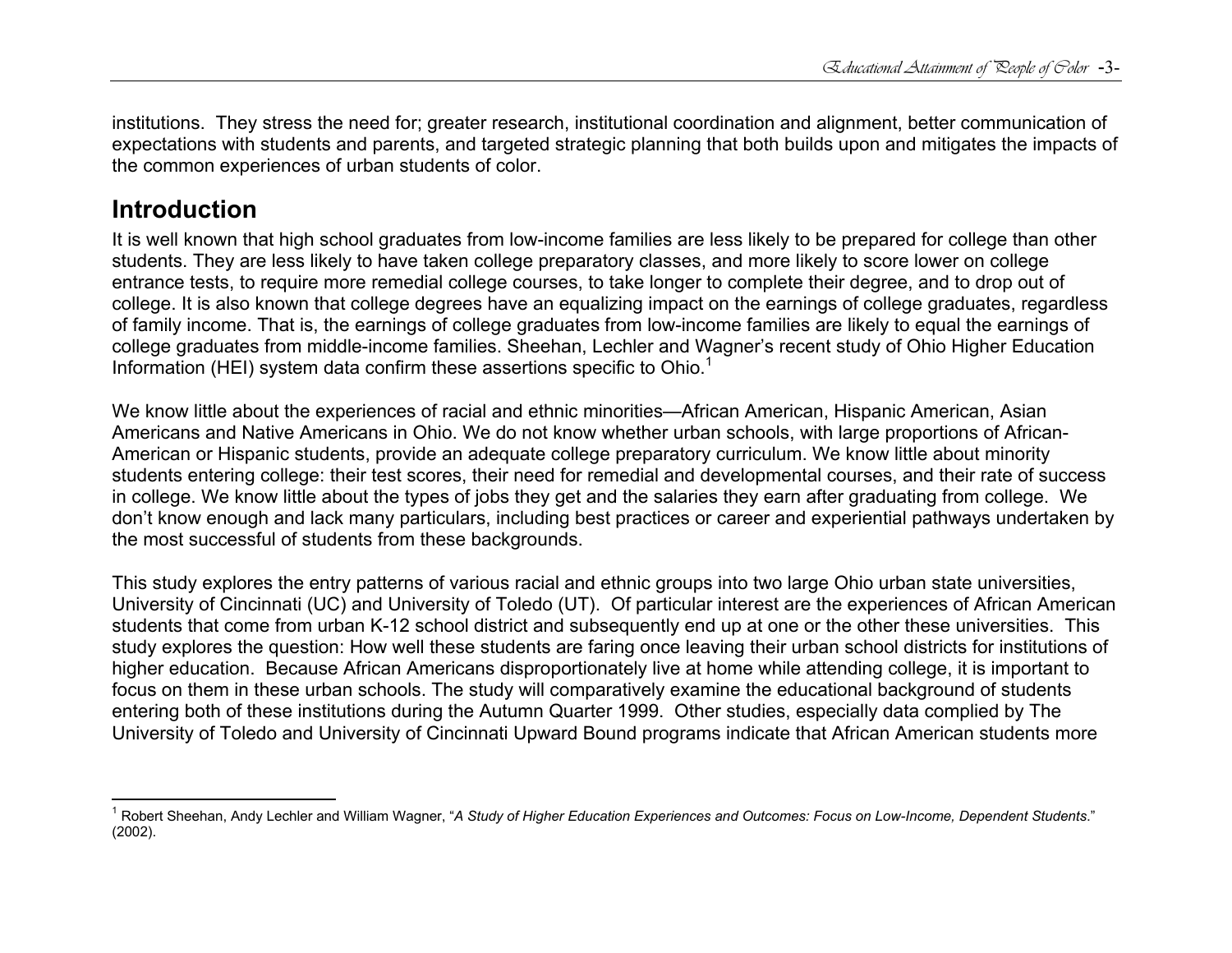often come from families in which they are first generation college students and have household incomes of less than \$20,000 per year.

This study is divided into four parts. Part One examines the statewide trends of minorities in higher education. Part Two examines the demographic conditions of the cities of Toledo and Cincinnati Ohio. Part Three presents the student profiles of both the Toledo Public Schools and the Cincinnati Public Schools. Part Four looks at the minority student experiences at The Universities of Toledo and Cincinnati. In a summary section, we present policy recommendations intended to help improve the educational attainment of minority students in Toledo and Cincinnati.

# **Research Questions**

- $\triangleright$  What are the general experiences of minority students in Ohio's urban public schools?
- $\triangleright$  What are the attributes of the urban milieu experienced by students who graduate from urban public schools and who enter urban public universities?
- $\triangleright$  How well are African American students from urban public school districts in Toledo and Cincinnati fare within baccalaureate-level higher education institutions in their region?
- $\triangleright$  Finally, what are the implications of these findings for policy-makers seeking to improve the rates of educational attainment for this population of students?

# **Methodology**

This study examines the educational experiences of minority students. We analyze this experience at two levels: state and urban. Using Ohio HEI system data, we look at the college educational experiences of ethnic and racial minorities. We look at ACT scores, the completion of high school academic core courses, the completion of specific college preparatory courses, and the number of college remedial courses needed.

After analyzing the statewide data, we use HEI data to look more carefully at trends occurring on the campuses of The University of Toledo and University of Cincinnati. This campus specific data allows us to examine the status of African American students more carefully.

This data provides an overview of the enrollment trends of African-American students with regard to whether they are matriculating. Also we look at retention rates and grade point averages.

We are unable to track individual students from high school through college and we do not have data on students dropping out of college. Consequently we can only speculate on the extent and strength of the direct connection between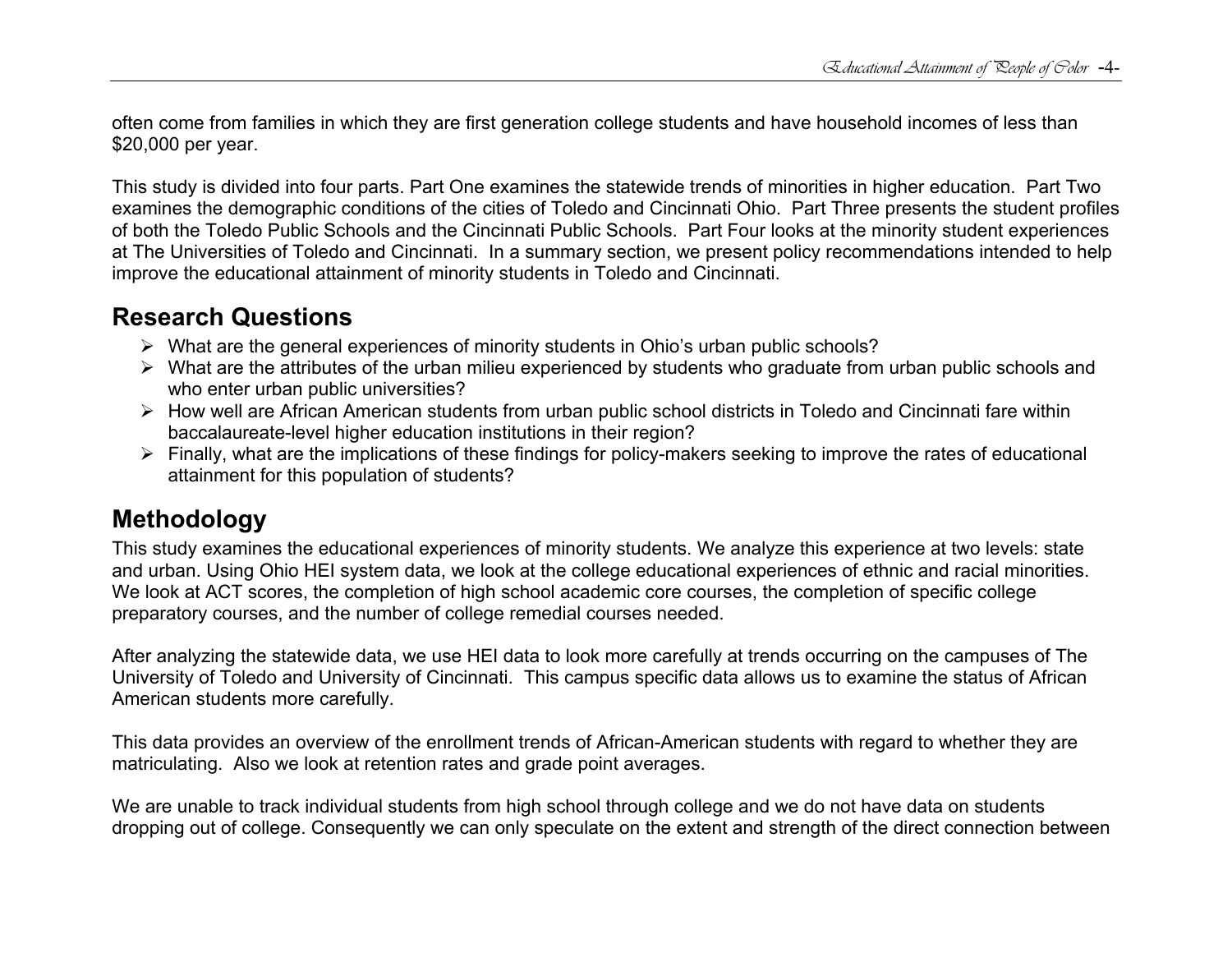the lack of preparation in high school and failure in college. Nevertheless, the school district data on low high school performance and the OBOR and campus specific data on high need for remedial courses and low retention rates provide strong evidence of this connection.<sup>2</sup>

We next look at the urban school districts and central cities of Cincinnati and Toledo. We review data examining the high school experiences of African Americans in these two cities and contextualize the data within the local conditions. Student Report Card data from the Ohio Department of Education is used to build student profiles for each community. This database includes proficiency test scores, demographic information, graduation rates and rates of per pupil expenditure. The data is available both district-wide and at the building level.

# **Findings**

# *PART 1: The Status of Minorities in Ohio's Universities*

In this section we analyze the educational experiences of racial and ethnic minorities in the state of Ohio. We focus on freshmen. Our primary concern is the preparedness of minority students entering Ohio colleges as freshmen. We use Ohio Board of Regents data from Higher Education Information system reports.

The HEI reports are based on surveys of over 54,000 freshmen in colleges and universities throughout the state of Ohio. The surveys focus on recent high school graduates who were less than 20 years old at the time of the survey and who had entered Ohio public colleges and universities as first year students in the fall of 1999. The data contain variables on the demographics and the educational experiences of students surveyed.

# **HEI Demographic Data**

The HEI demographic information includes race, ethnicity, gender, economic status and enrollment status. The following is a summary of the data.

# *Race and Ethnicity*

HEI reports use the following racial and ethnic categories:

 $2$  We have been and continue to seek access to the datasets held by OBOR that could allow us to empirically investigate and demonstrate those relationships.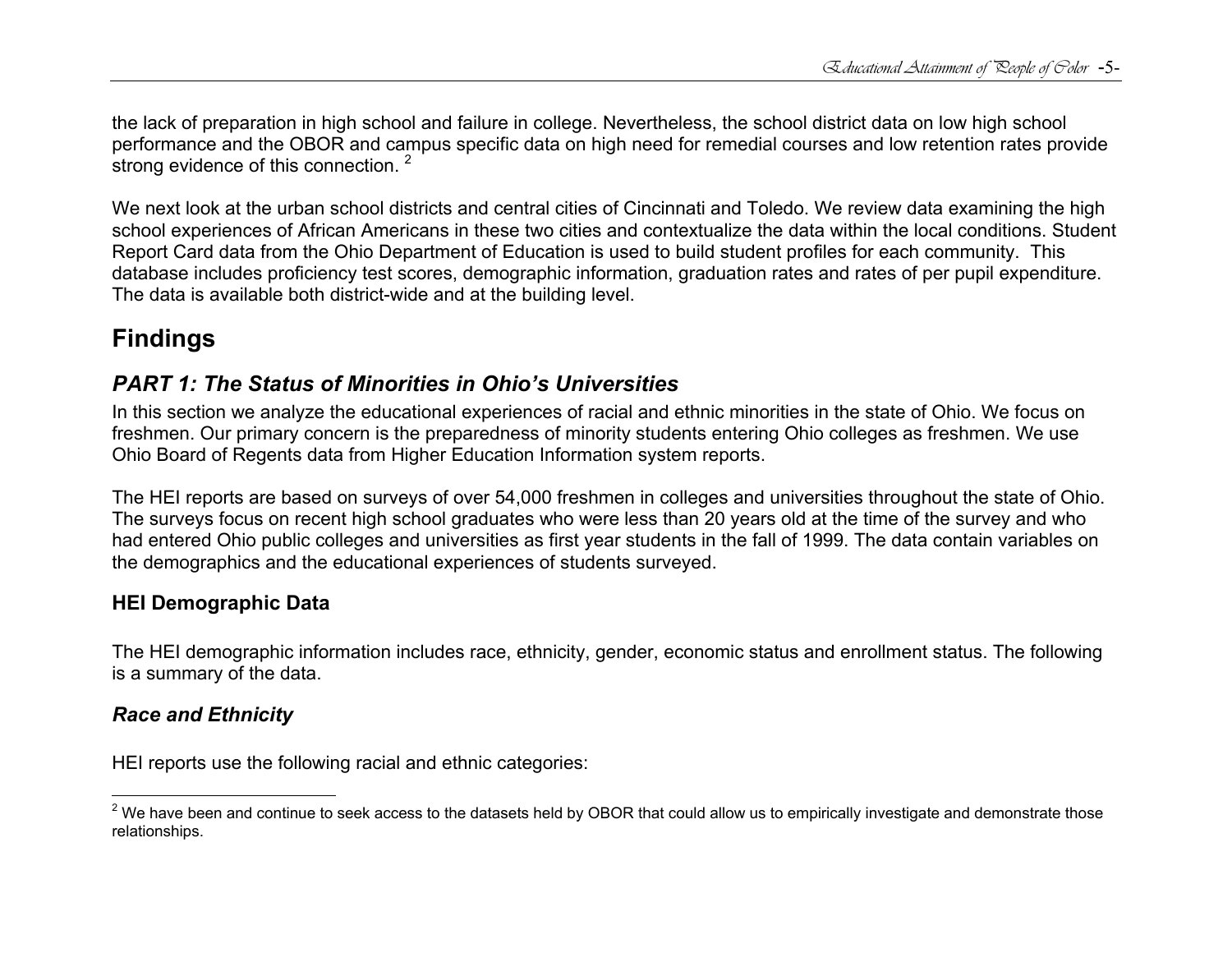- 1. Americans Indian or Alaskan Native (Native American),
- 2. Asian American and Pacific Islanders (Asian American),
- 3. Black, non-Hispanic (African American)
- 4. Hispanic Americans,
- 5. White, non-Hispanic
- 6. Nonresident Alien

| <b>Race/Ethnicity</b>      | <b>Mean</b> | <b>Number</b> |
|----------------------------|-------------|---------------|
| American Indian            | .3          | 183           |
| Asian and Pacific Islander | 1.6         | 840           |
| Black/ Non-Hispanic        | 8.2         | 4,442         |
| Hispanic                   | 1.5         | 802           |
| White, Non-Hispanic        | 85.2        | 46,081        |
| <b>Nonresident Alien</b>   |             | 104           |
| Unknown                    | 3.0         | 1,620         |
| Total                      | 100         | 54,072        |

#### **Table 1 - Summary of Racial and Ethnic Groups in Ohio Public Universities**

Of the 54,000 respondents identifying their racial and ethnic heritage in the OBOR HEI data about 85.2 percent of Ohio's college students are White, 8.2 percent are Black, 1.6 percent are Asia or Pacific Islanders, and 1.5 percent are Hispanic. About three-tenths of a percent are American Indian and two-tenths of 1 percent are nonresident aliens. Only 1,620 or three percent did not identify their race or ethnicity. This gives us a low error factor.

# *Gender and Other Demographics*

The majority of college students are women. However, there are a few gender differences among racial and ethnic groups. Table 2 shows that Asian American and nonresident alien students (two of the 3 smallest groups, together totaling only 1.8% of all student groups) are disproportionately men. The ratios of women to men are similar among Native Americans, Hispanic Americans and White Americans, with 53 women and 47 percent men—a small difference. A major finding is that among the major "ethnic" groups in Ohio, only African American college students are predominantly female, as close to 60 percent are women and about 40 percent are male.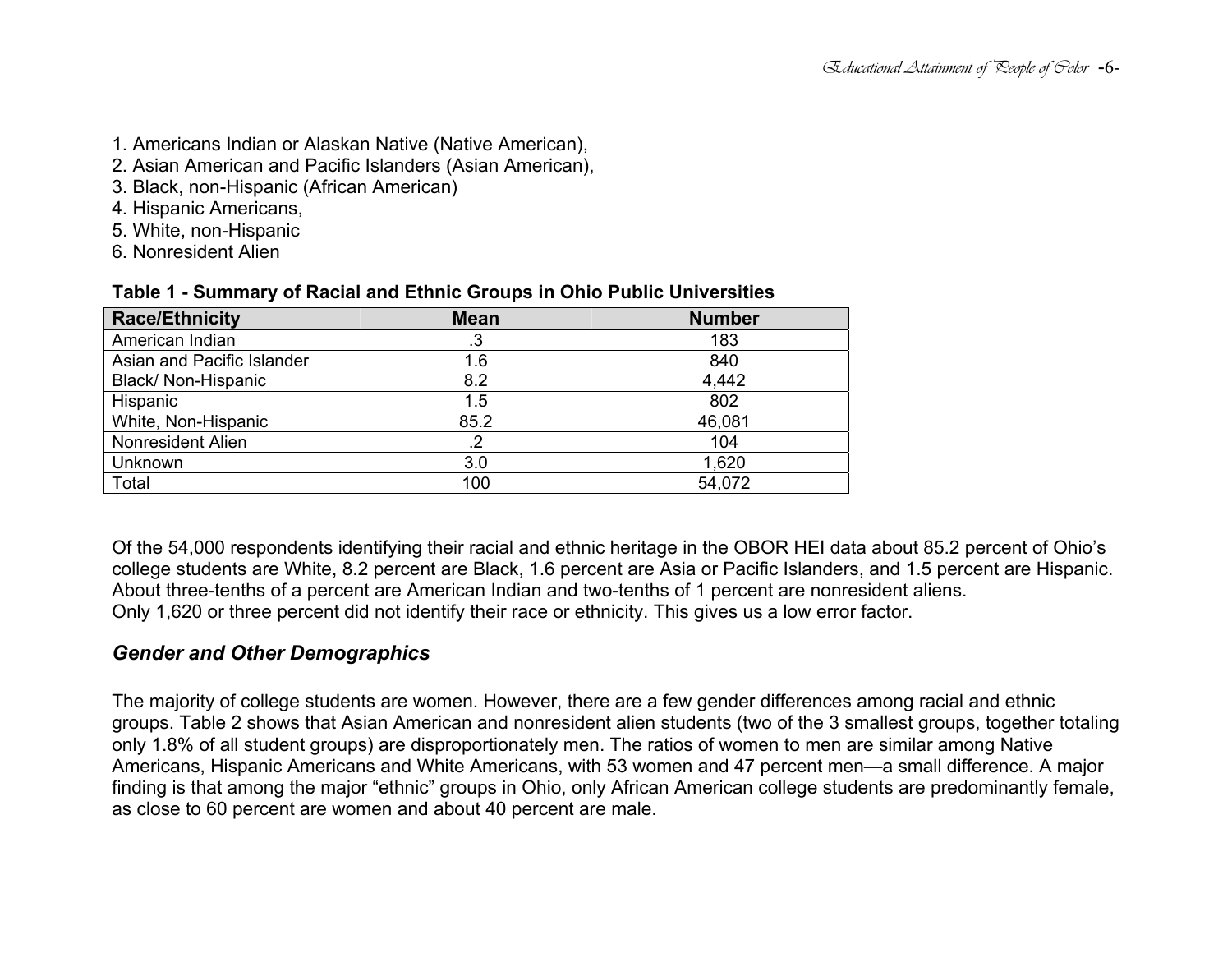| Race                      | <b>Female</b> | <b>Male</b> | <b>Number</b> |
|---------------------------|---------------|-------------|---------------|
| American Indian           | 53%           | 47%         | 183           |
| Asian or Pacific Islander | 49%           | 51%         | 840           |
| Black/Non-Hispanic        | 58.9%         | 41.1%       | 4,442         |
| Hispanic                  | 53%           | 47%         | 802           |
| White, Non-Hispanic       | 53%           | 47%         | 46,081        |
| <b>Nonresident Alien</b>  | 43.3%         | 56.7%       | 104           |

### **Table 2 – Race/Ethnicity and Gender**

### *Economic Status*

HEI data provides two ways to identify students by economic status: family income and financial aid status. The information on family income is straightforward.

#### **Table 3 - Race/Ethnicity and Median Income**

| <b>Race/Ethnicity</b>             | <b>Median Income</b> |
|-----------------------------------|----------------------|
| American Indian or Alaskan Native | \$50,584             |
| Asian or Pacific Islander         | \$55,168             |
| Black/Non-Hispanic                | \$33,000             |
| Hispanic                          | \$51,454             |
| White, Non-Hispanic               | \$60,439             |
| Non-Resident Alien                | \$38,255             |

Table 3 compares the median income of the six racial and ethnic groups. The median income of African Americans is the lowest among the six groups. At \$33,000 it is almost half the median income of White American families of Ohio college students at \$60,439. The median income of White Americans is the highest among the six, followed by Asian Americans at \$55,168, Hispanic Americans at \$51,454 and Native Americans at \$50,584. The extent to which African American students are disadvantaged compared to other students is best illustrated by examining Black median income as a percentage of the median income of other racial and ethnic groups. Black median income is 54.6 percent of White American, 59.8 percent of Asian American, 64.1 percent of Hispanic American and 65.2 percent of American Indian median income.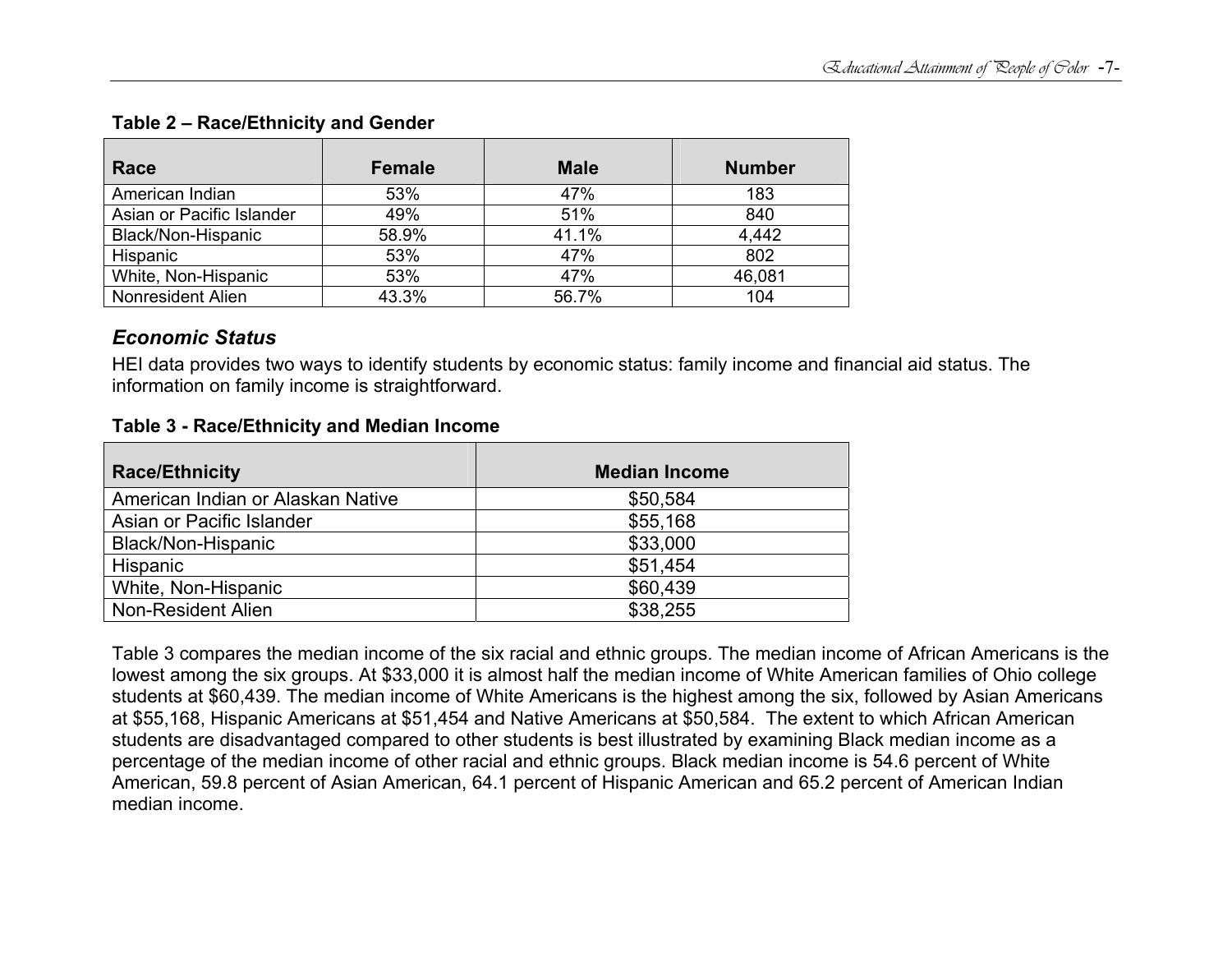We identified college students from low-income families by their eligibility for the Ohio Instructional Grant (OIG). OIG is a program for the economically disadvantaged and its recipients are similar to participants in the federal Pell Grant program. About 15 percent of all the students surveyed indicated eligibility for OIG. Eligibility varied widely among racial and ethnic groups, as shown in Table 4. African Americans were most likely to qualify for OIG, as 41.4 percent indicated they were eligible. Hispanic Americans were the second most likely to qualify, as 23.7 % were eligible, followed by Asian Americans at 22.0%, Native Americans at 21.3%, and 12% of Whites qualifying.

The larger percentage of Asian Americans compared to Native Americans qualifying for financial aid seems inconsistent with data on median income. The median income of Asian Americans is about five thousand dollars more than the median income of Native Americans. However, this apparent anomaly is explained by Ohio census tract data. The distribution of income among Asian Americans is bimodal and the disparity between low-income and high-income Asian families is extreme. The incomes of Japanese and Korean Americans tend to be high. Cambodian Americans in Ohio have the highest poverty rate than any other ethnic group, including African Americans. The high proportion of Asian Americans qualifying for financial aid can be explained by this high poverty rate among Southeastern Asian Americans.

| <b>Race/Ethnicity</b>     | <b>Eligible</b><br><b>OIG</b> | Ineligible<br><b>OIC</b> | <b>No OIG Test</b><br><b>Applied</b> | <b>Total</b><br><b>Number</b> |
|---------------------------|-------------------------------|--------------------------|--------------------------------------|-------------------------------|
| American Indian           | 21.3%                         | 40.4%                    | 38.3%                                | 183                           |
| Asian or Pacific Islander | 22%                           | 41.95                    | 36.1%                                | 840                           |
| Black, Non-Hispanic       | 41.4%                         | 36.5%                    | 22.1%                                | 4,482                         |
| Hispanic                  | 23.7%                         | 50.2%                    | 26.1%                                | 802                           |
| White, Non-Hispanic       | 12.1%                         | 50.6%                    | 37.3%                                | 46,081                        |
| Non-Resident Alien        | 5.8%                          | 5.8%                     | 88.5%                                | 104                           |
| Unknown                   |                               |                          |                                      | 1,602                         |

### **Table 4 - OIG Eligibility by Race/Ethnicity**

# *Full-time/Part-time Status*

Table 5 summarizes the data on a student's race, ethnicity and full-time or part-time status. In all groups, more than eighty percent of students were full-time. However, there were some differences. Ninety-three percent of Asian Americans were full-time, compared to about 88 percent for White Americans and Hispanic Americans. A higher percentage Native Americans, 19.1 percent, and African Americans, 16.1 percent, were part-time, compared to other groups; 12 percent for Hispanic Americans, 11.3 percent for White Americans, and only 6.7 percent for Asian Americans. The higher percentage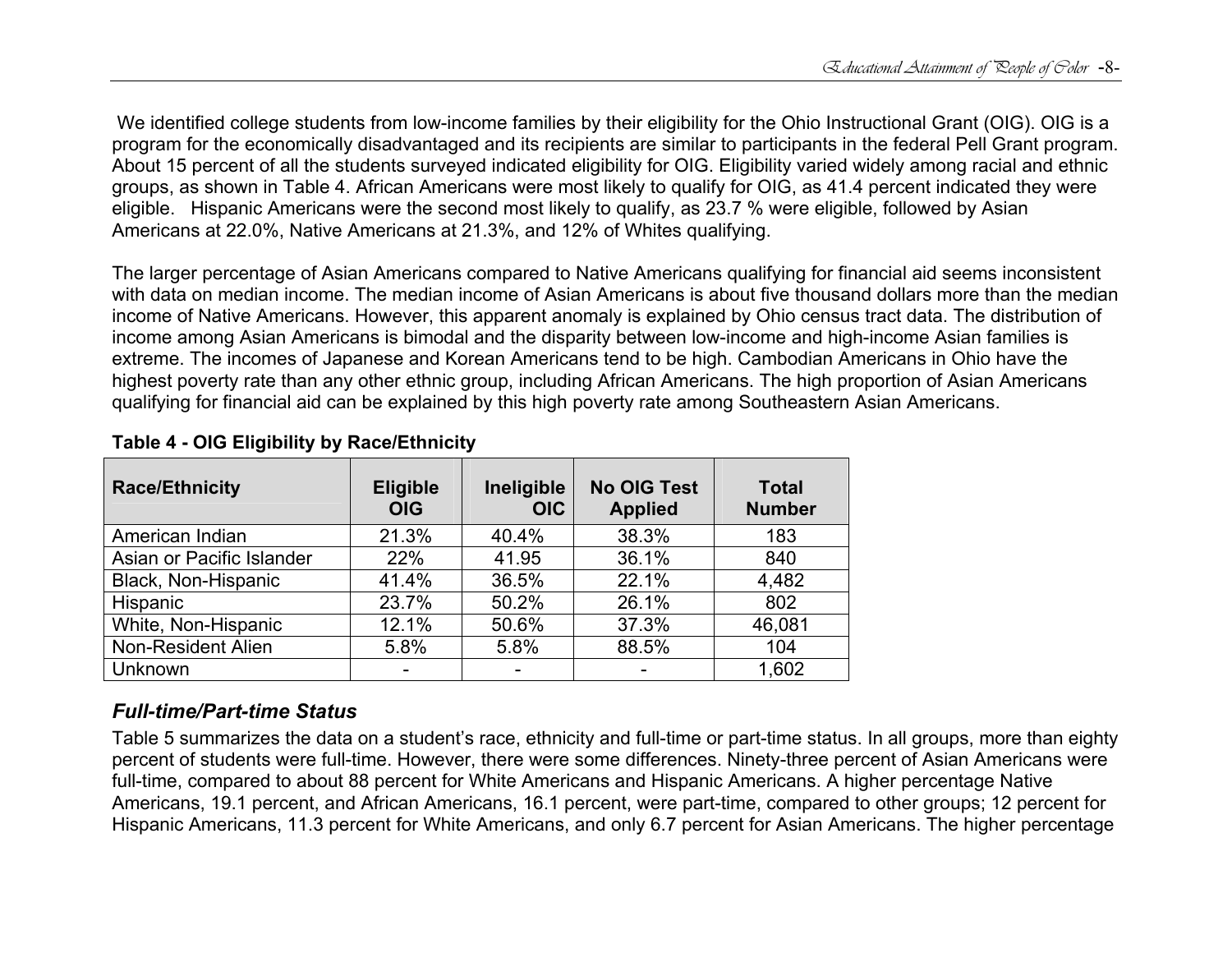of Native Americans and African Americans enrolled part-time may be a reflection of the lower family income and an increased need to work while taking classes.

| <b>Race/Ethnicity</b>     | <b>Full-time Student</b> | <b>Part-Time Student</b> | <b>Total Number</b> |
|---------------------------|--------------------------|--------------------------|---------------------|
| American Indian           | 80.9%                    | 19.1%                    | 183                 |
| Asian or Pacific Islander | 93.3%                    | 6.7%                     | 840                 |
| Black, Non-Hispanic       | 83.9%                    | 16.1%                    | 4,442               |
| Hispanic                  | 88%                      | 12                       | 802                 |
| White, Non-Hispanic       | 88.7%                    | 11.3%                    | 46,081              |

**Table 5 - Race/Ethnicity and Full-time/Part-time Status** 

### *Special Case of Minority Students*

Native American, Black and Hispanic students are more likely to be low-income, to qualify for financial aid and to attend part-time. Native American students have the highest proportion attending part-time and the second lowest median income. Hispanic students have median incomes higher than Native American and African American student, but the second highest proportion qualifying for financial aid. This trend is most striking among African American students who have the lowest median income, the highest proportion qualifying for financial aid and the second highest proportion attending part-time.

### **Academic Preparedness**

Now that we have discussed demographic data, we can now use this information to contextualize student academic preparedness. We examine academic preparedness by looking at ACT test scores, completion of high school academic core courses, and completion of remedial courses. We should note that some students take the SAT test rather than the ACT.

# *Race, Ethnicity and ACT Scores*

Table 6 summarizes mean ACT scores for our six racial and ethnic groups. Not all of the students took the ACT test. The percentage of respondents reporting that they took the ACT test ranges from a low of 65 percent for Native Americans to a high of about 80 percent for White Americans and Asian Americans. Only 68.1 percent of African Americans and about 70 percent of Hispanic Americans took this test.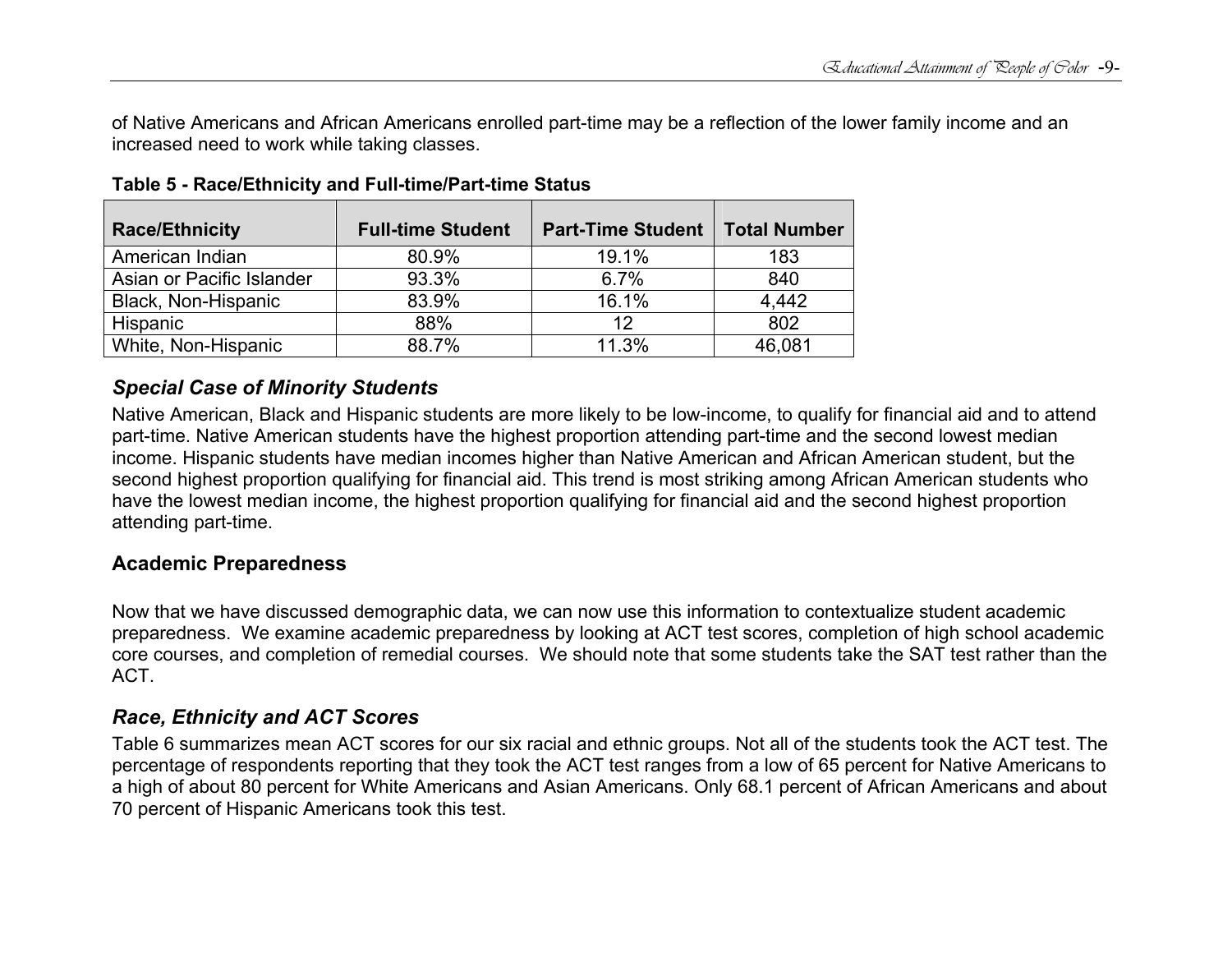The mean ACT score for African Americans was 17.77, the lowest mean score of the five groups. Asian Americans had a mean score of 22.68. White Americans had a score of 21.59 and Hispanic Americans, 20.43.

Three caveats must be noted in any discussion of race, ethnicity and ACT scores. First, the mean score does not tell the range of scores. Although the mean ACT score for African Americans is low, the range of scores is wide with a low of 3 and a high of 32.<sup>3</sup> Second, ACT scores correlate strongly with income. Racial and ethnic differences in ACT scores generally disappear when income is taken into account.

The third point is minor. There is some association between a group's mean ACT score and the percentage of its members reporting scores. That is, the groups with higher mean ACT scores have higher percentages reporting scores. The significance of this point is unclear. It is likely that those not reporting scores are less prepared for college and less aware of the importance of the score. It is not clear that these scores would be significantly below the group mean.

| <b>Race/Ethnicity</b>     | <b>ACT Mean</b><br><b>Score</b> | <b>Number reporting</b><br><b>Test Score</b> | % reporting<br>test score | <b>Total</b><br><b>Number</b> |
|---------------------------|---------------------------------|----------------------------------------------|---------------------------|-------------------------------|
| American Indian           | 20.52                           | 119                                          | 65%                       | 183                           |
| Asian or Pacific Islander | 22.68                           | 673                                          | 80.15                     | 840                           |
| Black/Non-Hispanic        | 17.7                            | 3,027                                        | 68.1%                     | 4,442                         |
| Hispanic                  | 20.43                           | 563                                          | 70.2%                     | 802                           |
| White, Non-Hispanic       | 21.59                           | 37,032                                       | 80.4%                     | 46,081                        |
| Unknown                   | 21.41                           | 1,258                                        | 77.75                     | 1,620                         |

#### **Table 6 - ACT Scores**

### **High School Academic Core**

Table 7 summarizes the completion of high school academic core courses. The academic core is equivalent to a college preparatory curriculum. It includes courses such as chemistry, physics, biology, algebra, geometry, and literature.

<sup>&</sup>lt;sup>3</sup> Charles Clark, "Selected Characteristics of African-American Undergraduate." The University of Toledo Office of Institutional Research, Report No. SR 2003-003.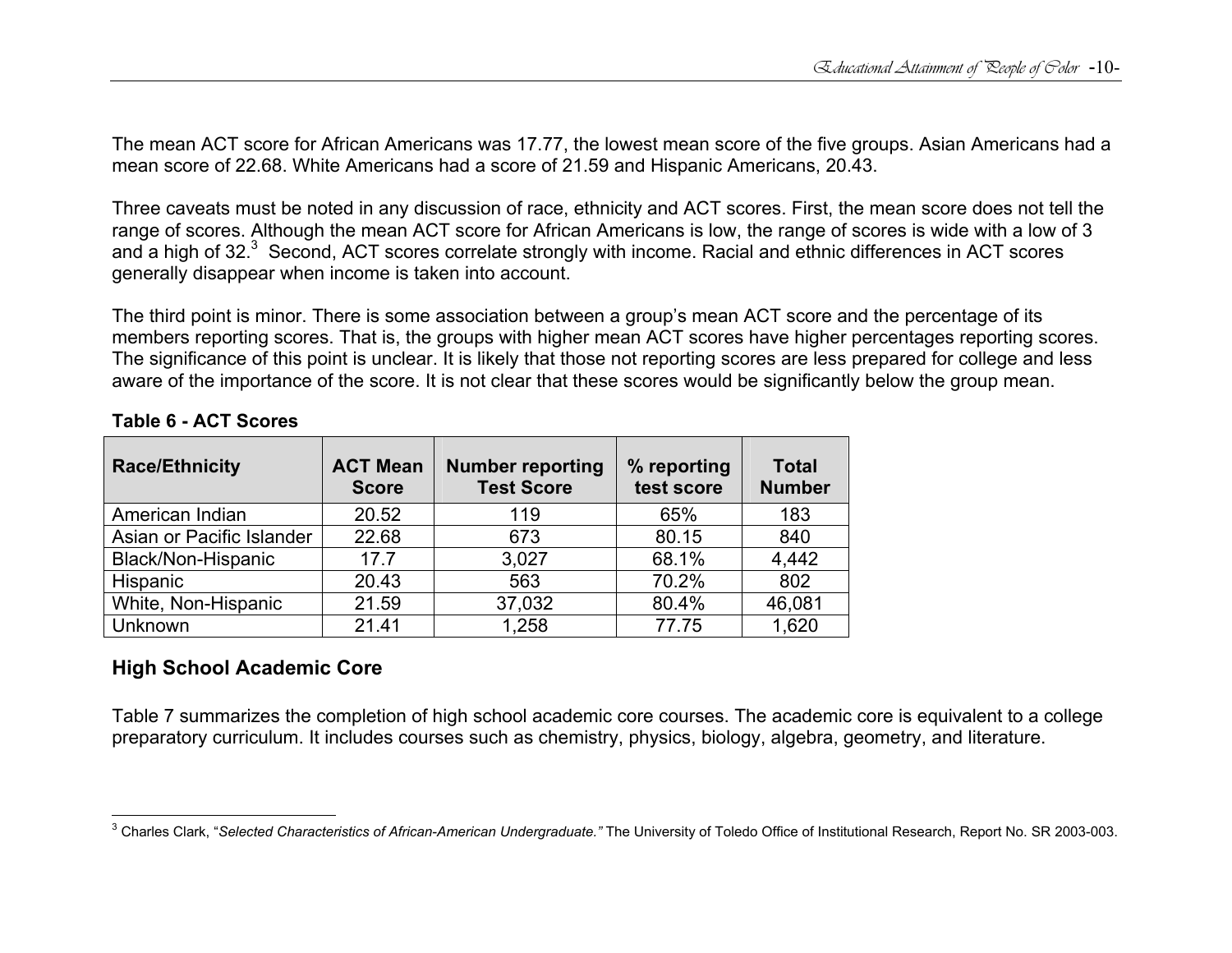| <b>Race/Ethnicity</b>    | <b>HS Academic</b><br><b>Core Completed</b> | <b>HS Academic Core</b><br><b>Not Completed</b> | <b>Unknown</b> | <b>Total</b> |
|--------------------------|---------------------------------------------|-------------------------------------------------|----------------|--------------|
| American Indian          | 41%                                         | 29.5%                                           | 29.5%          | 183          |
| Asian & Pacific Islander | 67.3%                                       | 18%                                             | 14.8%          | 840          |
| Black/ Non-Hispanic      | 44.6%                                       | 29.1%                                           | 26.2%          | 4,442        |
| Hispanic                 | 48.1%                                       | 25.4%                                           | 26.4%          | 802          |
| White, Non-Hispanic      | 56.6%                                       | 26.5%                                           | 16.9%          | 46,081       |
| Unknown                  | 57.3%                                       | 26.5%                                           | 18.6%          | 1,620        |

### **Table 7 - Completion of HS Academic Core**

The high percentage of respondents not answering this question is a subject of concern. No doubt some students did not respond to avoid the embarrassment of appearing unprepared for college, while others were probably unaware of core courses.

The principle indicator that stands out in this table is the high percentage of Asian Americans completing the core. Over sixty-seven percent of Asian American respondents indicated having completed the high school academic core. Fifty-six percent of White Americans indicated having completed the core. Native Americans were the least likely to complete the core, followed by Black and Hispanic Americans.

### *Financial Aid Status and High School Core Completion*

We examined the interaction effect of race/ethnicity and income on the propensity to complete a high school academic core. Tables 8 and 9 allow us to exam the association between financial status and academic preparedness. Table 8 provides data on OIG eligible students and completion of high school core. Table 9 provides data on OIG *in*eligible student and completion of the high school core.

With the exception of Asian American students, those students eligible for financial aid have low rates of non-completion of the high school core. For the OIG eligible, only 46.2 percent of Native Americans and 46.1 percent of White Americans report completion of the high school score. Core completion rates were lower among Blacks and Hispanics, with completion rates of 43.4 percent and 41.1 percent respectively.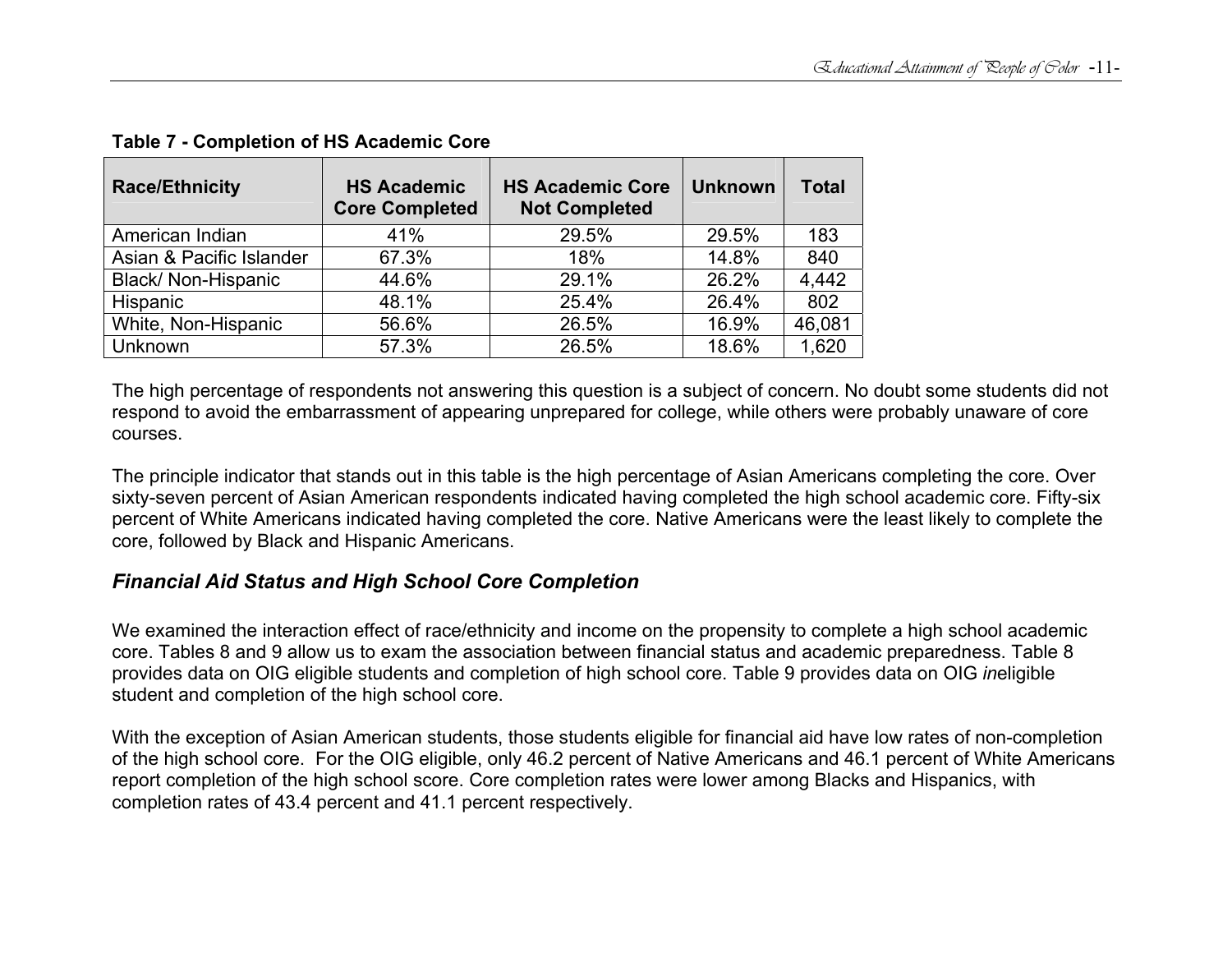| <b>Race/Ethnicity</b> | <b>HS Core</b><br><b>Completed</b> | <b>Number</b><br><b>Completing</b><br>Core | <b>HS Core</b><br><b>NOT</b><br>completed | <b>Number</b><br><b>NOT</b><br><b>Completing</b> | <b>Unknown</b> | <b>Number</b><br><b>Unknown</b> | <b>Total</b><br><b>Number</b> |
|-----------------------|------------------------------------|--------------------------------------------|-------------------------------------------|--------------------------------------------------|----------------|---------------------------------|-------------------------------|
| American              | 46.2%                              | 18                                         | 29/5%                                     | 10                                               | 28.2%          | 11                              | 39                            |
| Indian                |                                    |                                            |                                           |                                                  |                |                                 |                               |
| Asian or Pacific      | 66.5%                              | 123                                        | 18%                                       | 37                                               | 13.5%          | 25                              | 185                           |
| <b>Islander</b>       |                                    |                                            |                                           |                                                  |                |                                 |                               |
| Black/Non-            | 43.4%                              | 797                                        | 29.1%                                     | 563                                              | 26%            | 478                             | 1838                          |
| Hispanic              |                                    |                                            |                                           |                                                  |                |                                 |                               |
| <b>Hispanic</b>       | 41.1%                              | 78                                         | 25.4%                                     | 58                                               | 28.4%          | 54                              | 190                           |
| White, Non-           | 46.1%                              | 2564                                       | 26.5%                                     | 1711                                             | 23.2%          | 1292                            | 5567                          |
| Hispanic              |                                    |                                            |                                           |                                                  |                |                                 |                               |
| <b>Unknown</b>        | 48.9%                              | 135                                        | 26.5%                                     | 80                                               | 18.6%          | 61                              | 276                           |

**Table 8 - OIG Eligible and Completed HS Academic Core** 

### **Table 9 - OIG Ineligible and Completed HS Academic Core**

| <b>Race/Ethnicity</b>             | <b>HS Academic Core</b><br><b>Completed</b> | <b>Number</b> |
|-----------------------------------|---------------------------------------------|---------------|
| American Indian or Alaskan Native | 47.3%                                       | 35            |
| Asian or Pacific Islander         | 76.7%                                       | 270           |
| Black/Non-Hispanic                | 55.5%                                       | 900           |
| Hispanic                          | 57.8%                                       | 233           |
| White, Non-Hispanic               | 64.2%                                       | 14,980        |
| Unknown                           | 48.9%                                       | 135           |

As Table 9 shows, a majority of the students who are ineligible for financial aid (except Native Americans)—and by extension, being of higher income--report having completed the high school core curriculum. Yet, even among this group, there are significant differences between racial groups. Only 55.5 percent of African Americans students and 57.8 percent of Hispanic students report having completed the core, compared to 64.2 percent for White and 76.7 percent of Asian American students.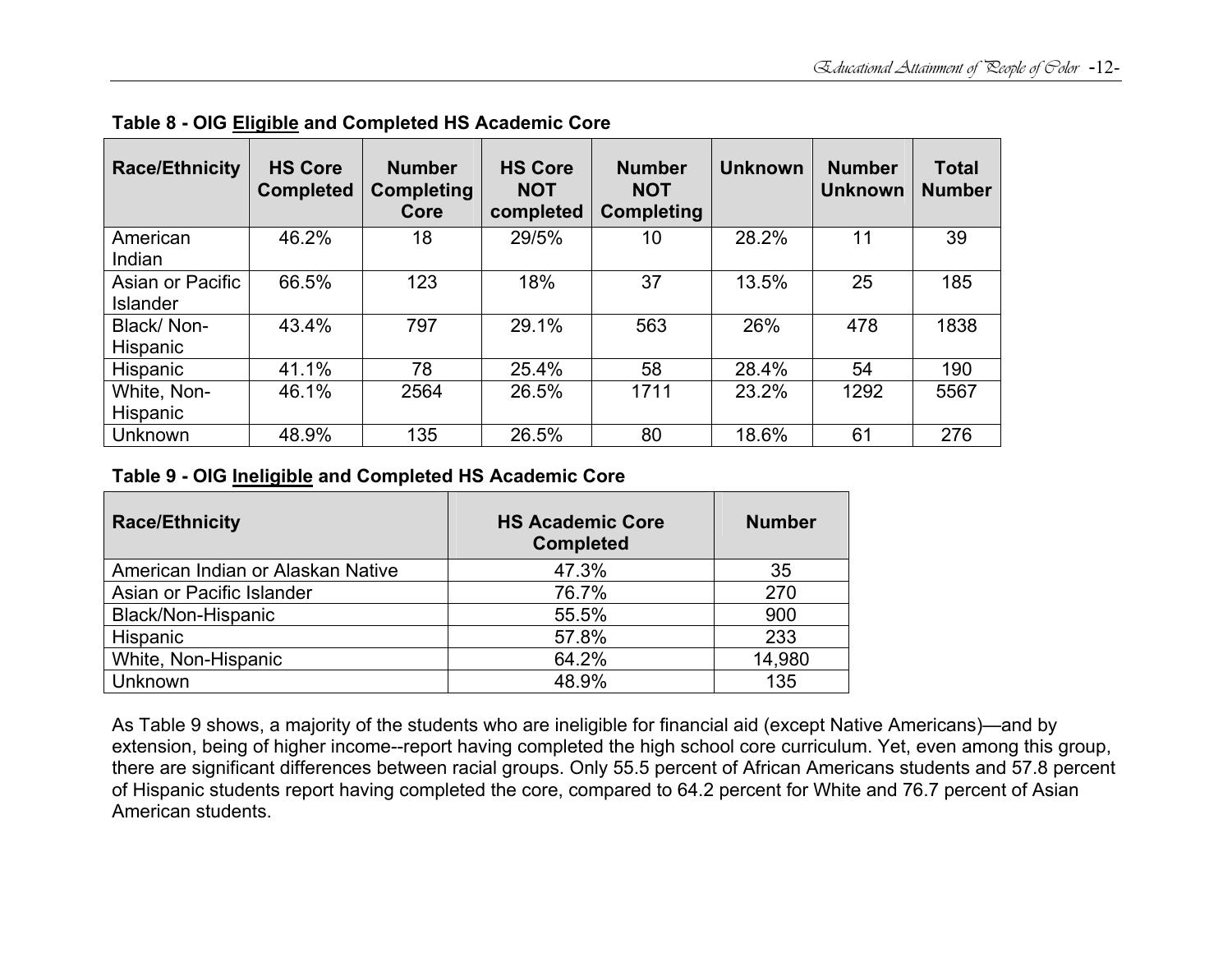### *Remedial Courses*

We examined whether the students were required to take remedial courses and if so, how many they were required to take. African Americans were most often required to take remedial course and more frequently required to take more than two courses. Table 10 shows that only 47.5 % of African Americans were not required to take any remedial courses, compared to 60% for Hispanic Americans, 61% for Native Americans, 70% for White Americans, and 82% for Asian Americans. Thus while deficient in completing the core curriculum while in high school, African American students were willing and actively undertook courses to upgrade their skills.

| <b>Race/Ethnicity</b>     | <b>No Remedial</b><br><b>Course</b><br><b>Required</b> | 1 Remedial<br><b>Course</b><br><b>Required</b> | $\mathbf 2$<br><b>Courses</b><br><b>Required</b> | $2+$<br><b>Courses</b><br><b>Required</b> | <b>Total</b><br><b>Number</b><br><b>Students</b> |
|---------------------------|--------------------------------------------------------|------------------------------------------------|--------------------------------------------------|-------------------------------------------|--------------------------------------------------|
| American Indian           | 61.7%                                                  | 21.3%                                          | 7.7%                                             | 9.3%                                      | 183                                              |
| Asian or Pacific Islander | 82.1                                                   | 8.9%                                           | 5.1%                                             | 3.8%                                      | 840                                              |
| Black/Non-Hispanic        | 47.5%                                                  | 20.5%                                          | 14.4%                                            | 17.6%                                     | 4,442                                            |
| Hispanic                  | 60.6%                                                  | 18.1%                                          | 12.6%                                            | 8.7%                                      | 802                                              |
| White, Non-Hispanic       | 70.7%                                                  | 16.4%                                          | 7.4%                                             | 5.5%                                      | 46,081                                           |
| Unknown                   | 71.4%                                                  | 14.6%                                          | 8.2%                                             | 5.8%                                      | 1,620                                            |

#### **Table 10 - Remedial Courses**

Over 17 percent of African American students report having to take more than two remedial courses. This requirement imposes a tremendous and often overwhelming burden on low-income Black students. Because financial aid does not cover remedial classes, students pay out of pocket for these courses. Moreover, students must carry a full-time load of regular non-remedial courses in addition to the remedial ones in order to keep their financial aid. These students need to take some remedial courses because they are under prepared, at the same time they take some matriculating courses for which they are by definition unprepared. This both burdens their efforts, and it discourages them, since their ability to do well is obviously inhibited by their limited preparation. Having to pay for some courses that do not count for graduation, taking others for which they are ill-prepared, and having to deal with the frustrating effects of these, constitute "three strikes" for many students and they disproportionately leave school before their second year.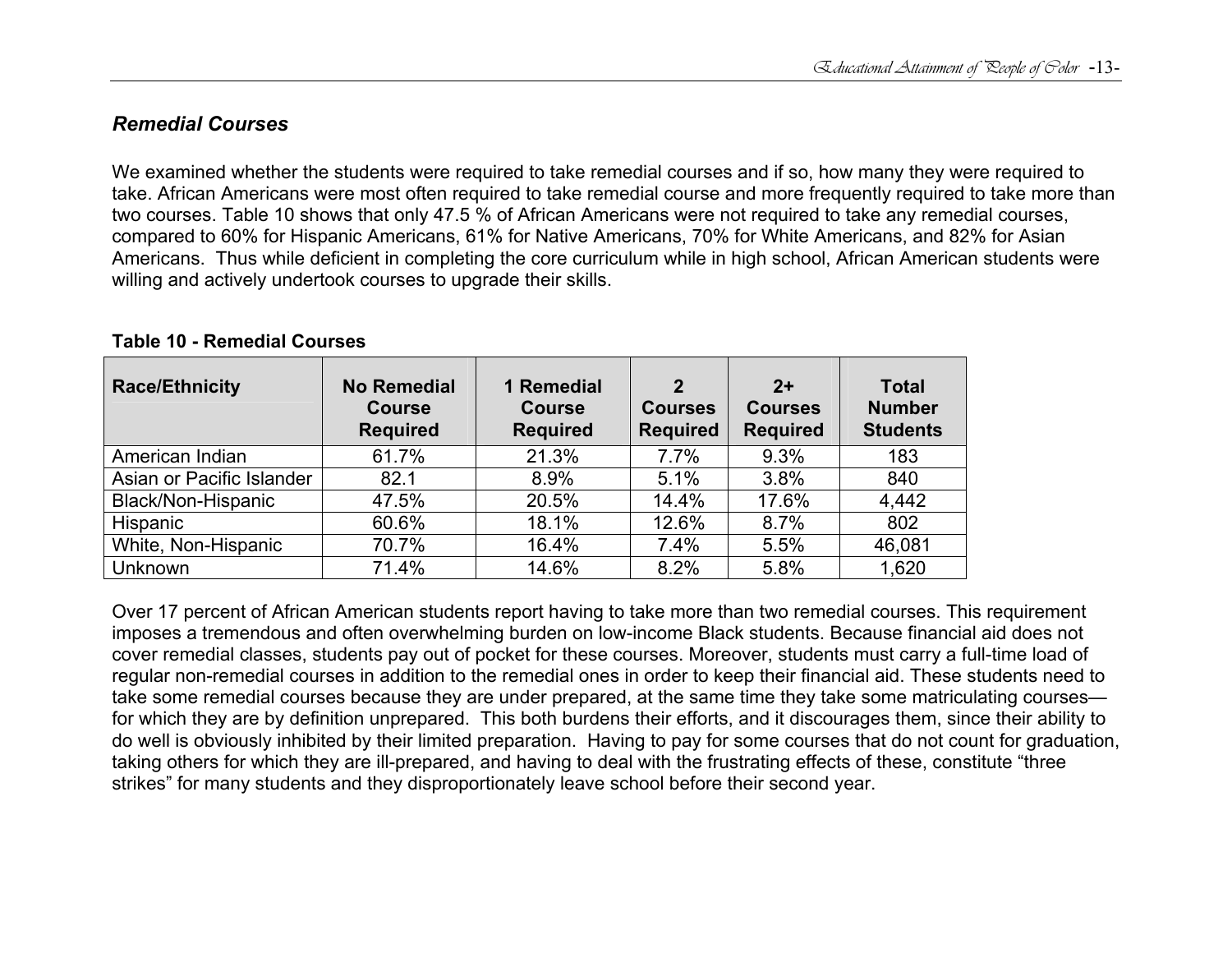### *Space and Academic Preparedness*

So far we have examined variations in academic preparedness by race and ethnicity. Data from a special OBOR report, "Making the Transition from High School to College in Ohio 2000," allow for spatially-based descriptive analysis. This data allows us to examine variations in college enrollment and college preparedness among students from several types of geographical and income areas:

Table 11 summarizes OBOR data on the type of district, the number of high school graduates, percentage of graduates enrolled in college, percentage taking the ACT or SAT tests, and percentage of test takers who completed the high school core courses.

| <b>Type of District</b>    | $#$ grads<br>previous yr. | % grads<br>enrolled college<br>took ACT/SAT |     | % ACT/SAT w/<br>H.S. Core |
|----------------------------|---------------------------|---------------------------------------------|-----|---------------------------|
| Major City extreme poverty | 12,699                    | 34%                                         | 82% | 64%                       |
| Urban Moderate SES         | 11,955                    | 45%                                         | 84% | 64%                       |
| Suburban/Urban high SES    | 24,566                    | 56%                                         | 88% | 72%                       |
| Suburban/very high SES     | 10,100                    | 59%                                         | 92% | 78%                       |
| Small town extreme poverty | 10,172                    | 38%                                         | 89% | 65%                       |
| Small town moderate SES    | 16,897                    | 46%                                         | 89% | 65%                       |
| Rural high poverty         | 8,392                     | 37%                                         | 88% | 59%                       |
| rural                      | 13,395                    | 43%                                         | 90% | 61%                       |

| "Table 11 - Fall 2000 First Year Direct from High School College Enrollment and Experience by District Type |  |  |
|-------------------------------------------------------------------------------------------------------------|--|--|

Several points emerge from Table11. First, major city, extremely high poverty districts have the lowest percentage of graduating high school seniors going to college, followed by rural high poverty districts. Second, major city, extremely high poverty districts have the lowest percentage of their college bound graduates taking the ACT or SAT tests. Third, college bound students from rural high poverty and rural areas are less likely to complete high school core courses than students from other areas including major city, extreme high poverty areas. In sum, poverty restricts opportunity, while affluence (or

<sup>4</sup> Data from Ohio Board of Regents. *Making the Transition from High School to College in Ohio 2002.*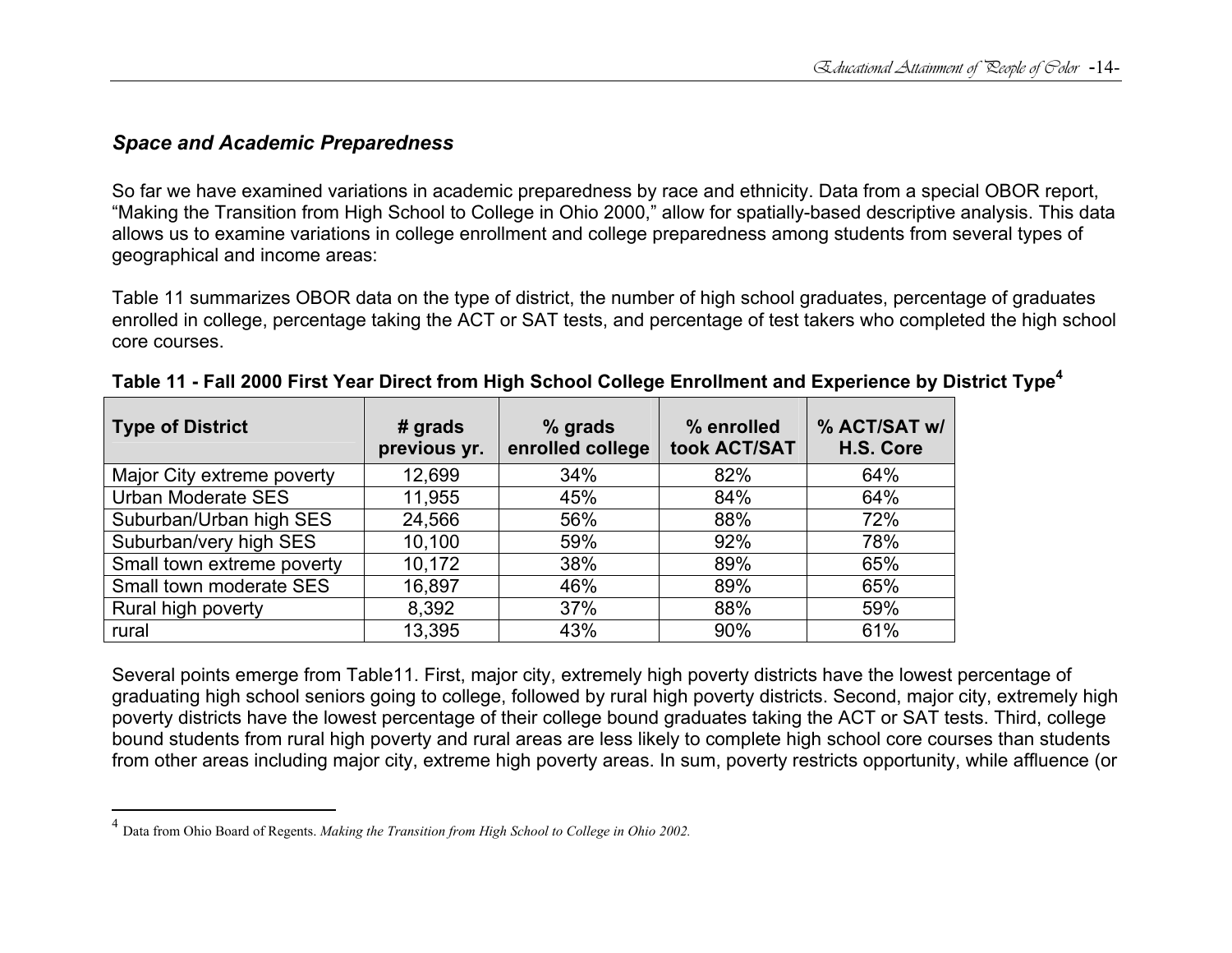high SES) encourages students to engage in the activities that are highly correlated to post-secondary success, regardless of type of district.<sup>5</sup>

Table 12 compares data on the percentages of college bound students from Toledo and Cincinnati public school districts and from a suburban high SES district nearby to each. It examines their students' need to take remedial courses and the association between completion of the high school core and this need to remediate.

|                 | % needing Math remediation |                 |           |                         | % needing English remediation |                |
|-----------------|----------------------------|-----------------|-----------|-------------------------|-------------------------------|----------------|
| <b>District</b> | All<br>enrollees           | $W/$ HS<br>Core | < HS Core | All<br><b>Enrollees</b> | w/HS<br>Core                  | $<$ HS<br>Core |
| Toledo          | 50%                        | 34%             | 58%       | 37%                     | 21%                           | 42%            |
| Sylvania        | 22%                        | 13%             | 30%       | 14%                     | 6%                            | 18%            |
| Cincinnati      | 33%                        | 24%             | 39%       | 30%                     | 24%                           | 34%            |
| Sycamore        | 16%                        | 10%             | 42%       | 11%                     | 5%                            | 27%            |

**Table 12 - Math and English Remediation Rate by Select School Districts** 

This table indicates that about half of Toledo school graduating seniors who entered colleges in the fall of 2002 needed to take remedial math courses, despite the fact that almost 60% of Toledo students had not completed the high school core classes. About forty percent of Cincinnati students who had not completed the core had to take remedial math courses. While completion of the core courses reduce the tendency toward needing remedial courses, the math proficiency remained a problem for 34 percent of Toledo and 24 percent of Cincinnati students who had completed the high school core. Interestingly, the percent not completing the core was greater than the percentage needing remediation in each City and for both math and English subject areas.

#### **Overall Status of Students of Color in Ohio's Universities**

Overall, the status of students of color in Ohio's universities varies widely. On average, African Americans entering Ohio's colleges have multiple and cumulative disadvantages, compared to other students. They are more likely to come from

 $<sup>5</sup>$  The Ohio State Supreme Court DeRolph decision verifies this trend, as the Court decided that rural and urban high poverty school districts had substantially inadequate funding</sup> and fewer resources than other types of districts, thereby placing their students at an educational (and subsequently occupational) disadvantage.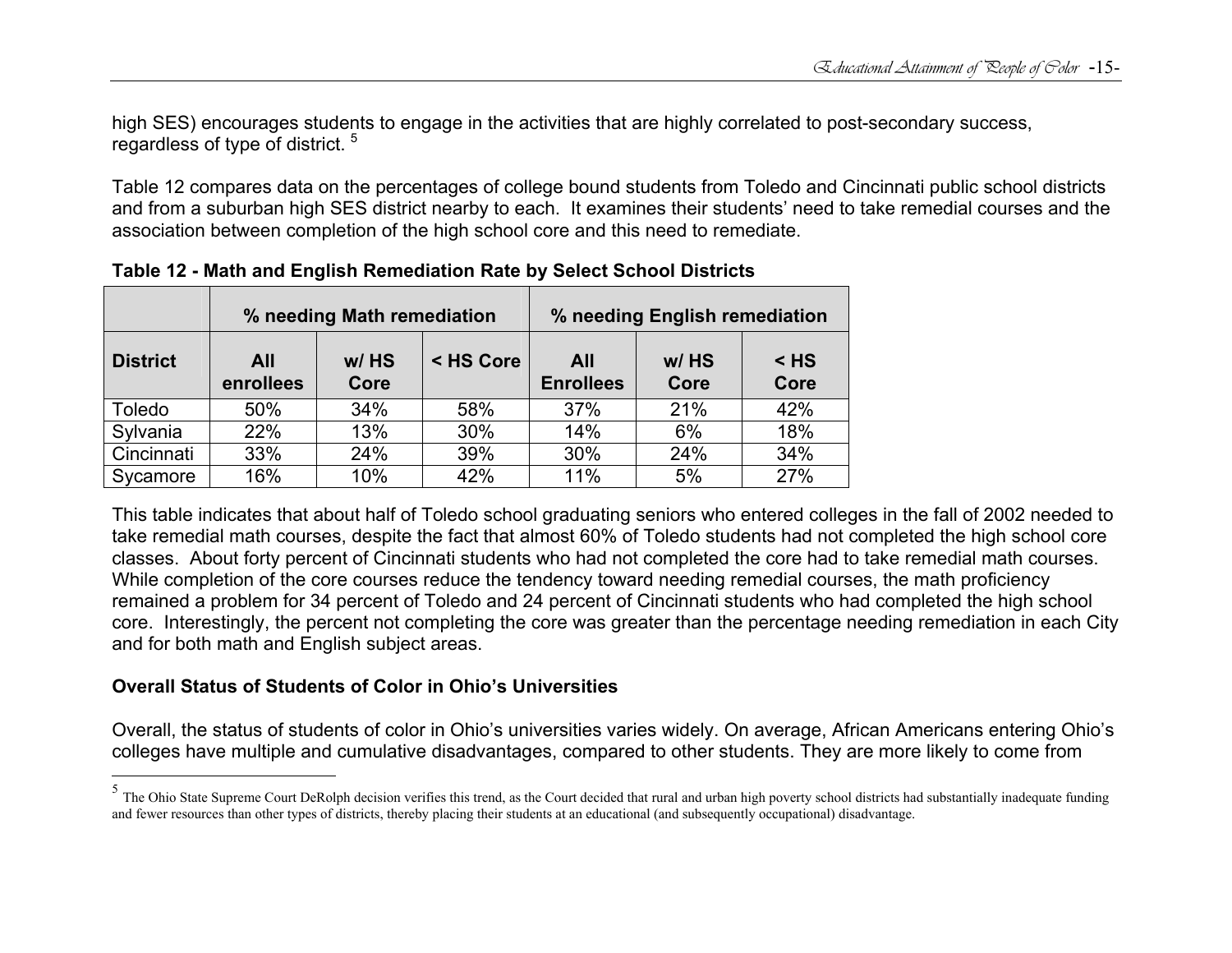high poverty urban areas, to have low incomes, to need financial aid, to have low-test scores and to required remedial courses. They have the lowest median family income and the highest rate requiring two or more remedial courses. This does not mean that all or most African Americans are doing poorly. Many have high test scores and almost half report needing no remedial courses. In sum, a disproportionately high percentage have multiple and cumulative disadvantages.

Native Americans and Hispanic Americans have some disadvantages similar to African Americans. They have higher median incomes than African Americans; but they too have high rates of not completing the high school core and high rates of needing remedial courses, although overall not as high as African Americans.

Asian Americans are doing well compared to African, Hispanic and Native Americans. Compared to all other groups of students, including White Americans, Asian Americans have the highest rate of completion of the high school core, the highest rate requiring no remedial courses, and the highest mean ACT scores. Nevertheless, Asian Americans do not constitute a homogeneous group. Asian Americans consist of Japanese, Korean and Indian Americans, all of whom are doing well financially and academically. Cambodian Americans are not doing well. They have the highest poverty rate in the state and the lowest median income. However, because there are so few Cambodian Americans in Ohio, they have only a small impact on the mean for Asian Americans in the state.

# *PART 2: Demographic Conditions in Cincinnati and Toledo, Lucas and Hamilton Counties*

Having discussed statewide trends, we turn our attention to our two select cities: Cincinnati and Toledo. Statewide data is limited and it provides little detail about variations in income, and nothing about the social and urban context from which most minority students emerge.

### *Population Distribution by Race*

Because minorities, particularly African Americans and Hispanic Americans, are concentrated in the major cities, much can be learned about statewide trends by looking at select urban areas. We examine Cincinnati and Toledo because; these are two of the largest cities in the state, so many minority students attend college while living at home, and they are major urban universities. As Table 13 indicates, half of the undergraduate students and about two-thirds of the graduate students at The University of Toledo come from urban areas.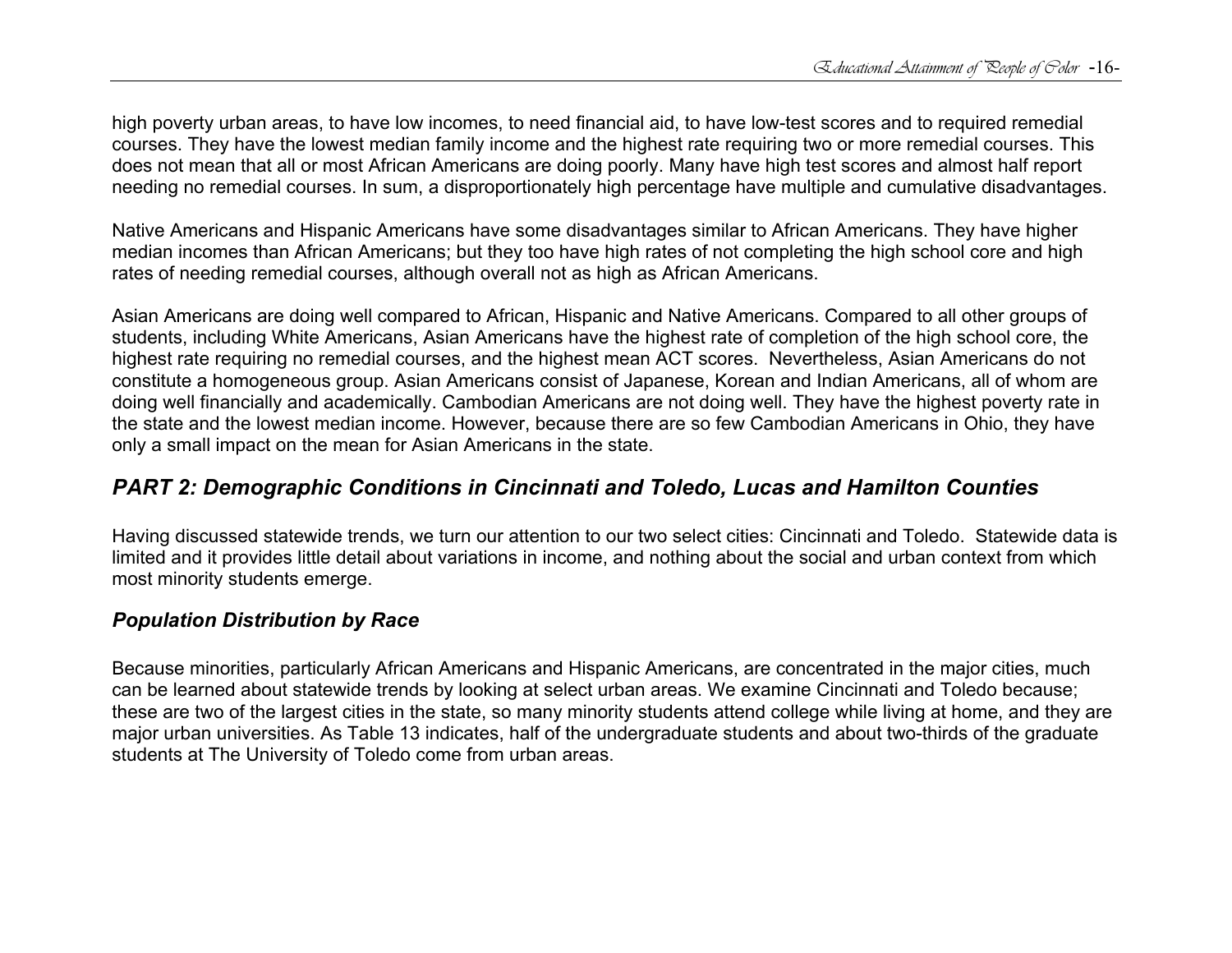|               | Urban |       | <b>Suburban</b> |       | <b>Rural</b> |               | <b>TOTAL</b> |               |
|---------------|-------|-------|-----------------|-------|--------------|---------------|--------------|---------------|
|               | Count | $\%$  | <b>Count</b>    | $\%$  | <b>Count</b> | $\frac{9}{6}$ | <b>Count</b> | $\frac{0}{0}$ |
| Undergraduate | 7497  | 50.3% | 4582            | 30.8% | 2817         | 18.9%         | 14896        | 84.7%         |
| Graduate      | 1781  | 66.4% | 644             | 24.0% | 258          | 9.6%          | 2683         | 15.3%         |
| Total         | 9278  | 52.8% | 5226            | 29.7% | 3075         | 17.5%         | 17579        | 100.0%        |

**Table 13 - Number and Percentage of UT Students by Geo-Cultural Background, fall 2003** 

 We use Census Tract data to analyze the social and economic context of our two urban areas, including data on the racial and ethnic demographics, and on disparities in income and educational attainment. We later turn our attention to the two urban school districts and to individual school level data. Finally we use university data to understand the impacts of the urban setting on these students.

Tables 14 and 15 summarize demographic data for the state of Ohio, Hamilton County, Lucas County, Cincinnati and Toledo. With a population of over eleven million, Ohio has a Black population of 1.3 million, a Hispanic American population of 217,123 and an Asian American Population of 132,633. Black, Hispanic, and Asian Americans constitute totals of 11.5%, 1.9%, and 1.2% percent of the state population respectively.

Cincinnati is located in Hamilton County. The city has a population of 331,285. Fifty-three percent of the population is White, 43 percent Black, 1.3 percent Hispanic, and 1.5 percent Asian. The largest Hispanic population in the city is Puerto Rican American.

Hamilton County has a total population of 843,303 residents. Seventy-three percent of the population is White, 23.4 percent Black, 1.1 percent Hispanic, and 1.6 percent Asian.

African Americans of Hamilton County are concentrated in the city of Cincinnati. About 71.78 percent of the county's Black population lives inside the city. Only 28.47 percent of the county's White population lives inside the city. Hispanic Americans are also concentrated in the city, but less so than African Americans.

Toledo is located in Lucas County. The city has a population of 313,619. Seventy percent is White, 24 percent Black, 5 percent Hispanic, and 1 percent Asian. The largest Hispanic population in Toledo is mainly Mexican American.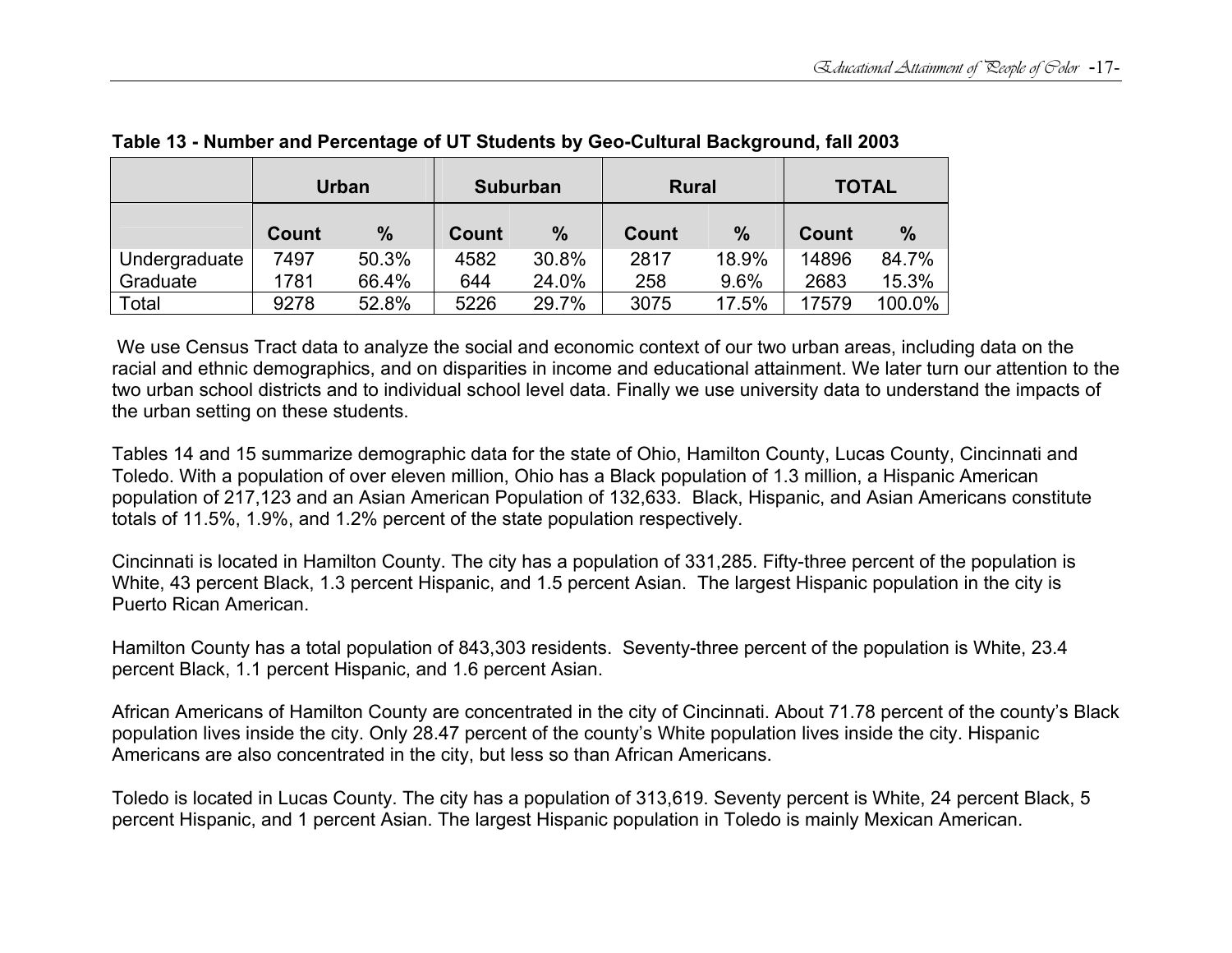Lucas County has a population of 455,054. Whites constitute 77.5 percent of the county population. Seventeen percent of the county population is Blacks, 4.5 percent Hispanics, and 1.2 percent Asian.

| <b>Race/Ethnicity</b> | <b>Ohio</b> | <b>Hamilton</b> | Lucas   | <b>Cincinnati</b> | <b>Toledo</b> |
|-----------------------|-------------|-----------------|---------|-------------------|---------------|
| Total                 | 11,353,140  | 845,303         | 455,054 | 331,285           | 313,619       |
| White                 | 9,645,453   | 616,487         | 352,678 | 175,492           | 220,261       |
| <b>Black</b>          | 1,301,307   | 198,061         | 77,268  | 142,176           | 73,854        |
| Hispanic              | 217,123     | 9.514           | 20,670  | 4,230             | 17,141        |
| Asian                 | 132,633     | 13,602          | 5,527   | 5,132             | 3,233         |

**Table 14 - Ohio, Hamilton/Lucas County, Cincinnati/Toledo Populations** 

### **Table 15 - Ohio, Hamilton/Lucas County, Cincinnati/Toledo Percent Population by Racial Category**

| <b>Race/Ethnicity</b> | <b>Ohio</b> | <b>Hamilton</b> | Lucas | <b>Cincinnati</b> | <b>Toledo</b> |
|-----------------------|-------------|-----------------|-------|-------------------|---------------|
| White                 | 85%         | 73%             | 77.5% | 53%               | 70.2%         |
| <b>Black</b>          | 11.5%       | 23.4%           | 17%   | 43%               | 24%           |
| Hispanic              | 1.9%        | 1.1%            | 4.5%  | 1.3%              | 5%            |
| Asian                 | 1.2%        | .6%             | 1.2%  | 1.5%              | 1%            |

Lucas County African Americans are most concentrated within the central city of Toledo. In fact, this county is unique in the state of Ohio in having the highest concentration of blacks within its inner city. Over 95 percent of the county's Black population resides within the city of Toledo. This high concentration of Blacks living within the central city is no doubt a function of the city's history and the absence of substantial urban sprawl in the county. Unlike other cities, Toledo annexed areas of growth during the 1960s.

### *Income: White, Black and Hispanic Differences*

Tables 16 and 17 summarize data on race, ethnicity and income. Whereas income for all groups increased each decade from 1980 to 1990 to 2000, adjusted income figures—which account for the rising cost of living—indicate that income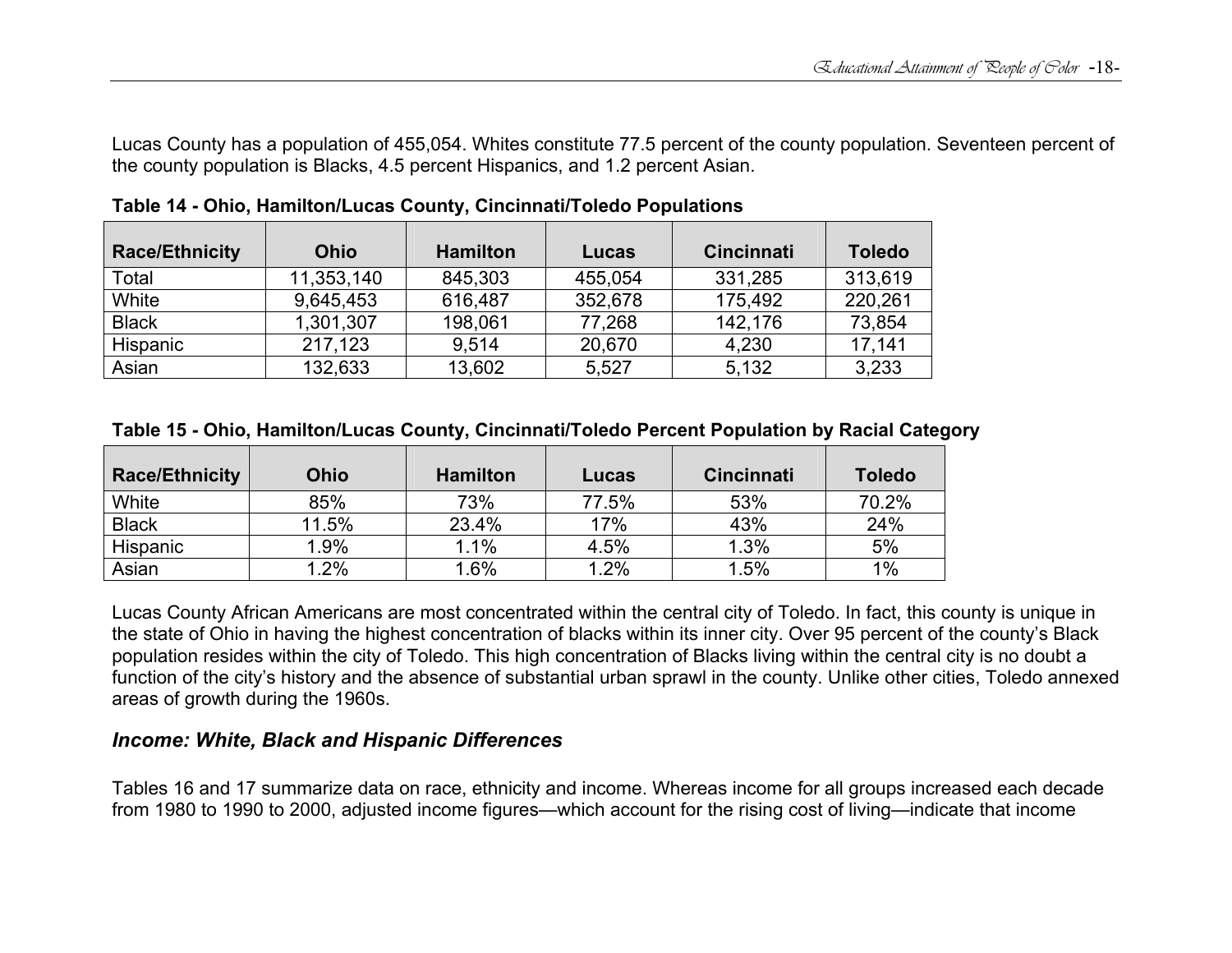declined for all groups from 1980 to 1990, but increased significantly from 1990 to 2000.<sup>6</sup> However, the increase for Lucas County residents between 1990 and 2000 did not compensate for the losses from 1980 and 1990. The net result was that Lucas County residents lost ground from 1980 to 2000.

| <b>Median income</b><br>by race | 1980         |              | 1990            |              |              | 2000     |          |              |          |
|---------------------------------|--------------|--------------|-----------------|--------------|--------------|----------|----------|--------------|----------|
|                                 | <b>White</b> | <b>Black</b> | <b>Hispanic</b> | <b>White</b> | <b>Black</b> | Hispanic | White    | <b>Black</b> | Hispanic |
| Hamilton                        | \$43,724     | \$24,492     | \$35,791        | \$42,857     | \$20,675     | \$34,953 | \$46,871 | \$25,074     | \$34,733 |
| Lucas                           | \$42,908     | \$26,140     | \$33,582        | \$39,373     | \$19,670     | \$29,999 | \$41,462 | \$23,204     | \$32,749 |

**Table 16 - Median Income; Lucas & Hamilton County (1980-2000)7; constant dollars** 

### **Table 17 - Race and Percentage Change in income, 1980-2000**

| County          | <b>White</b> | <b>Black</b> |
|-----------------|--------------|--------------|
| <b>Hamilton</b> | +7.2%        | +2.38%       |
| Lucas           | $-3.37%$     | $-11.23%$    |

As Table 17 indicates, adjusted median income for both White and Black Hamilton County residents increased from 1980 to 2000, but the rate of increase was faster for Whites than for Blacks. Adjusted median income for Lucas County residents declined from 1980 to 2000, but Black median income declined by a greater margin than White median income.

Interestingly, as Table 18 indicates, racial disparities in median income increased substantially from 1980 to 1990, but declined between 1990 and 2000. Although the data indicate that racial disparities declined between 1990 and 2000, the disparities were greater for 2000 than they were for 1980. Specifically, Black median income was 61 percent of White median income for Lucas County and 56 percent for Hamilton County, for 1980. These figures declined to 50 percent for Lucas County and 48 percent for Hamilton County for 1990. The 2000 figures indicate modest gains over 1990 figures. Black median income rose to 53 percent of White median income for Hamilton County and 56 percent for Lucas County.

<sup>6</sup> The adjusted figures were calculated by *The Toledo Blade, March 2002*. 7 U.S. Census 1980 1990, 2000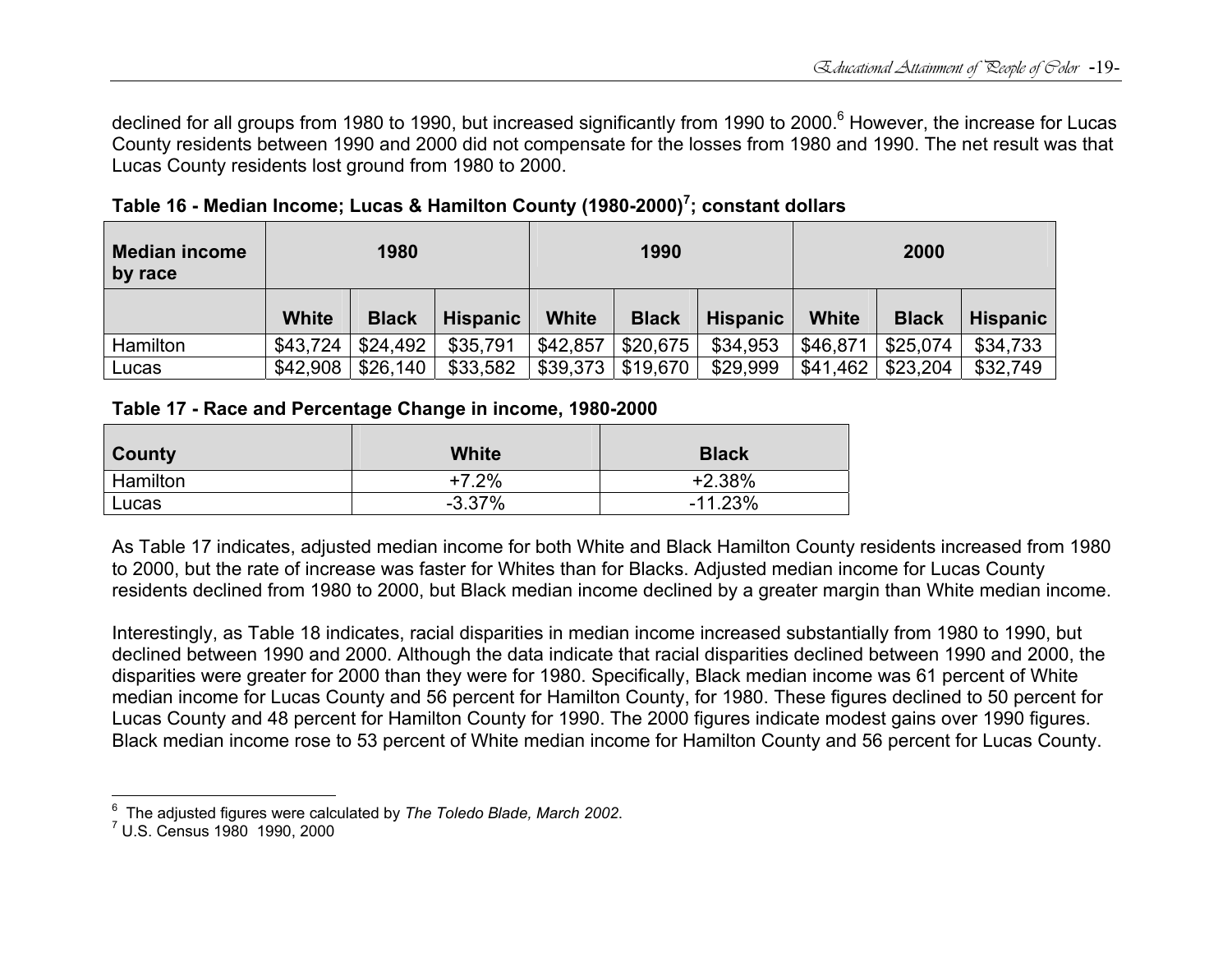Data also indicate disparities in Hispanic-White median income, but there was little variation or change in the amount of these disparities over time. In 1980 Hispanic income was 82 percent of White income for Hamilton County and 78 percent for Lucas County. In 1990 the Hispanic median income was still 82 percent of White median income for Hamilton County and 76 percent for Lucas County. By 2000, Hispanic median income had declined to 74 percent of White median income for Hamilton County, but had increased to 79 percent of White median income for Lucas County.

|          | Black median income as % of<br>White median income |      |      |      | Hispanic median income as % of<br>White median income |      |
|----------|----------------------------------------------------|------|------|------|-------------------------------------------------------|------|
| County   | 1980                                               | 1990 | 2000 | 1980 | 1990                                                  | 2000 |
| Hamilton | 56%                                                | 48%  | 53%  | 82%  | 82%                                                   | 74%  |
| Lucas    | 61%                                                | 50%  | 56%  | 78%  | 76%                                                   | 79%  |

### **Table 18 - Median Income Black & Hispanic, Lucas & Hamilton County (1980-2000)**

# *Educational Attainment*

Educational levels increased for all groups from 1980 to 2000. The Black/White education gap increased, especially for individuals holding the baccalaureate degree. Table 19 presents Census Tract data on the percentage of Hamilton and Lucas County residents 25 years and older (adults) with the four year college degree, by race. Clearly, levels of educational attainment increased for Blacks in Hamilton and Lucas Counties. In 1980, for Hamilton County, only 7.5 percent of Blacks 25 years or older (adults) had attained the four-year baccalaureate degree. This figure increased to 9.7 percent by 1990 and to 12.4 percent by 2000. In 1980, for Lucas County, only 6.5 percent of adult Blacks had completed the four-year degree. This figure increased to 7.8 in 1990 and 10.2 by 2000.

**Table 19 - Percentage of Those 25 yrs+ With 4 Year college degree** 

|                                                                                                 | 1980     |              | 1990  |                  | 2000 |       |     |          |       |
|-------------------------------------------------------------------------------------------------|----------|--------------|-------|------------------|------|-------|-----|----------|-------|
| Race/ethnicity   White   Black   Hispanic   White   Black   Hispanic   White   Black   Hispanic |          |              |       |                  |      |       |     |          |       |
| Hamilton                                                                                        | $20.6\%$ | 7.5%         | 19.8% | $ 26.5\% 9.7\% $ |      | 42.9% | 33% | 12.4% l  | 36.2% |
| Lucas                                                                                           |          | 14.9%   6.5% | 7.5%  | $18.2\%$ 7.8%    |      | 7.3%  | 23% | $10.2\%$ | 10.1% |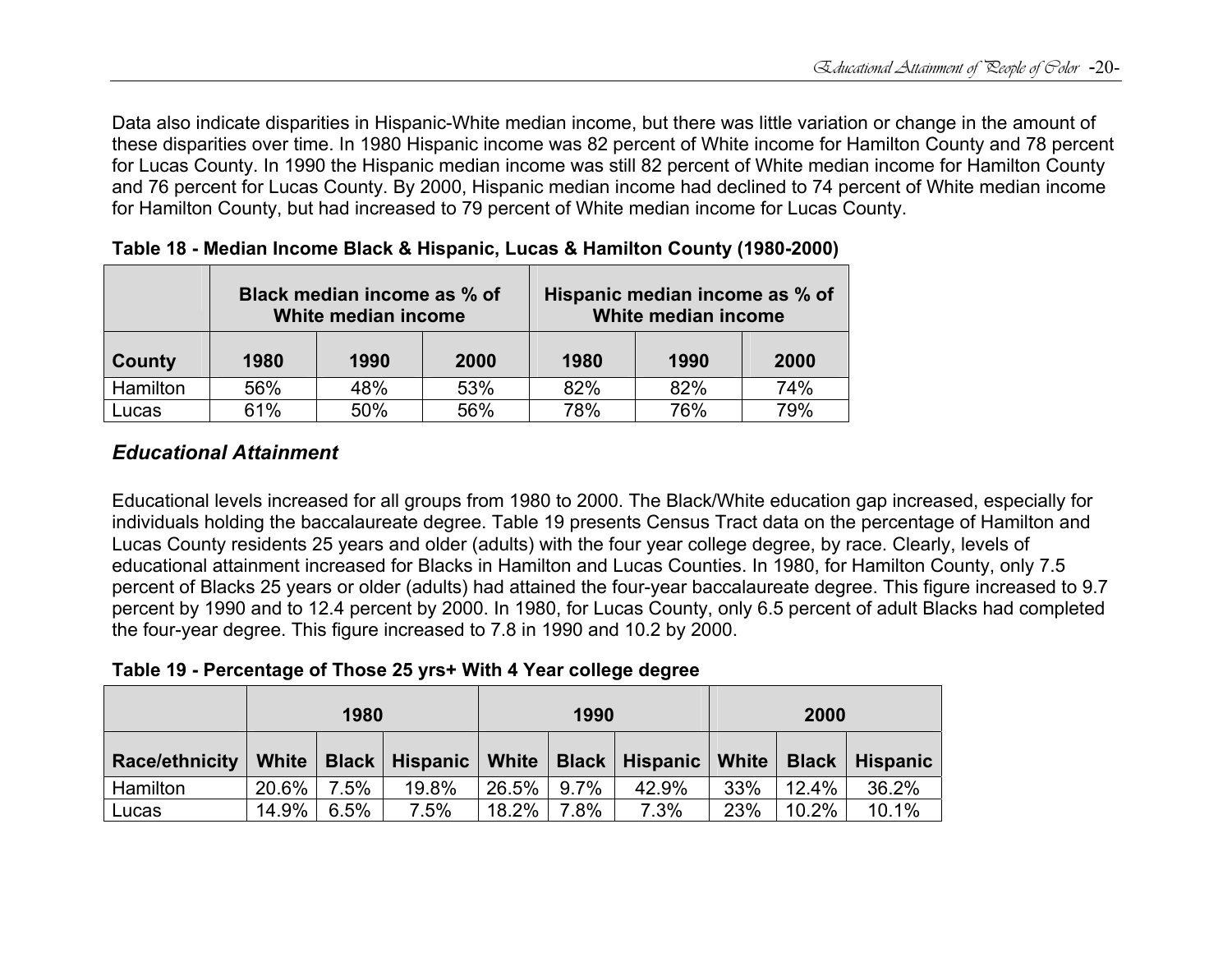Levels of educational attainment increased for Whites. For Hamilton County, for 1980, 20.6 percent of Whites 25 years or older had attained the baccalaureate degree. By 2000, 33 percent had attained this degree. For Lucas County, for 1980, 14.9 percent of Whites attained the four-year degree. By 2000, this figure had increased to 23 percent.

The White-Black gap in educational attainment increased. We measured this gap by taking the difference between the White and Black percentages. Zero indicates no difference. Table 20 summarizes the White-Black gap for the three Census Tract years—1980, 1990, and 2000. In 1980 the differences between the percentage of Whites and the percentage of Blacks with the baccalaureate degree was 13 for Hamilton County and 8.4 for Lucas County. This gap had increased to 20.6 for Hamilton County and to 12.8 for Lucas County.

**Table 20 - White-Black Differences in Proportions with 4 or more Years of College** 

| County   | 1980  | 1990  | 2000  |
|----------|-------|-------|-------|
| Hamilton | 13.1% | 16.8% | 20.6% |
| Lucas    | 8.4%  | 10.4% | 12.8% |

| Table 21 - Percent Increase of Persons 25 years+ with 4 year college, 1980 to 2000 |  |  |
|------------------------------------------------------------------------------------|--|--|
|------------------------------------------------------------------------------------|--|--|

| County   | White   | <b>Black</b> |
|----------|---------|--------------|
| Hamilton | $+60.1$ | $+65.2$      |
| Lucas    | $+54.3$ | $+56.9$      |

As Table 21 shows, between 1980 and 2000 the percentage of people with the four-year degree increased by over 50% for both Whites and for Blacks. For Hamilton County the rate of increase during this time period was 60.1 percent for Whites and 65.2 percent for Blacks. For Lucas County the rate was 54.3 percent for Whites and 56.9 percent Black. The Black-White gap increased not because Whites had a faster rate of increase. They clearly did not. The gap increased because Whites had a higher initial starting point.

### *The Special Case of Hispanics*

For Hamilton County, Hispanics have a higher rate of college degree attainment than Blacks and Whites, for 1990 and 2000. For 1990, 42.9 percent of Hispanic 25 years or older had attained the four-year degree, compared to 9.7 for Blacks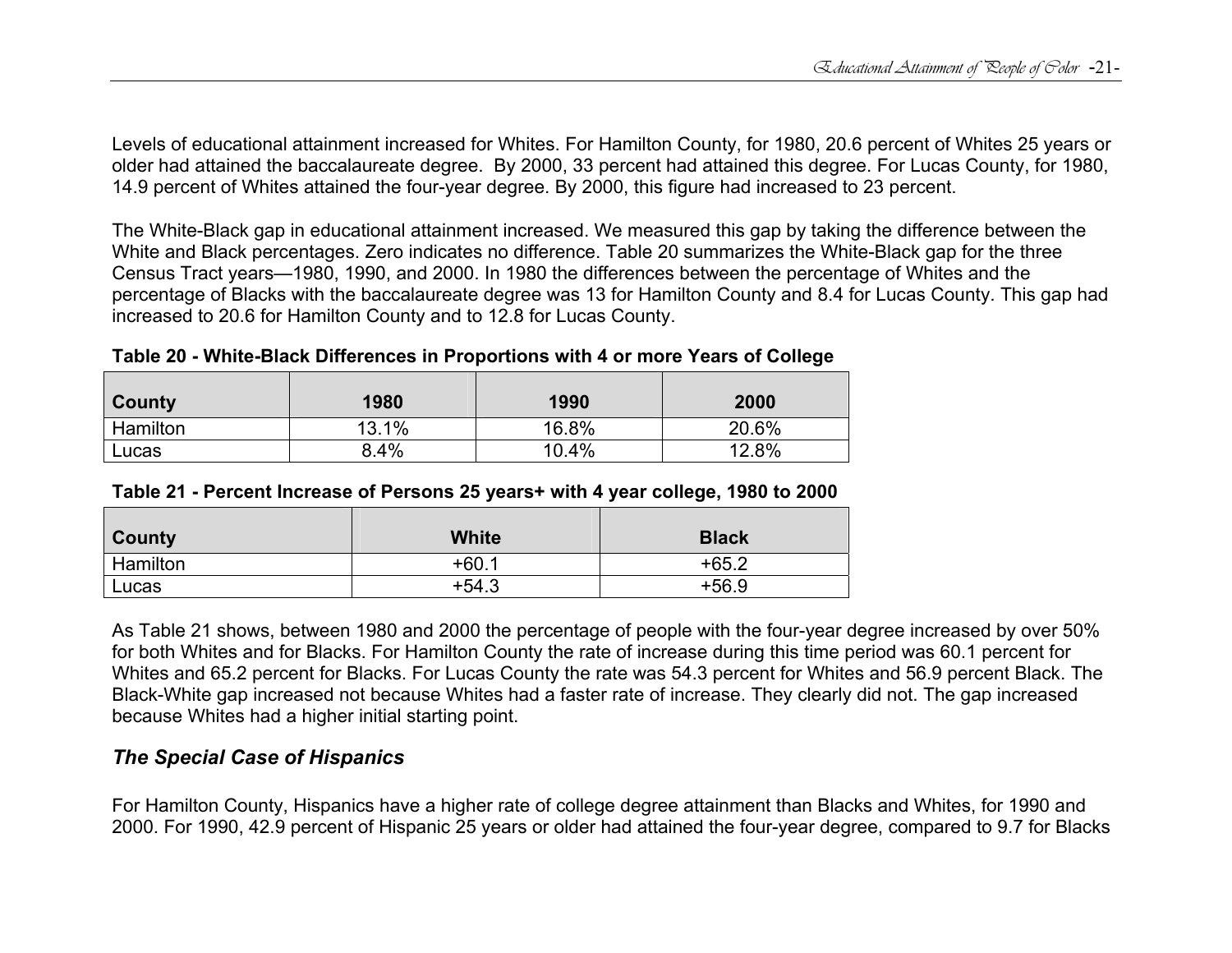and 26.5 percent for Whites. This figure declined to 36.2 percent by 2000 and compares to 12.4 percent for Blacks and 33 percent for Whites. The most interesting finding in this comparison is that Hispanics for Hamilton County have higher rates of attaining college degrees than Whites, but lower median incomes.

The figures are different for Lucas County, as Hispanics have lower levels of educational attainment than Whites. For the four-year degree, the Hispanic attainment rate of 10.1 percent is comparable to the Black rate of 10.2 percent. However, for "some college," (Table 22) the Hispanic rate of 34.5 percent is less than the Black rate of 41.4 percent. Interestingly, for Lucas County the median income of Hispanics was higher that the median income of Blacks for 2000, even though educational levels were equal or better for Blacks. Black median income was \$23,204 compared to \$32,749 for Hispanics.

|                       | 1990  |              |                 | 2000         |              |                 |  |
|-----------------------|-------|--------------|-----------------|--------------|--------------|-----------------|--|
| <b>Race/Ethnicity</b> | White | <b>Black</b> | <b>Hispanic</b> | <b>White</b> | <b>Black</b> | <b>Hispanic</b> |  |
| Hamilton              | 50.6% | 35.2%        | 66.1%           | 58.3%        | 40.8%        | 57.8%           |  |
| Lucas                 | 44%   | 35.7%        | 27%             | 52.2%        | 41.4%        | 34.5%           |  |

**Table 22 - Percentage of Those 25 Years+ with** *Some* **College** 

### *Black/White Differences in Attainment of Some College*

Blacks have fared better in acquiring some college. The White-Black gap increased, but only marginally. In 1990, for Hamilton County, 35.2% of Blacks 25 years or order had" some college" compared to 50.6 percent for Whites. The White Black difference was 15.4 percent. For the same year, for Lucas County, 35.7 percent of Blacks had "some college," compared to 44 percent for Whites. The gap was 8.3 percent. By 2000, this gap had increase by roughly two percentage points for both counties. See table 23.

**Table 23 - White/Black % Difference in 25 Year+ Population with** *Some* **College** 

| <b>Race/Ethnicity</b> | 1990  | 2000  |
|-----------------------|-------|-------|
| Hamilton              | 15.4% | 17.5% |
| Lucas                 | 8.3%  | 10.8% |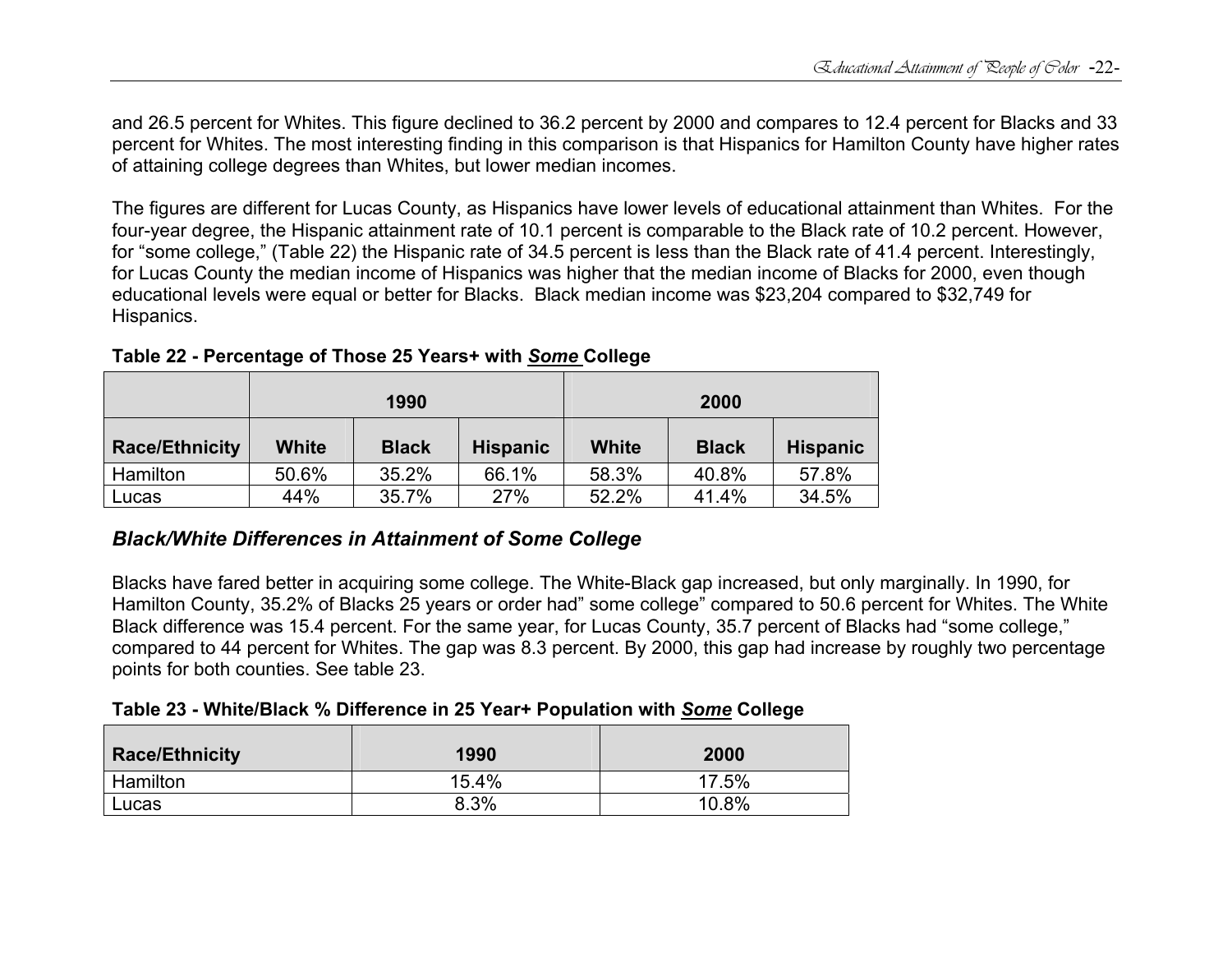# *The Overall Status of Minorities in Hamilton and Lucas Counties*

The overall status of minorities in Hamilton and Lucas counties is mixed. African Americans are concentrated within the central cities of these two counties. They are most concentrated in the Toledo area, as more 95 percent of Lucas County Blacks reside within the central city. Hamilton County African Americans as also concentrated in the central city but less so than those of Lucas County. This trend of Blacks concentrated within the central city is typical throughout the state of Ohio, although the concentration is greatest in the Toledo area.

There was some progress over the past two decades. However, the position of African Americans relative to White Americans worsened. Although African Americans made progress in Hamilton and Lucas counties, relative to White Americans, they lost ground. Black median income is well below 60 percent of White income for both counties. Although, the percentage of Blacks with a college degree increased and increased at about the same rate as for Whites, the Black-White income gap widened.

The status of Hispanics differed within these two counties. Overall, Hispanics were worse off than Whites, but better off than Blacks in some respects. Hispanics tended to be concentrated in central cities, although less concentrated than Blacks. For both counties, the family income of Hispanics was below the figure for whites, but above the figure for Blacks. The percentage of Toledo Hispanics with a four year college degree was comparable to the figure for Blacks in this city. However, the percentage of Hispanics with a college degree, compared to Blacks, was much higher in Cincinnati.

# *PART 3: Student Profiles in Toledo and Cincinnati Public Schools*

In this section we focus on the Cincinnati and Toledo public school systems. Each school system reflects the demographic characteristics of its respective city. Cincinnati School District has a slightly larger population and a higher proportion of African Americans than Toledo. (See page 15). There is a disproportionately higher percentage of African Americans within each school system than there is within each city. African Americans constitute 24 percent of the Toledo city population, but 46 percent of the Toledo Public Schools population. Similarly, African Americans constitute 43 percent of the Cincinnati city population, but 70.8 percent of the Cincinnati Public Schools population. No doubt Whites are more likely to send their children to parochial and private schools.

Data for this section comes primarily from the Ohio Department of Education website, particularly from EMIS (Education Management Information System) reports. Summaries of these reports are found in the local report cards. Since we focus on the connection between high school and college, we use mostly  $12<sup>th</sup>$  grade proficiency test scores. However,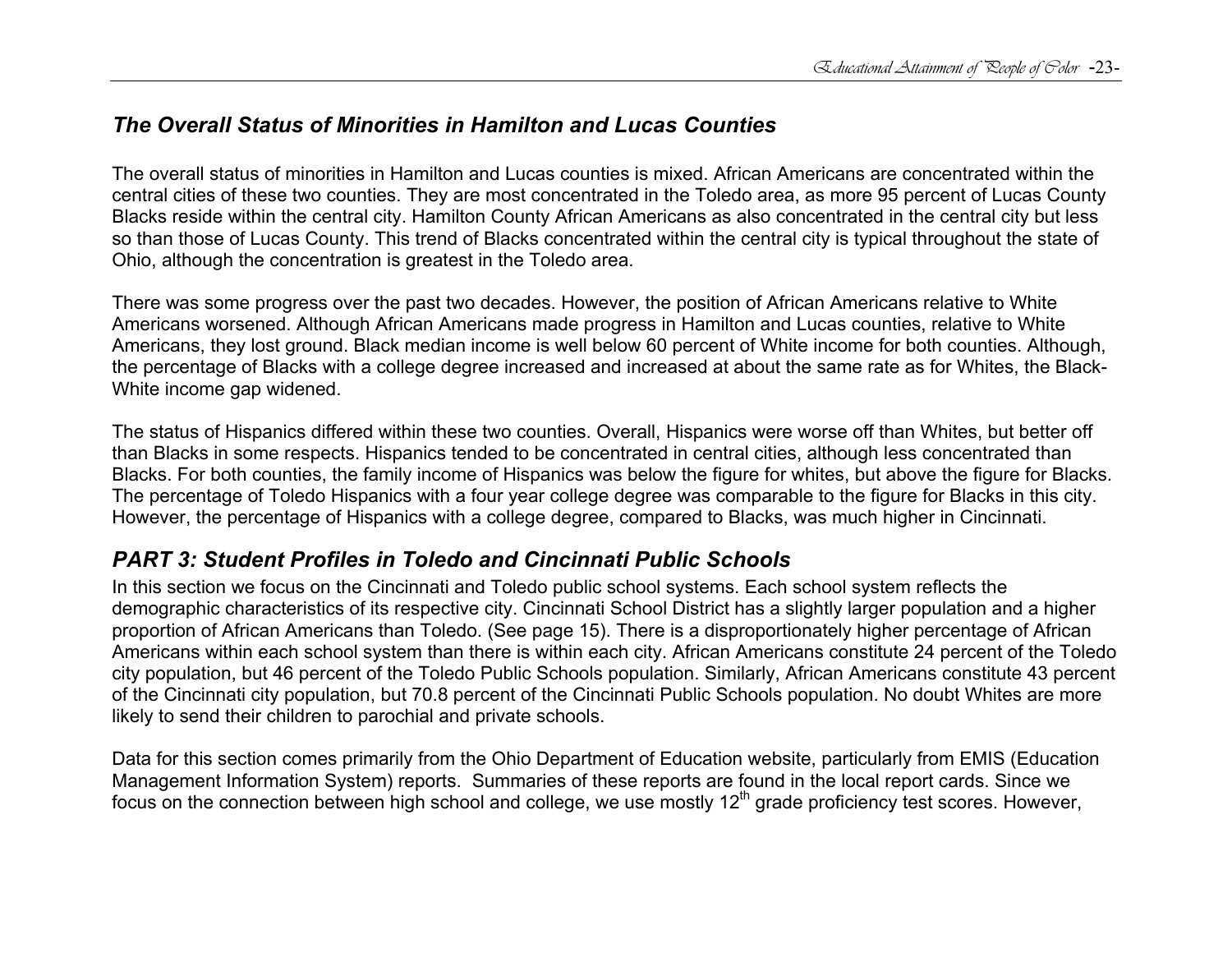recent report cards provide scores only for the  $4^{\text{th}}$ ,  $6^{\text{th}}$  and  $9^{\text{th}}$  grade tests. The most recent report cards report on the performance of  $10<sup>th</sup>$  graders on the  $9<sup>th</sup>$  grade proficiency tests.

One point that comes across loud and clear with the most recent report card data is this: The performance of both the Cincinnati and the Toledo Public School systems has improved remarkably. In the past, like most urban school districts, Cincinnati and Toledo had been given the lowest grades. Both were rated academic emergency for several years in the late 1990s and early 2000s. As of 2004, Cincinnati was rated academic watch and Toledo, continual improvement. Table 24 summarizes changes in the ratings of these two school districts from 2002 to 2004.

**Table 24 - Report Card Rating 2002-04**

|            | 2002<br>rating    | standards<br>met | 2003<br>rating        | # standards<br>met | 2004<br>rating           | <b>Standards</b><br>met |
|------------|-------------------|------------------|-----------------------|--------------------|--------------------------|-------------------------|
| Cincinnati | Academic<br>Watch | 8 out of 27      | Academic<br>Emergency | 4 out of 22        | Academic<br>Watch        | 5 out of 18             |
| Toledo     | Academic<br>Watch | 5 out of 27      | Academic<br>Emergency | 6 out of 22        | Continual<br>Improvement | 7 out of 18             |

Academic emergency is the lowest rating, followed by academic watch and continual improvement and effective school. The Ohio Department of Education established the rating system, which is based primarily on school district performance in the state proficiency test, attendance and graduation rates.

Initially, the state set a standard, which required 75 percent of the students to pass each of the five sections of the 4th, 6th, and 9th grade proficiency tests and 60 percent of the students to pass each of the five sections of the  $12<sup>th</sup>$  grade proficiency tests. It also included graduation and attendance rates. There were 27 categories. Later the state eliminated the 12<sup>th</sup> grade standard, which reduced the number of categories down to 22 in 2003 and to 18 in 2004. Although the state rating system has changed, the Cincinnati and Toledo school districts have indeed improved.

|  | Table 25 --Percentage of Students Passing Math and Science Section of 10 <sup>th</sup> Grade Proficiency Test, 2002-04 |  |
|--|------------------------------------------------------------------------------------------------------------------------|--|
|--|------------------------------------------------------------------------------------------------------------------------|--|

|            | <b>Math</b><br>2002 | <b>Math</b><br>2003 | <b>Math</b><br>2004 | <b>Science</b><br>2002 | <b>Science</b><br>2003 | <b>Science</b><br>2004 |
|------------|---------------------|---------------------|---------------------|------------------------|------------------------|------------------------|
| Cincinnati | 91                  | 90.8                | 94.8                | 57.6                   | 60.2                   | 61 O                   |
| Toledo     | 90.9                | 93.3                | 93.1                | 62.7                   | 65.1                   | 75.0                   |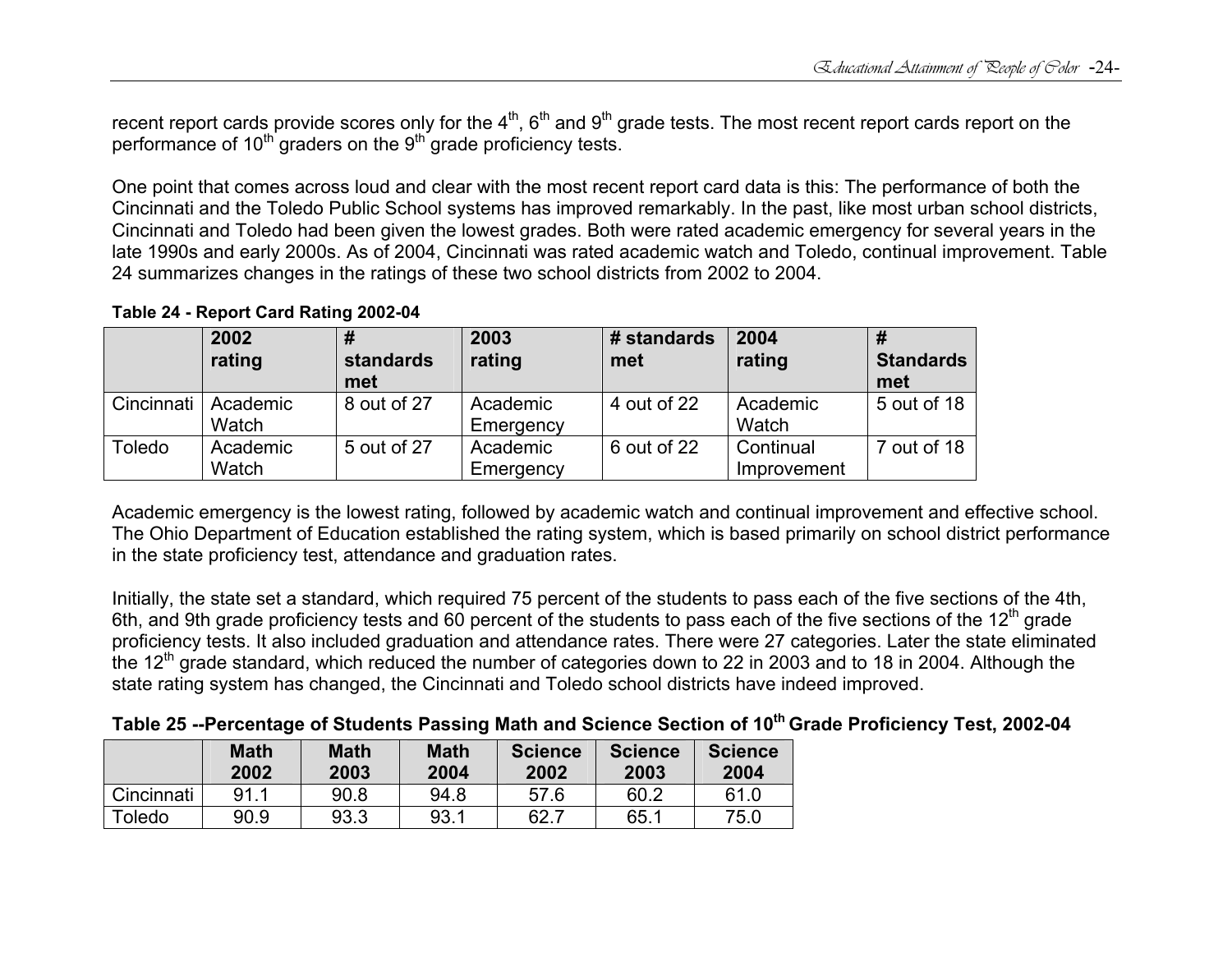|            | <b>Attendance</b><br>2002 | 2003 | Attendance   Attendance   Graduation   Graduation<br>2004 | 2002 | 2003 | <b>Graduation</b><br>2004 |
|------------|---------------------------|------|-----------------------------------------------------------|------|------|---------------------------|
| Cincinnati | 911                       | 90.8 | 94.8                                                      | 57.6 | 60.2 | 61.0                      |
| Toledo     | 90.9                      | 93.3 | 93.1                                                      | 62.7 | 65.1 | 75.0                      |

### **Table 26-- Attendance and Graduation Rates, 2002-2004**

Table 25 summarizes tenth graders' pass rates on the math and science sections of the ninth grade proficiency tests, the two most problematic subject areas for most urban school districts in the state of Ohio. This table indicates continual and substantial improvements in these subject areas for both school districts. For example, for Cincinnati, pass rates on the math section increased from 62.3 percent in 2002 to 67.6 percent in 2003 to 76.7 percent in 2004. Pass rates for science increased from 68.9 percent in 2002 to 75.2 percent in 2003 to 83.8 percent in 2004. Toledo demonstrated similar improvements. Toledo's math test pass rates increased from 67.2 in 2002 to 68.1 in 2003 to 78.6 in 2004. Toledo's science pass rates increased from 73.5 in 2002 to 76.5 in 2003 to 85.6 in 2004.

As table 26 indicates, both school districts improved in terms of their attendance and graduation rates. Attendance rates increased for both schools from just above 90 percent to 94.8 percent for Cincinnati and 93.1 percent for Toledo. Graduation rates increased from a dismal 57.6 percent for Cincinnati in 2002 to 61.0 percent in 2004, and from 62.7 percent for Toledo in 2002 to 75 percent in 2004.

In the following sections we examine our two school districts in more details. We look at the demographics more carefully and focus on individual high schools. Going in alphabetical order, we begin with Cincinnati.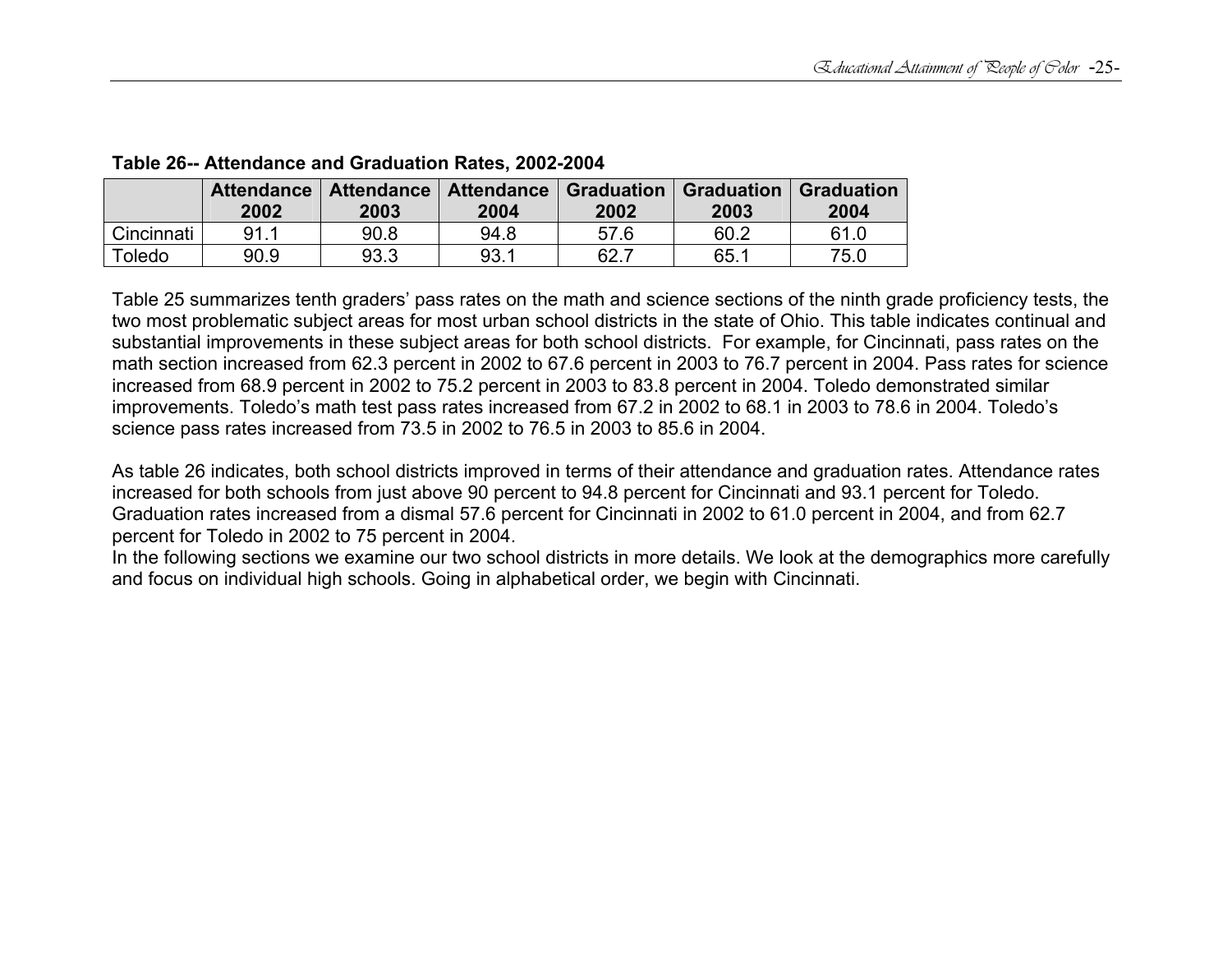# **Cincinnati Public Schools<sup>8</sup>**

| <b>Race/Ethnicity</b>     | <b>Number</b> | Percentage |
|---------------------------|---------------|------------|
| American Indian           | 42            | 0.1%       |
| Asian or pacific Islander | 318           | 0.8%       |
| Black/Non-Hispanic        | 26,690        | 70.8       |
| Hispanic                  | 285           | 0.8%       |
| Multi-racial              | 1,148         | 3.0%       |
| White, Non-Hispanic       | 9,226         | 24.5%      |
| Total                     | 43.874        | 100%       |

### **Table 27 – Cincinnati Enrollment by Race & Ethnicity, 2002-03**

Table 27 summarizes the racial and ethnic make up of the Cincinnati student body. As noted, Blacks constitute over 70 percent of the public school population, although they barely make up 43 percent of city population. Whites make up 24.5 percent of the student population. About three percent of the students are classified as multi-racial, .8 percent are Asian American and .8 percent Hispanic.

### High Schools

Cincinnati has about eight high schools – five are traditional and three are alternative. The alternative schools have specialized admissions criteria while the traditional schools have open enrollment. As indicated in Table 28, six high schools are clearly identifiable by race. Five of the schools are predominantly Black. Four schools—Aiken, Hughes, Taft, and Woodward—have student populations that are more than 90 percent Black. Two schools, Walnut and School for the Creative and Performing Arts, are predominantly White. These figures indicate that Cincinnati has a dual school system, evident at the high school level with schools that are identifiable by race.

 $^8$  Most of the data for the Cincinnati Public Schools comes from EMIS (Education Management Information System) reports, including demographic, proficiency test and other information. We supplement EMIS data with other reports.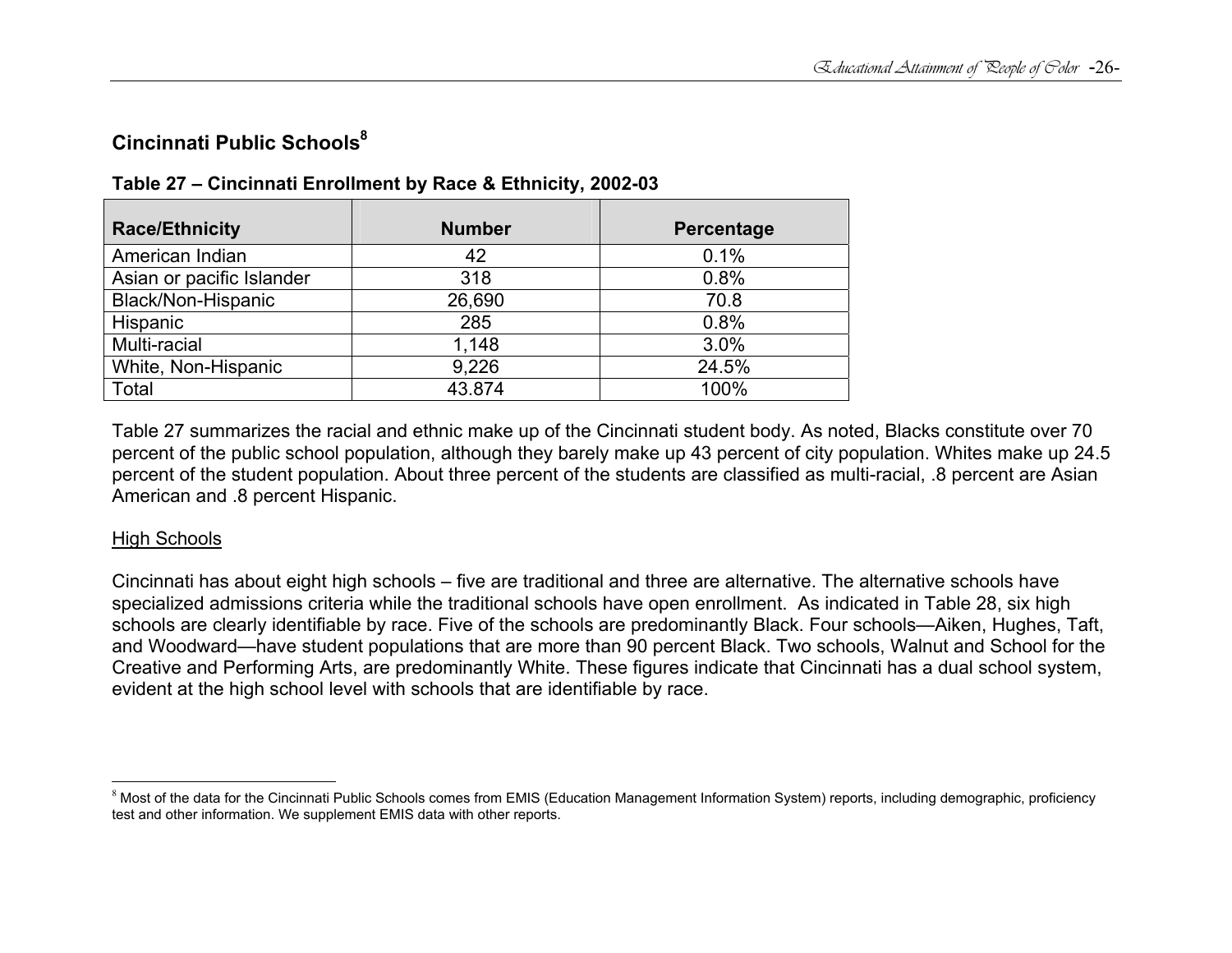As indicated in Tables 28 and 29, the pattern of teacher assignments follows the pattern of student enrollment by race. Black teachers tend to be concentrated in schools with high proportions of Black students. This pattern reinforces the dual school system.

| <b>School</b>                            | White | <b>Black</b> | <b>Number</b> |
|------------------------------------------|-------|--------------|---------------|
| Aiken                                    | 7.5%  | 90.4%        | 895           |
| <b>Hughes</b>                            | 6.2%  | 91.0%        | 1,397         |
| School For Creative and Performing Arts* | 52.2% | 37.4%        | 1008          |
| Taft                                     | 4.9%  | 94.45        | 623           |
| Walnut                                   | 59.9% | 33.5%        | 1,878         |
| Western                                  | 34.6% | 63.4%        | 934           |
| Withrow                                  | 9%    | 88.3%        | 493           |
| Woodward                                 | 2.3%  | 96.3%        | 800           |

**Table 28 – Cincinnati Public School** *Student Enrollment* **by High School and by Race/Ethnicity, 2002-3**

#### **Table 29 - Racial Distribution of** *Teachers*

| <b>School</b>                            | White | <b>Black</b> | <b>Number</b> |
|------------------------------------------|-------|--------------|---------------|
| Aiken                                    | 69.3% | 28.1%        | 75            |
| Hughes                                   | 73.5% | 25.7%        | 114           |
| School For Creative and Performing Arts* | 86.2% | 12.2%        | 65            |
| Taft                                     | 57%   | 43%          | 44            |
| Walnut**                                 | 80.3% | 14.5%        | 107           |
| Western                                  | 79.1% | 17.2%        | 67            |
| Withrow                                  | 33.9% | 66.1%        | 30            |
| Woodward                                 | 68.2% | 29.7%        | 47            |

*\*Grade 4-12 School, \*\* Grade 7-12 School*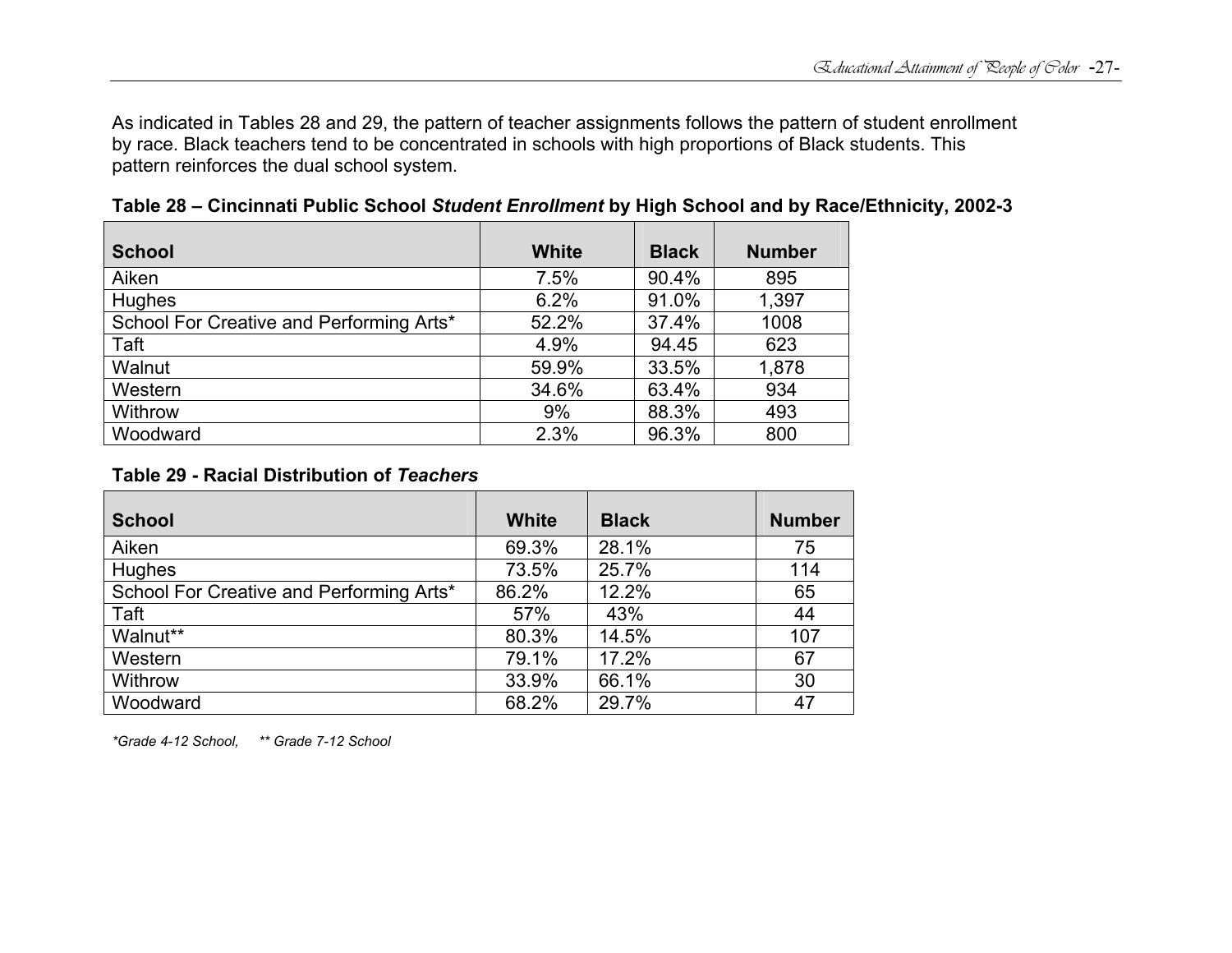### *Proficiency Test Scores*

As noted above, the Cincinnati Public School district has been on and off academic emergency, although it has been rated academic watch as of the end of the 2004 school year. In the late 1990s and early 2000, the Cincinnati School District scored below the state standard on almost all sections of the  $4<sup>th</sup>$  and  $6<sup>th</sup>$  proficiency tests and all sections of the  $9<sup>th</sup>$ grade tests, except for reading and writing. It is the poor performance on the  $4<sup>th</sup>$  through  $9<sup>th</sup>$  grade tests and on other standards that placed the school district on academic emergency. By 2001, those students who took the 12<sup>th</sup> grade proficiency met the state requirements in all but one subject area.

|                       | 2000 Subject Areas |             |             |       | 2001 Subject Areas |              |             |             |              |            |
|-----------------------|--------------------|-------------|-------------|-------|--------------------|--------------|-------------|-------------|--------------|------------|
|                       | <b>Citiz</b>       | <b>Math</b> | <b>Read</b> | Writ  | <b>Sci</b>         | <b>Citiz</b> | <b>Math</b> | <b>Read</b> | <b>Write</b> | <b>Sci</b> |
| Cincinnati            | 58.5%              | 52%         | 57.7%       | 87.1% | 52.9%              | 63.6%        | 56.6% l     | 73.3%       | 88.8%        | 61.6%      |
| Ohio                  | 68.1%              | 59%         | 65.9%       | 82.9% | 60.9%              |              | 71.6% 61.9% | 74.1%       | 87.8%        | 70.8%      |
| <b>State Standard</b> | 60%                | 60%         | 60%         | 60%   | 60%                | 60%          | 60%         | 60%         | 60%          | 60%        |

**Table 30 - Cincinnati Public School 12th Grade Proficiency Scores 2001** 

Since our concern is with the connection between high school and college, we focus on the 12<sup>th</sup> grade proficiency tests. It is worth noting that at the time of the writing of this paper this test has been discontinued. The state standard for the 12<sup>th</sup> grade proficiency test is a pass rate of 60 percent of the students taking the test. Table 30 summarizes district wide results of both the 2000 and the 2001  $12<sup>th</sup>$  grade proficiency test. In 2000, the district failed to meet the state standard in all areas, except writing. In other words most high Cincinnati high school students failed the citizenship, math, reading and science sections of the state 12th grade proficiency test in 2000. However, the 2001 test scores had improved and the district met the state standard in all areas except mathematics. Over seventy percent of the students passed the reading and writing sections and over sixty percent passed the citizenship and science sections.

Table 31 summarizes the results of the 2000  $12<sup>th</sup>$  grade proficiency test by race. The scores of Black students are most striking. Only 37.4 percent of the districts Black students passed the math section of this test. The White pass rate for math was 77.1 percent. Less than 47 percent of the district's Black students passed the citizenship and science sections. About 80 percent of the White students passed.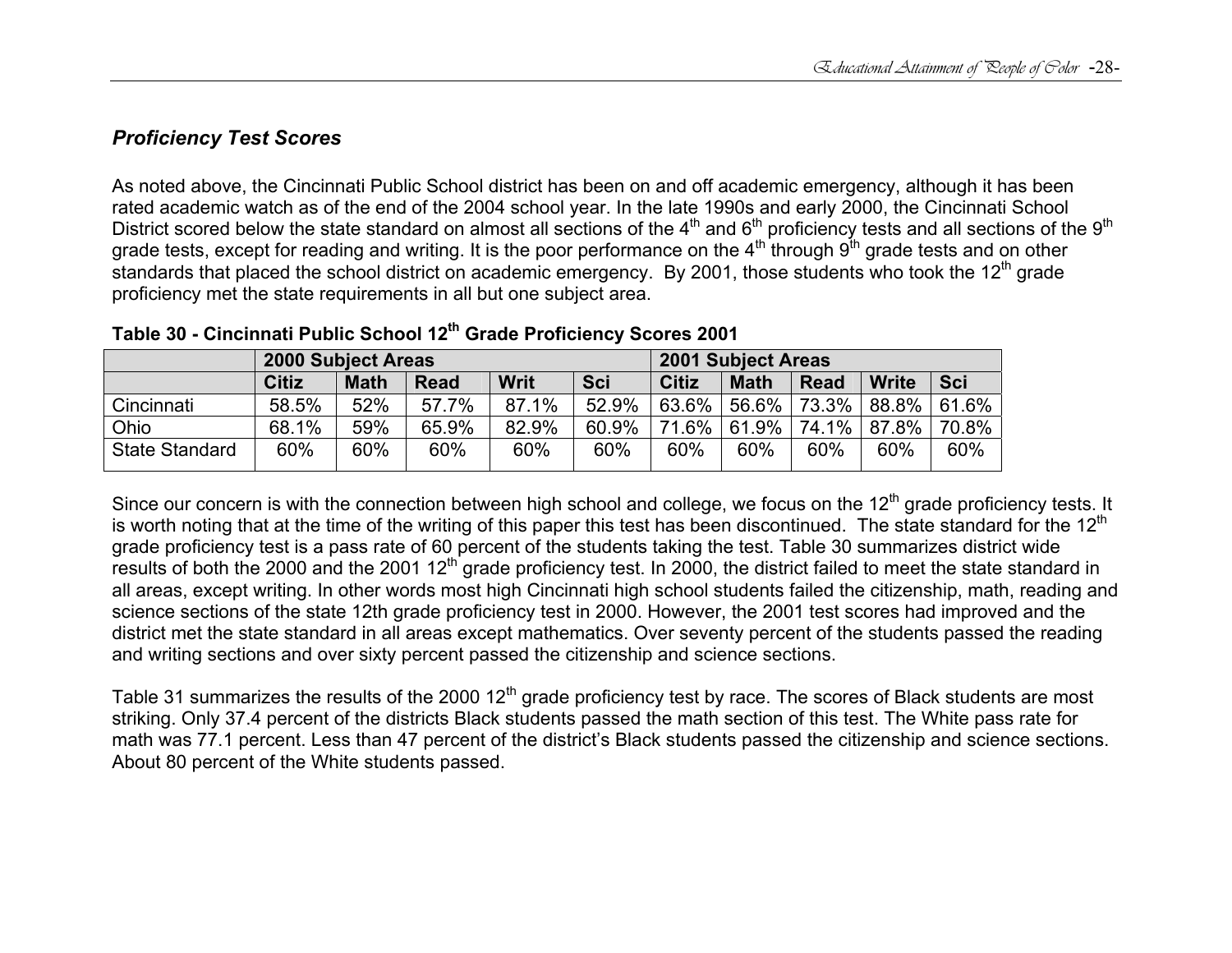| <b>Race/Ethnicity</b> | <b>Citiz</b> | <b>Math</b> | <b>Read</b> | Writ  | <b>Sci</b> |
|-----------------------|--------------|-------------|-------------|-------|------------|
| Asian or Pacific      | N/A          | N/A         | N/A         | N/A   | N/A        |
| <b>Islander</b>       |              |             |             |       |            |
| Black/Non-Hispanic    | 46.4%        | 37.4%       | 44.6%       | 84.1% | 38%        |
| <b>Hispanic</b>       | N/A          | N/A         | N/A         | N/A   | N/A        |
| White, Non-Hispanic   | 80.8%        | 77.1%       | 81.8%       | 92.7% | 79.6%      |

**Table 31 - Cincinnati Public School 12th Grade Proficiency Scores 2001 by Race** 

**Table 32 - Cincinnati 12th Grade Proficiency Test Scores 2001 by High School** 

| <b>School</b>                             | <b>Citiz</b> | <b>Math</b> | <b>Read</b> | <b>Writ</b> | <b>Sci</b> |
|-------------------------------------------|--------------|-------------|-------------|-------------|------------|
| Aiken                                     | 35.6%        | 32.2%       | 57.8%       | 84.4%       | 42.2%      |
| Hughes                                    | 58.6%        | 50.5%       | 6.5%        | 95.9%       | 51.8%      |
| School For the Creative & Performing Arts | 76.0%        | 66%         | 86%         | 95%         | 76%        |
| Taft                                      | 20%          | 16.7%       | 26.7%       | 43.3%       | 23.3%      |
| Walnut                                    | 96.5%        | 95.5%       | 96.5%       | 98.3%       | 95.5%      |
| Western                                   | 45.5%        | 35.3%       | 61.1%       | 83.2%       | 46.1%      |
| Withrow                                   | 46.3%        | 32%         | 61%         | 79.7%       | 38.2%      |
| Woodward                                  | 14.3%        | 10.7%       | 25%         | 46.4%       | 14.3%      |

# **Attendance and Graduation**

Another reason for Cincinnati Public Schools' initial poor performance has been its low attendance and graduation rates. The attendance rate is the percentage of enrolled students who actually attend school. An attendance rate of 95 percent means that only five percent of the students were absence. The state average attendance rate is 93.5 percent. The attendance rate of every high school in the Cincinnati Public School system, except for one—Walnut—had been below the state average. Some schools fell well below that average. Taft and Woodward had attendance rates below 75 percent, which indicates that on average about 25 percent of the students were absent on each day.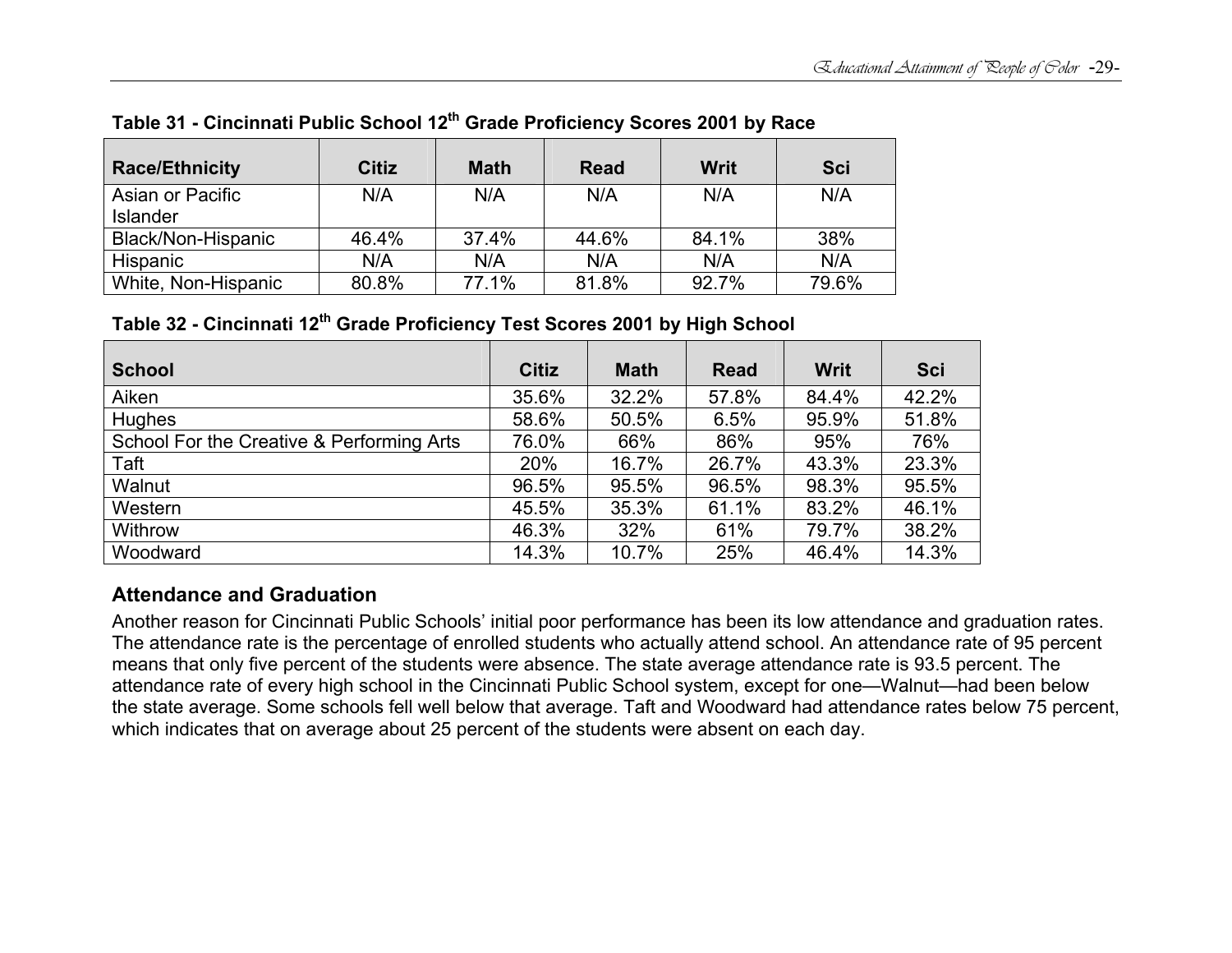| <b>School</b>                               | <b>Attendance Rate</b> |
|---------------------------------------------|------------------------|
| Aiken                                       | 75.7%                  |
| <b>Hughes</b>                               | 91.3%                  |
| School For the Creative and Performing Arts | 92.8%                  |
| Taft                                        | 72.8%                  |
| Walnut                                      | 95%                    |
| Western                                     | 86.2%                  |
| Withrow                                     | 80.4%                  |
| Woodward                                    | 73.6%                  |

| Table 33 - Cincinnati Public High School Attendance Rates, 2000-1 |  |
|-------------------------------------------------------------------|--|
|-------------------------------------------------------------------|--|

Cincinnati Public Schools had suffered from low graduation rates, as shown in Table 34. These rates had declined in the late 1990s. For example, Cincinnati reports a graduate rate of 77.7 percent for 1998, 65.6 percent for 1999 and only 51.0 percent for 2000. The graduation rate had increased to 60.1 percent by 2002. This rate varies among the high schools. For the same year, Walnut reports a graduation rate of 98.7 percent, compared to a low of 29.6 percent for Taft. Aiken, Withrow and Woodward all have graduation rates below fifty percent. Since 2002, these rates have increased slightly. As of the end of the 2004 school year, it had increased to 61 percent.

Cincinnati's graduation rates may be lower than those of other central cities because of the method of recording them. Some school districts record the graduation rate based on the percentage of 12 graders who graduate. Others, delete like Cincinnati, base the graduation rate on the percentage of  $9<sup>th</sup>$  graders in 2000 who stayed in school and graduate in 2004. This method would yield a lower graduation rate. The graduate rate of 30 percent means that only 30 percent of the ninth graders are graduating after four years.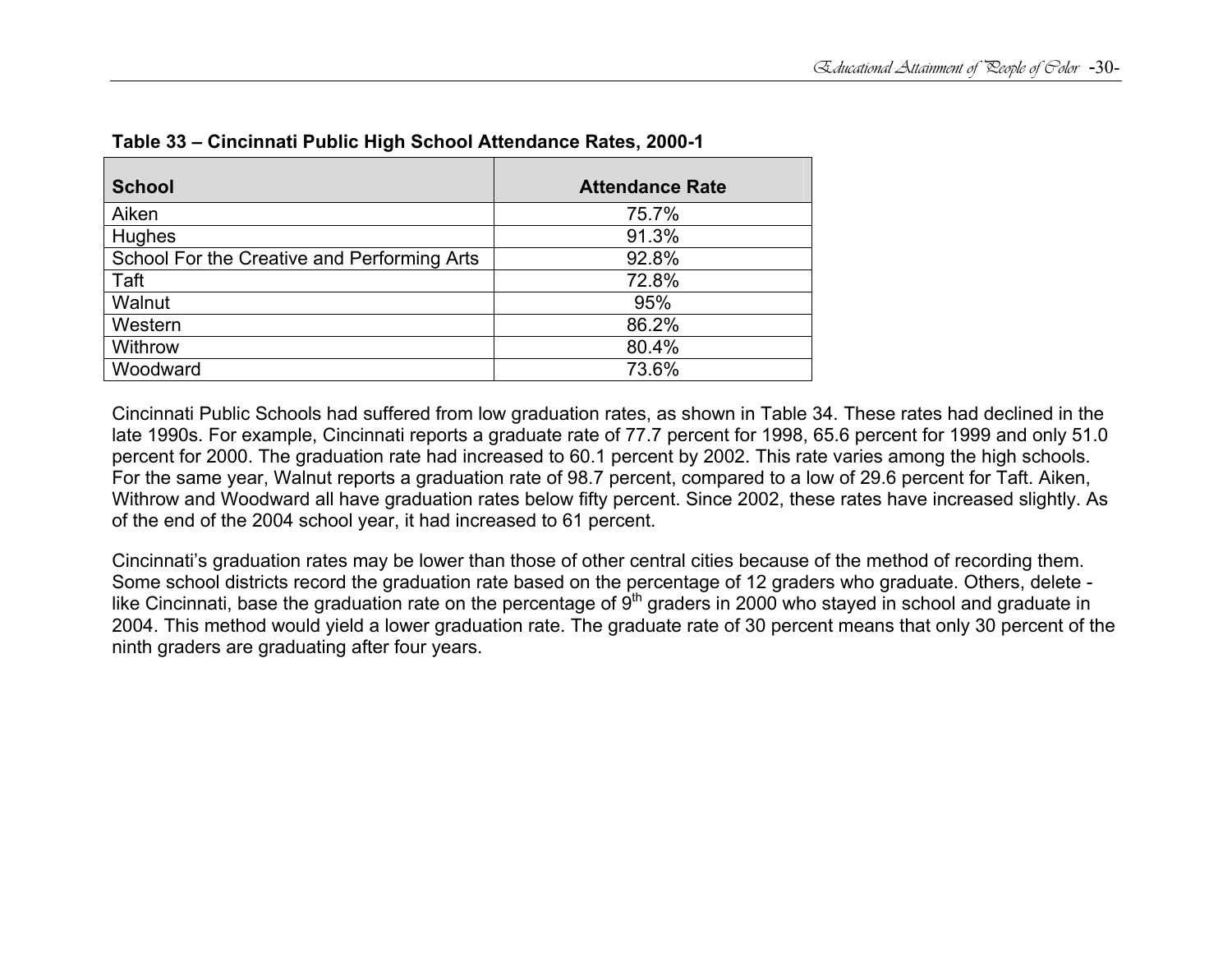| <b>School</b>                           | <b>Graduation Rate</b> |
|-----------------------------------------|------------------------|
| Aiken                                   | 46.0%                  |
| Hughes                                  | 84.1%                  |
| School for Creative and Performing Arts | $\star$                |
| Taft                                    | 29.6%                  |
| Walnut                                  | 98.7%                  |
| Western                                 | 71.5%                  |
| Withrow                                 | 49.5%                  |
| Woodward                                | 37.2%                  |

### **Table 34 - Graduation Rates by Cincinnati High School 2001-2<sup>9</sup>**

# **Toledo Public Schools<sup>10</sup>**

The Toledo Public School system has a student population of about 36,792, almost evenly divided between Blacks (46%) and Whites (45%). It has a Hispanic student population of about 2,475 (7%) of all students. It has a small Asian American and Native American student population of less than one percent each (See Table 35).

### **Table 35 - Enrollment by Race & Ethnicity**

| <b>Race/Ethnicity</b>     | <b>Number</b> | <b>Percent</b> |
|---------------------------|---------------|----------------|
| Asian or Pacific Islander | 246           | 0.7%           |
| American Indian           | 37            | 0.1%           |
| <b>Black</b>              | 16,916        | 46%            |
| Hispanic                  | 3,475         | 6.7%           |
| <b>Multi-Racial</b>       | 500           | 1.4%           |
| White                     | 16.617        | 45%            |

<sup>&</sup>lt;sup>9</sup> Data from the Ohio Department of Education (ODE) *Local School Reports*, posted on ODE's website.<br><sup>10</sup> Most of the data for the Toledo Public Schools comes from EMIS (Education Management Information System) reports. W proficiency test and other information. We supplement data with other reports.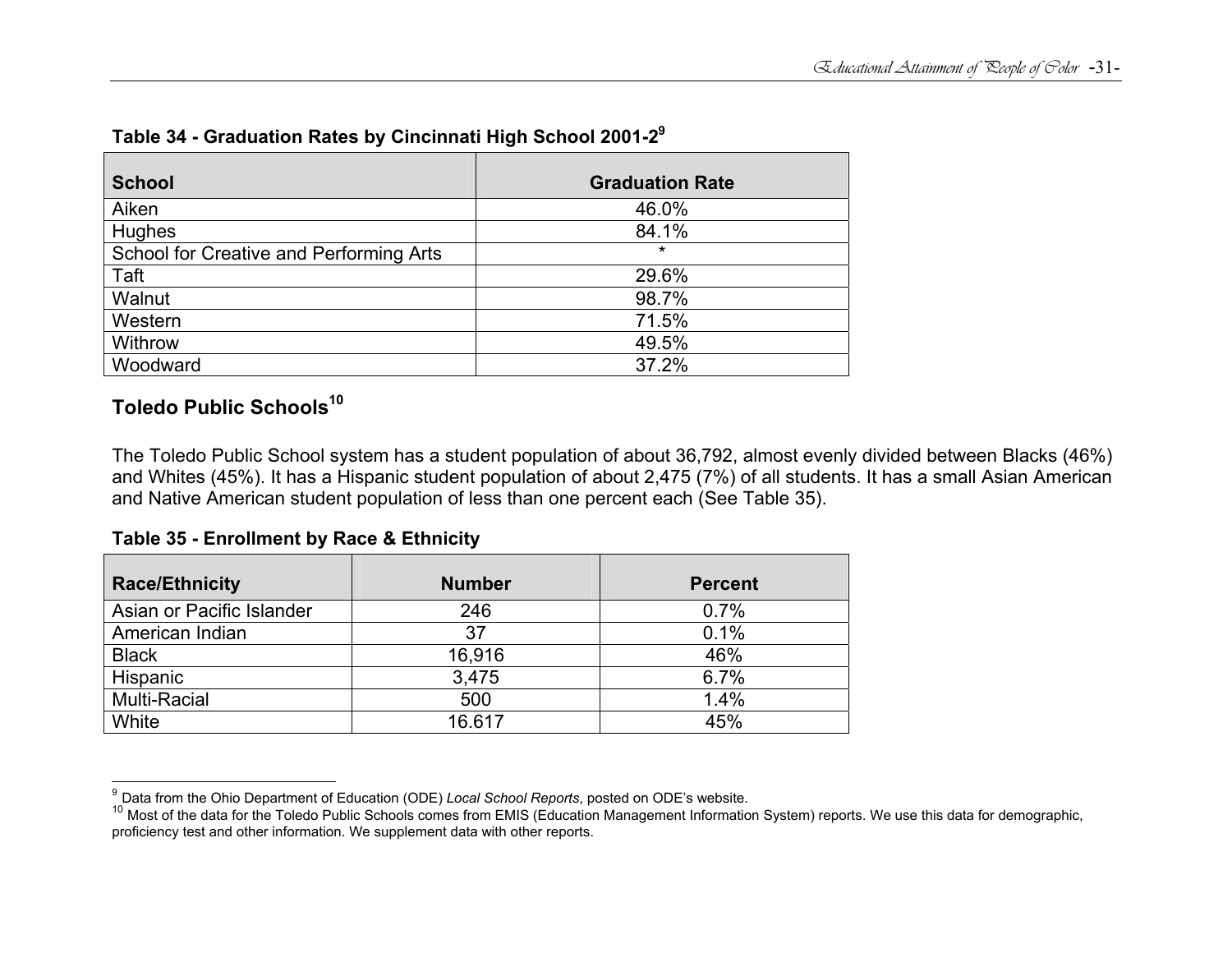Although the entire Toledo Public School student population is evenly divided between Blacks and Whites, and all of its high schools have racially and ethnically mixed student populations, a few high schools can be identified as either predominantly White or predominantly Black. For example, Scott High School stands out with a Black student population of over 95.5 percent. Waite High School has a Black population of only 13.7 percent, but a White population of 73 percent. Bowsher has a White population of over 79 percent, with a Black population of 21.3 percent. Hispanic students are concentrated in four out of the system's seven high schools: Waite (12.2%), Libby (11.3%), Woodward (8.6%), and Bowsher (5.9%).

| <b>School</b>  | <b>Total</b> | <b>White</b> | <b>Black</b> | <b>Hispanic</b>          | <b>Other or Asian</b> | <b>Unknown</b> |
|----------------|--------------|--------------|--------------|--------------------------|-----------------------|----------------|
| <b>Bowsher</b> | 1,353        | 993          | 267          | 74                       | 19                    |                |
| Libby          | 1,056        | 329          | 596          | 120                      |                       | 11             |
| Rodgers        | 1,110        | 381          | 692          | 24                       | 11                    | ⌒              |
| <b>Scott</b>   | 1,389        | 51           | 1,327        | $\overline{\phantom{a}}$ |                       | 11             |
| <b>Start</b>   | 1,761        | 1,196        | 425          | 76                       | 14                    | 3              |
| Waite          | 1,261        | 922          | 173          | 154                      |                       | 12             |
| Woodward       | 1,208        | 475          | 618          | 104                      | 10                    |                |

**Table 36 - Toledo Public School Enrollment by High School and by Race/Ethnicity** 

| Table 37 - Toledo Public School Enrollment by High School & by Race/Ethnicity |
|-------------------------------------------------------------------------------|
|-------------------------------------------------------------------------------|

| <b>School</b>  | <b>White</b> | <b>Black</b> | <b>Hispanic</b>          |
|----------------|--------------|--------------|--------------------------|
| <b>Bowsher</b> | 73.39%       | 19.73%       | 5.47%                    |
| Libby          | 31.16%       | 56.44%       | 11.36%                   |
| Rodgers        | 34.32%       | 62.34%       | 2.16%                    |
| Scott          | 3.67%        | 95.54%       | $\overline{\phantom{a}}$ |
| <b>Start</b>   | 67.91%       | 24.13%       | -                        |
| Waite          | 73.12%       | 13.72%       | 12.22%                   |
| Woodward       | 39.32%       | 51.16%       | 8.61%                    |

It is worth noting the distribution of teachers by high schools, since Black teachers are also unevenly distributed. For example, Table 38 shows that at Scott High School where over 95.54% of the students are Black, 31 percent of the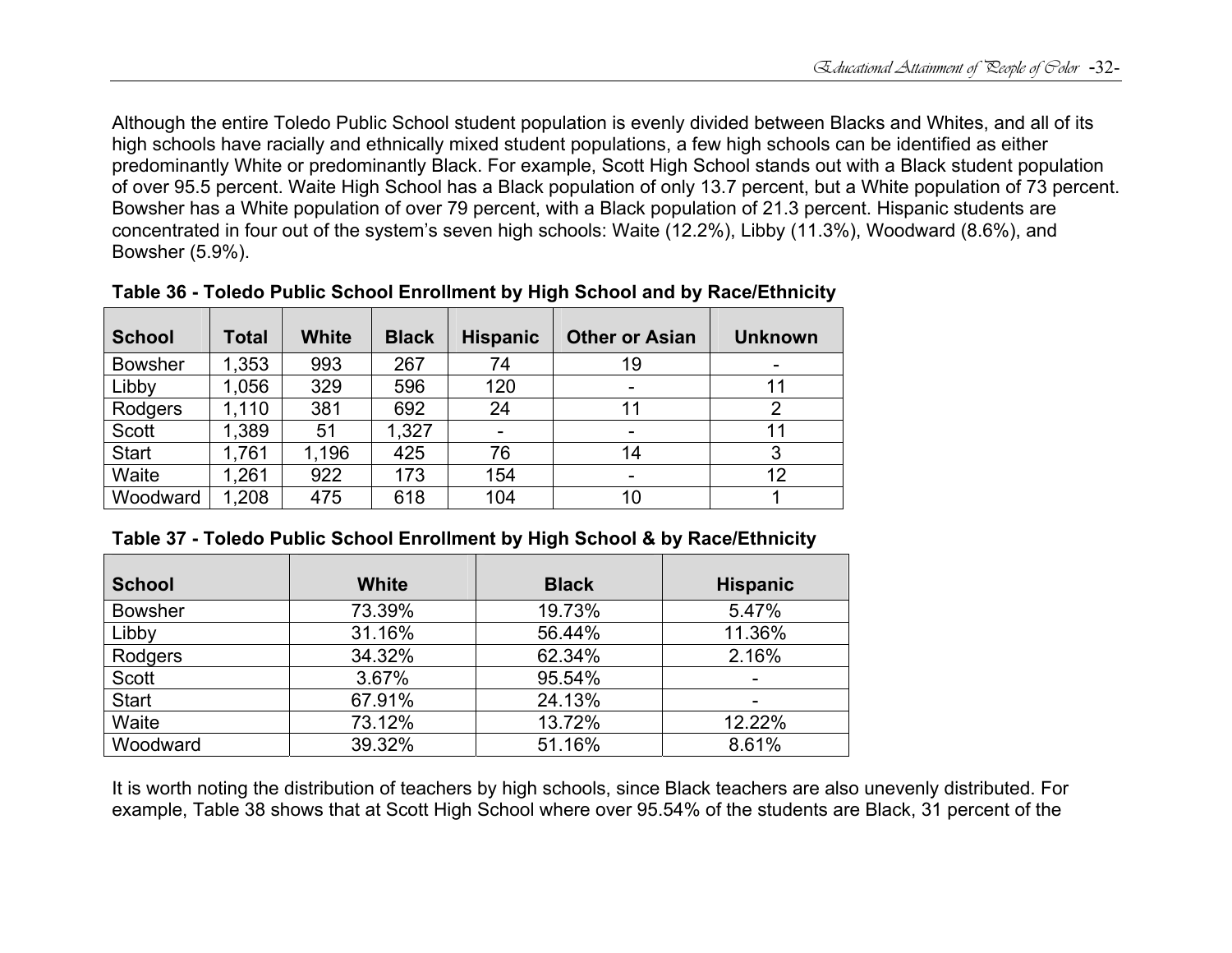teachers are Black. At Bowsher where 73.39 percent of the student population is White, only 3.8 percent of the teachers are Black. At Waite, where Whites constitute 73.12 percent of the student population, only 5.6 percent of the teachers are Black. Fewer Black teachers are found at schools that have predominantly White student populations. These figures point to two dimensions of racial segregation in the Toledo Public School system; segregation in the distribution of students, and segregation in the distribution of teachers.

| <b>School</b>  | <b>Number White</b> | <b>Number Black</b> | <b>Percent Black</b> |
|----------------|---------------------|---------------------|----------------------|
| <b>Bowsher</b> | 76                  | 3                   | 3.8%                 |
| Libby          | 57                  |                     | 12.3%                |
| Rodgers        | 65                  |                     | 10.8%                |
| Scott          | 61                  | 19                  | 31.1%                |
| <b>Start</b>   | 86                  | 3                   | 3.5%                 |
| Waite          | 72                  |                     | 5.6%                 |
| Woodward       | 64                  | 9                   | 14.1%                |

### **Table 38 - Racial Distribution of Teachers**

# *Proficiency Test Scores*

As noted earlier, the Toledo Public Schools went from academic emergency to continual improvement. The rate in which tenth graders passed the 9<sup>th</sup> grade proficiency test increased. This section examines pass rates of the 12<sup>th</sup> grade proficiency test, since our concern is with the connection between high school and college.

### **Table 39 - Toledo Public School 12th Grade Proficiency Scores, 2001**

|              |              |             | <b>Subject</b> |              |            |
|--------------|--------------|-------------|----------------|--------------|------------|
|              | <b>Citiz</b> | <b>Math</b> | <b>Read</b>    | <b>Write</b> | <b>Sci</b> |
| Toledo       | 40.6%        | 23.8%       | 48.1%          | 64.2%        | 42.9%      |
| State wide   | 71.6%        | 61.9%       | 74.1%          | 87.8%        | 70.8%      |
| St. Standard | 60%          | 60%         | 60%            | 60%          | 60%        |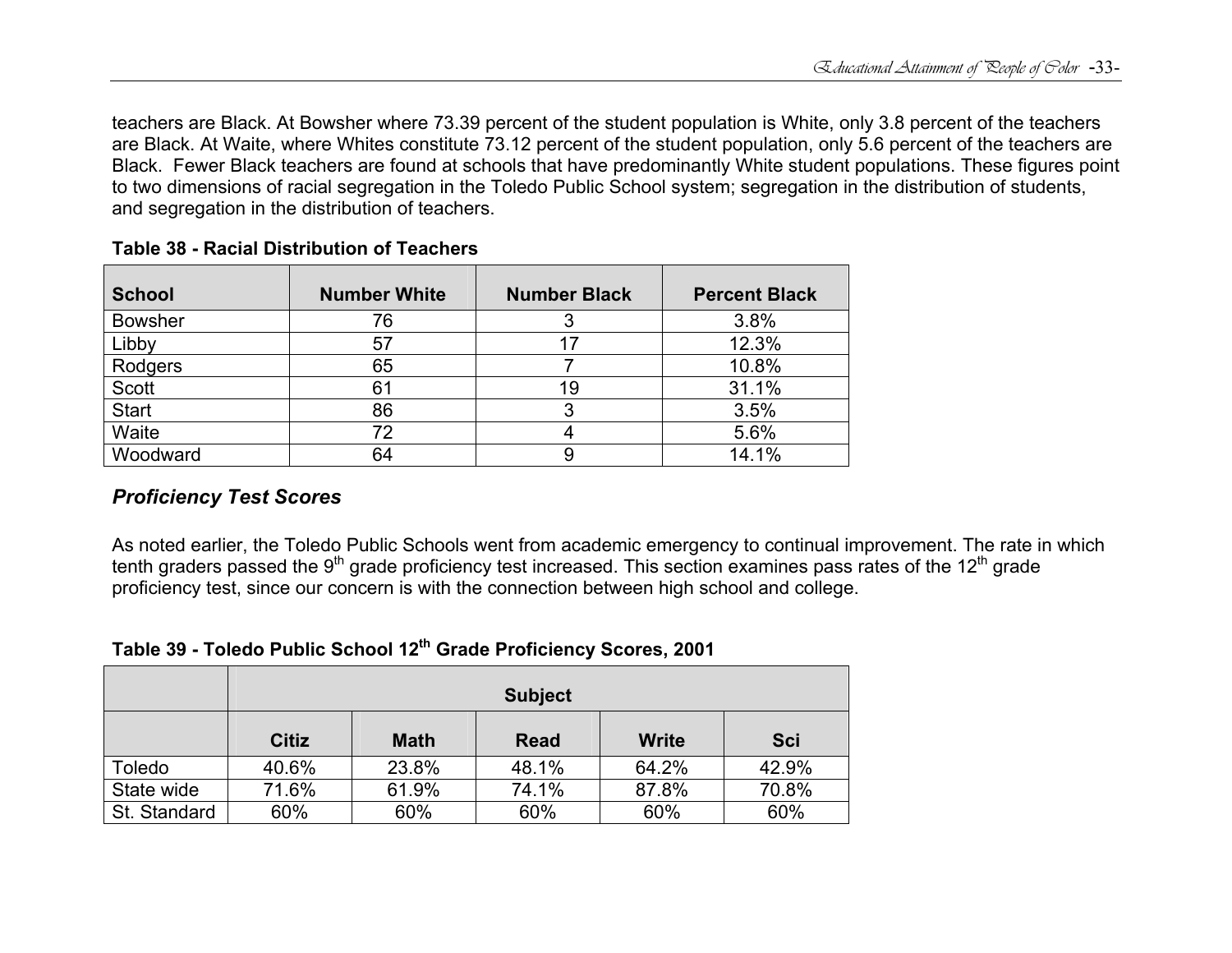For the 12<sup>th</sup> grade proficiency test, Toledo Public School students scored substantially below the state standard on every subject except writing. Over 65 percent of the district 12 graders failed the math section; 59 percent failed the citizenship and 57 percent failed the science sections.

As in Cincinnati, twelfth grade proficiency test scores for the district vary along racial lines (Table 40). The scores of Black students are most striking. Only 17.7 percent of the districts Black students passed the math section of this test; significantly less than one-half the White pass rate of 45.8 percent, and the White pass rate was substantially below the state standard. The Black pass rate was a disaster. Only about a quarter of the district's Black students and a little more than half of the White students passed the citizenship and science sections.

|                       |              |             | <b>Subject</b> |              |            |
|-----------------------|--------------|-------------|----------------|--------------|------------|
| <b>Race/Ethnicity</b> | <b>Citiz</b> | <b>Math</b> | <b>Read</b>    | <b>Write</b> | <b>Sci</b> |
| Asian                 | 50.0%        | 64.3%       | 78.6%          | 78.6%        | 57.1%      |
| <b>Black</b>          | 24.7%        | 17.7%       | 32.8%          | 55.3%        | 25.1%      |
| Hispanic              | 31.7%        | 27%         | 47.6%          | 69.8%        | 41.3%      |
| White                 | 51.2%        | 45.8%       | 67.3%          | 68.9%        | 54%        |

**Table 40 - Toledo Public School 12th Grade Proficiency Scores by Race & Ethnicity, 2001** 

Twelfth grade proficiency scores varied among the seven high schools. Bowsher High School had the highest pass rate, exceeding the state standard in reading, writing and science. It missed the state standard for math by 9.5 percentage points and for citizenship by 2.3 percentage points. Scott High School has the worst pass rate. Only 26 percent passed the reading section. Less than a quarter passed the citizenship and science sections. Most disturbing is the fact that only 14.3 percent of Scott's 12<sup>th</sup> graders passed the math proficiency test. For Waite High School, with a student body that is 73 percent White, less than 40 percent of its students passed the citizenship, math, reading and science sections. When we examined White students only, we found that only 46 percent passed the math section. Only 18 percent of the Black students passed the math section.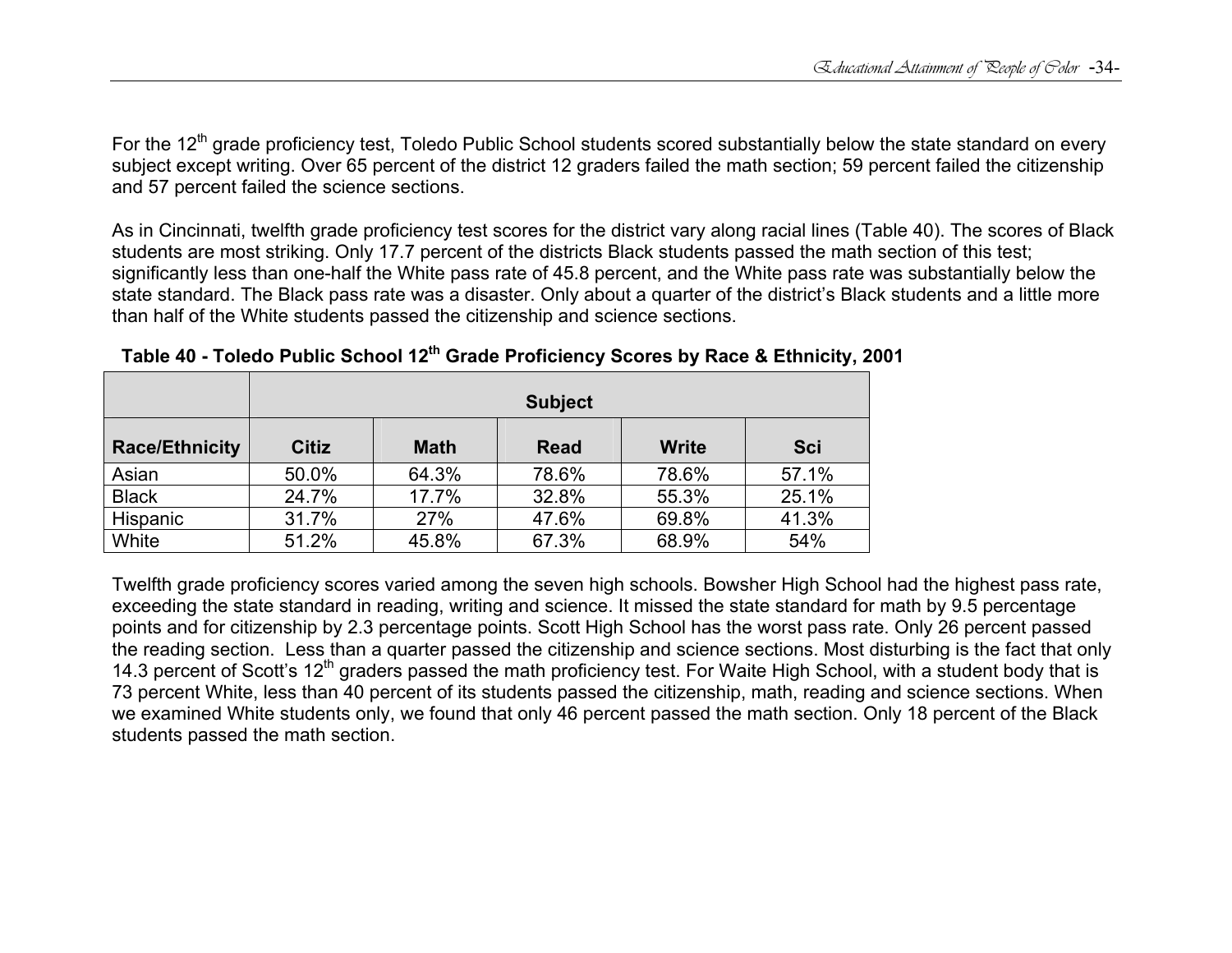|                |              |             | <b>Subject</b> |              |            |
|----------------|--------------|-------------|----------------|--------------|------------|
|                | <b>Citiz</b> | <b>Math</b> | <b>Read</b>    | <b>Write</b> | <b>Sci</b> |
| <b>Bowsher</b> | 57.7%        | 51.5%       | 70.5%          | 80.3%        | 62.4%      |
| Libby          | 32.6%        | 27%         | 50.6%          | 66.3%        | 34.8%      |
| Rogers         | 35.8%        | 29.6%       | 46.5%          | 64.2%        | 40.3%      |
| Scott          | 22.4%        | 14.3%       | 25.9%          | 54.4%        | 24.7%      |
| <b>Start</b>   | 45.5%        | 43.4%       | 51.7%          | 60.3%        | 46.2%      |
| Waite          | 37.3%        | 29.9%       | 38.8%          | 58.2%        | 35.8%      |
| Woodward       | 30.1%        | 22%         | 30.9%          | 56.9%        | 34.1%      |

**Table 41 - Toledo 12th Grade Proficiency Test Scores by High School, 2001** 

The Toledo Public Schools are in academic emergency because of the district's low academic performance. The district's math education program is a disaster.

### *Attendance and Graduation*

Another reason the Toledo Public Schools is on academic emergency is because of low attendance and graduation rates. The attendance rate is the percentage of enrolled students who actually attend school. An attendance rate of 95 percent means that only five percent of the students were absence. The state average attendance rate is 93.5 percent. Table 42 summarizes attendance rates for public high schools in the city of Toledo. This table indicates that the attendance rates for every high school in the Toledo Public School system fell below the state average and there was wide variation among the high schools. Scott High School had the lowest rate of 78.5 percent. This means that on an average, 21.5 percent of the students were absent. Libby had a rate of 80 percent, Woodward, 81.6 percent, and Waite 83.4 percent. Bowsher had the best attendance rate among the seven schools with 91.4 percent, 2.2 points below the state average.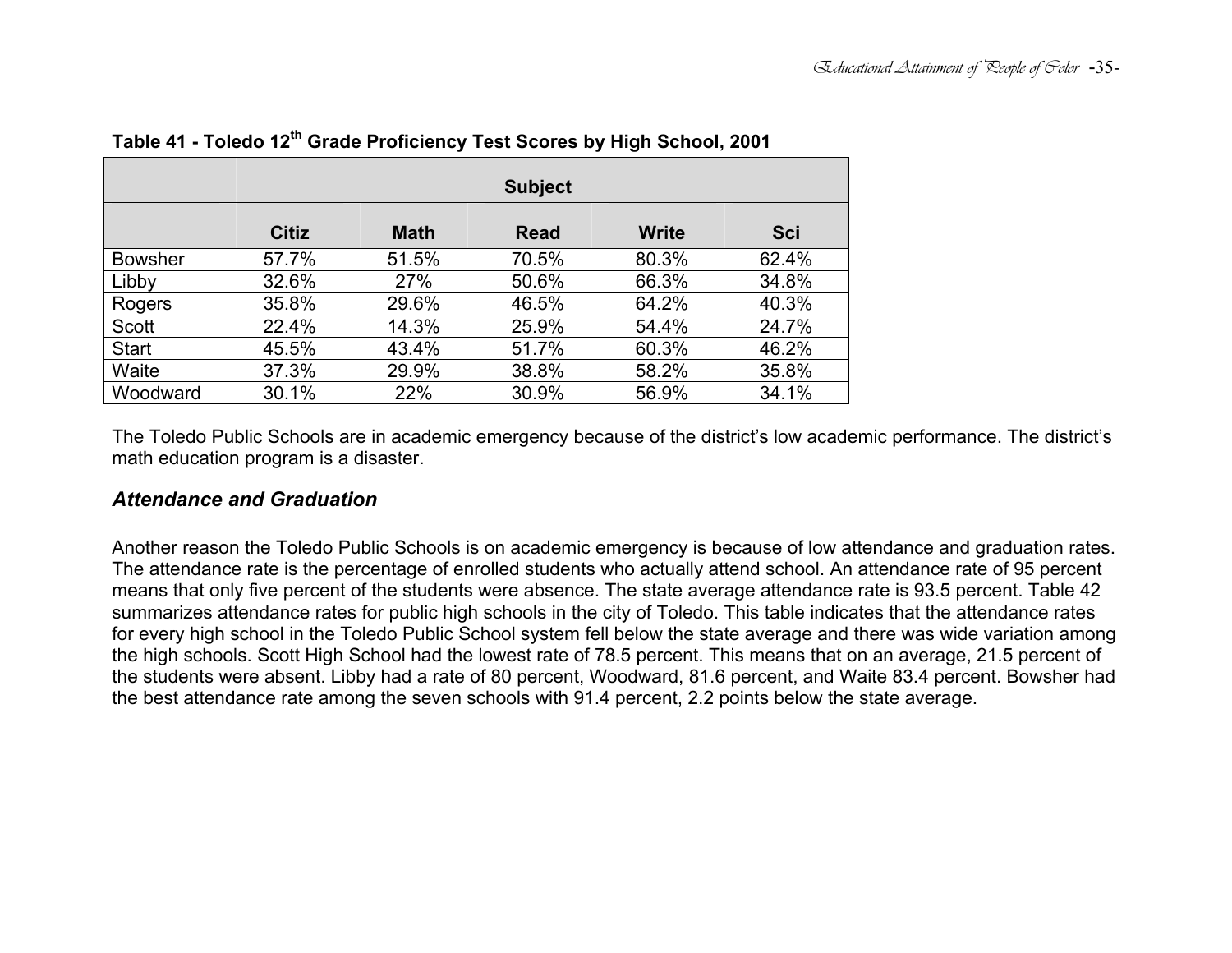| <b>School</b>  | <b>Attendance Rate</b> |
|----------------|------------------------|
| <b>Bowsher</b> | 91.4%                  |
| Libby          | 80.1%                  |
| Rogers         | 85.5%                  |
| <b>Scott</b>   | 78.5%                  |
| <b>Start</b>   | 88.9%                  |
| Waite          | 83.4%                  |
| Woodward       | 81.6%                  |

### **Table 42 - Attendance Rate by Toledo High School 2002**

Toledo also has a low graduation rate. For 2002, the district rate of 65.9% was well below the state standard of 74.8%. This rate varies among the high schools, although it is not reported in the EMIS report.

The high school dropout rate varies among the schools, although we are not confident in the data as there as some discrepancies. What we learn from Toledo School district report is that Waite's dropout rate of 45.1 percent was the highest in the district. Start with a rate of 13.5% was the lowest. Woodward had a drop out rate of 32.0, Libby 28.4 and Bowsher 19.8%. We were unable to obtain a drop out rate for Scott. (Local School Report Cards, taken from the Ohio Department of Education website).

### *Other Issues: Counseling and Resources*

When examining the Toledo Public School System, we looked at sources and reports other than EMIS. We examined an unpublished Upward Bound proposal for a pilot program targeting Libby High School. The proposal noted an additional problem in the Toledo School district—guidance counseling. The problem was two-fold: not enough counselors and poor counseling about academic curriculum and processes.11 The school district has an extremely high ratio of students to counselors. For example, the proposal notes that the American School Counselor Association recommends a student to counselor ration of 100 to 1 and a maximum ratio of 300 to 1. The Toledo Public School ratio is 401 to 1. The proposal

<sup>&</sup>lt;sup>11</sup> The ethnographic PhD dissertation of Pamela Bettis, detailed numerous examples of the failures of effective career and academic counseling at one TPS high school. 1994. "*Constructing Futures on Fault Lines; Urban Working Class High School Students' Perceptions of School, Work, and the Future in a Post-Industrial City*." College of Education, UT.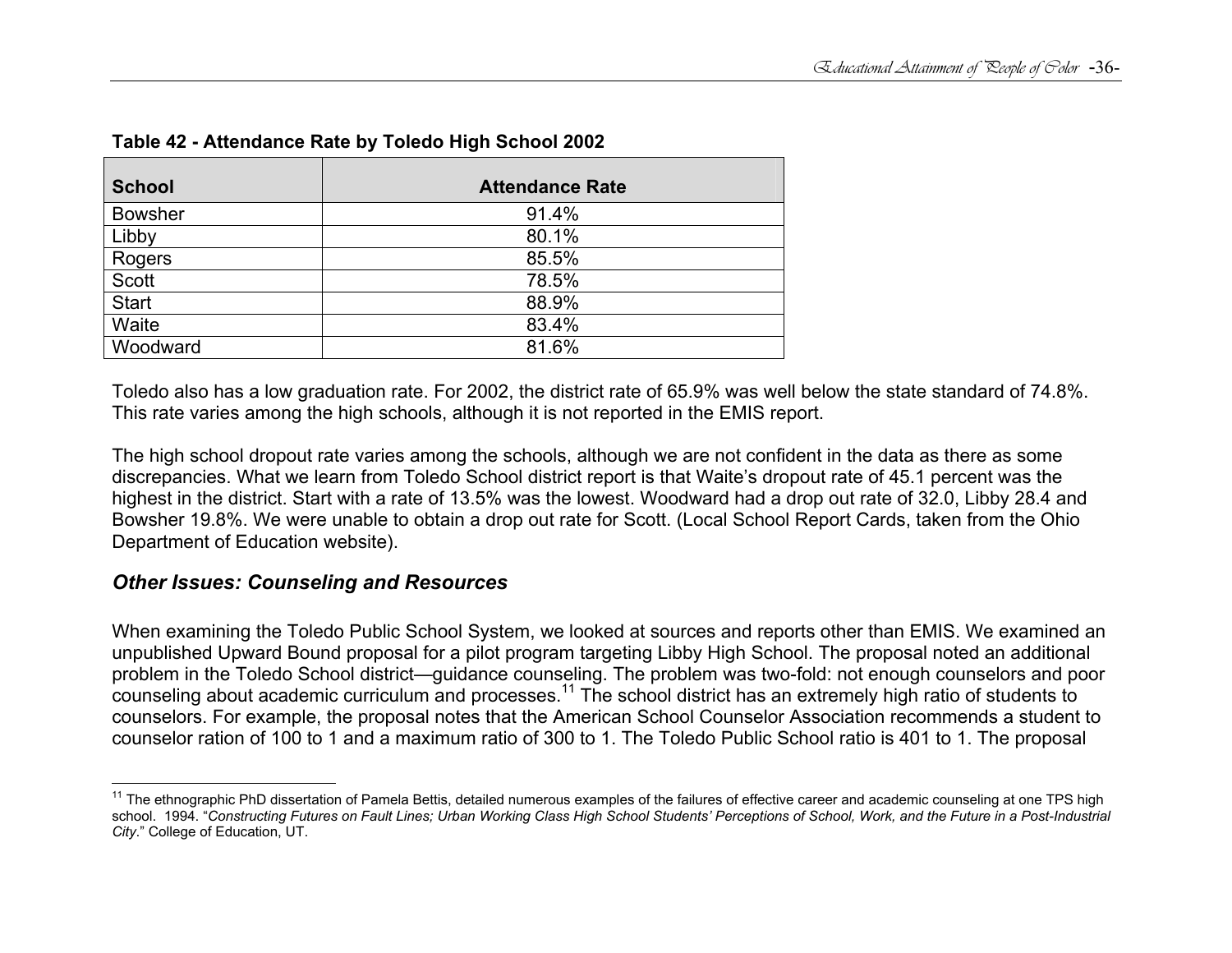states that students are getting inadequate academic counseling in preparation for college. The proposal bases this claim on a survey of high school students. The report reached the following conclusion:

Further, it was found in over 50% of our students interviewed, that even when students expressed an interest in being advised of a college prep course of study they were given the minimum TPS graduation requirement which would not get them accepted to any of Ohio's state universities (page 7).

Because of the high student to counselor ratio, Toledo Public School students do not have adequate access to counselors. Moreover, when they do see a counselor, they are likely to be given inadequate advice for taking the courses they need to prepare for college. The Toledo Public School district is not doing an adequate job preparing its students for college.

 Toledo Public School resources may be inadequate, according to a 2000 Urban University Program report by Marquette, Erkins, and Johnson.<sup>12</sup> The report focused on the eight urban school districts in the State of Ohio. It concluded that urban school districts have higher nonacademic costs than suburban and rural school districts. Toledo and Cincinnati both have higher costs for building maintenance, security, transportation and other nonacademic factors. These higher nonacademic costs may explain some of the financial problems that these two school districts face.

# *PART 4: Minority Student Experiences at the Universities of Toledo and Cincinnati*

In this section, we turn our attention to the two major universities, which anchors these two cities: The University of Toledo and the University of Cincinnati. Since our previous discussion ended with the Toledo School System, we begin our discussion with The University of Toledo.

### **The University of Toledo**

The University of Toledo (UT) is the major university for the city. Other colleges in the area include Owens Community College--a two-year state institution and Lourdes College and Mercy-Toledo (small, private colleges). Bowling Green State University, another major university in Northwest Ohio, is located thirty miles to the south of UT. There are a few small, private trade schools and two year institutions.

<sup>12</sup> Marquette, J., Erkins, E. & Johnson, L. 2000 " *Education*," in "State of Ohio's Urban Regions", Ohio Urban University Program. Cleveland: UUP.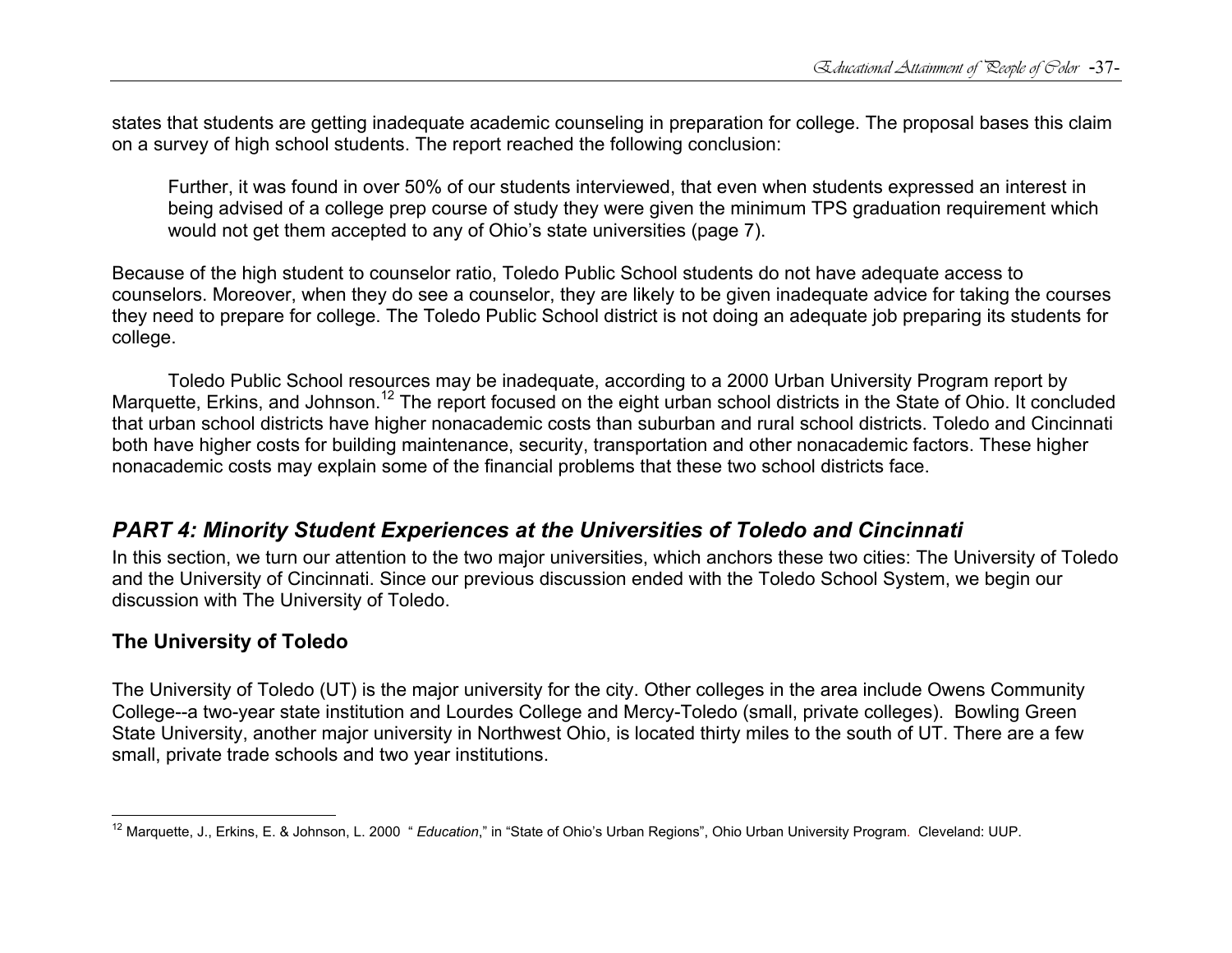### *The University of Toledo Colleges*

The University of Toledo (UT) has seven colleges. They are as follows:

Arts and Sciences Business **Education** Engineering **Pharmacy** Health and Human Services **University** Law

A brief description of the colleges helps explain the distribution of students. Arts and Sciences is the largest college. It contains the natural sciences (biology, chemistry physics, geology, etc.), social sciences (anthropology, economics, geography, political science, sociology and others), and humanities (English, literature, theatre, music, film, foreign language, performing arts, fine arts etc.). The College of Health and Human Services contains programs such as counseling, criminal justice, social work, physical therapy and others. Arts and Sciences, Education, Engineering, Pharmacy, and Health and Human Services offer baccalaureate, masters and doctoral degrees in various programs. The College of Law offers the Doctors of Jurisprudence degree. The University College houses remedial courses and individualized BA degree programs. The college used to house non-majors (students who have not decided on a major), but it is in the process of reorganization.

The University of Toledo has open admissions. However, there are grade point averages and prerequisite course completion requirements for the colleges of Engineering and Pharmacy, and select professional programs such as nursing, physical therapy and others. The Law School has limited admission and selects students on the basis of LSAT scores, grade point averages, and letters of recommendation.

In 1999, the university closed its two-year community college. It is currently phasing out its two-year programs.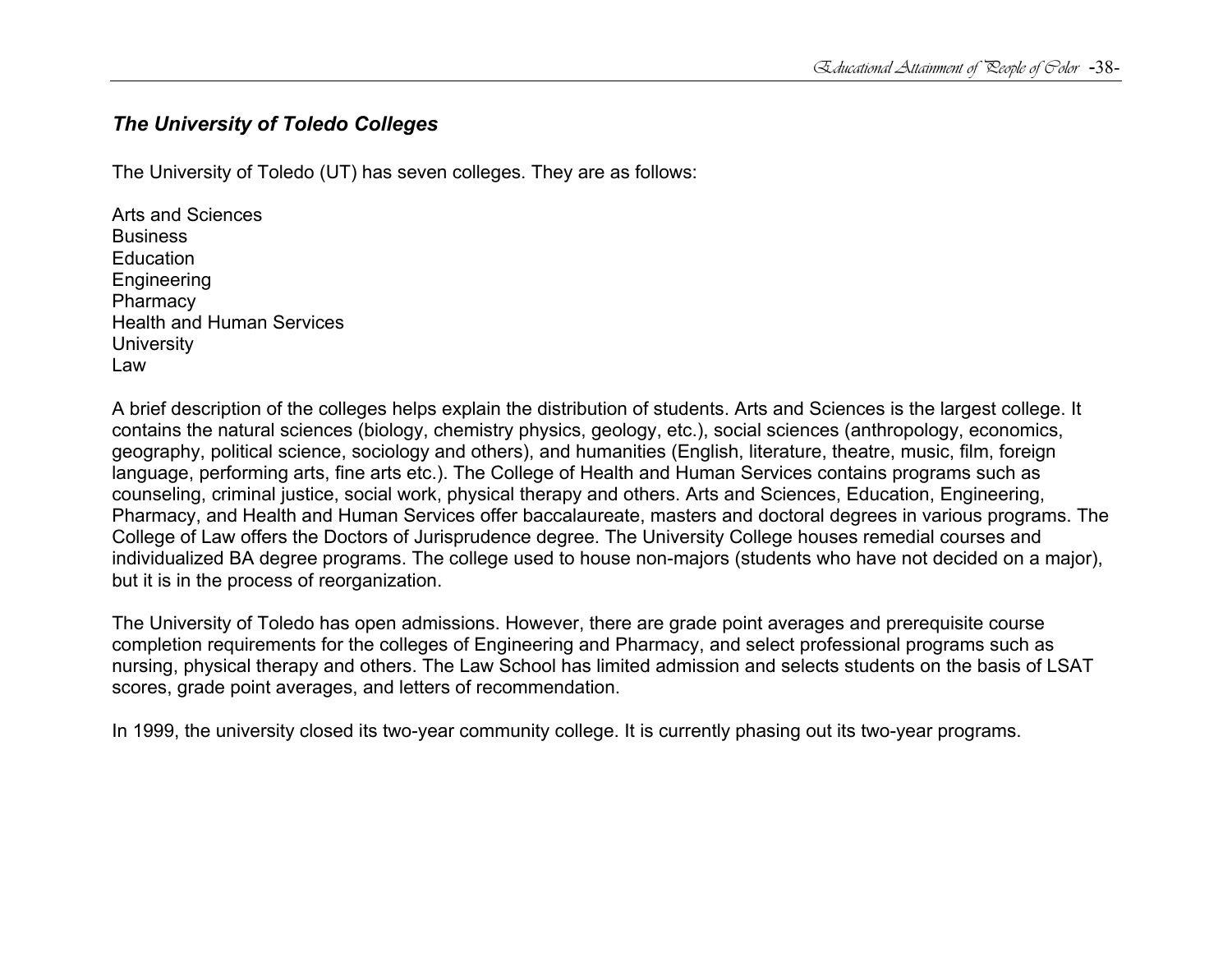### *Profile of Students*

The University of Toledo has a total of 20,889 students, as of the fall of 2002. Women constitute 51.6% of the student body, men constitutes 48.4%. About eleven percent of UT students are African Americans. The university has a much higher percentage of African American students than the state average and higher then most other major universities in the state, no doubt because of its strategic location in Toledo and because of the university's aggressive recruitment efforts. Less than two percent of its students are Asian Americans; a little more than the Lucas County proportion of 1.2. About 2.1 percent of UT students are Hispanic Americans--a proportion that is less than half of the Lucas County proportion of Hispanic Americans of 4.5 percent.

| <b>Attribute</b>       | <b>Number</b> | <b>Percent</b> |
|------------------------|---------------|----------------|
| Gender                 |               |                |
| Male                   | 10,116        | 48.4%          |
| Female                 | 10,776        | 51.6%          |
| <b>Race/Ethnicity</b>  |               |                |
| <b>Native American</b> | 51            | 0.3%           |
| Asian                  | 346           | 1.7%           |
| <b>Black</b>           | 2,321         | 11.2%          |
| Hispanic               | 446           | 2.1%           |
| White                  | 15,453        | 73.2%          |
| Unknown                | 1,157         | 5.7%           |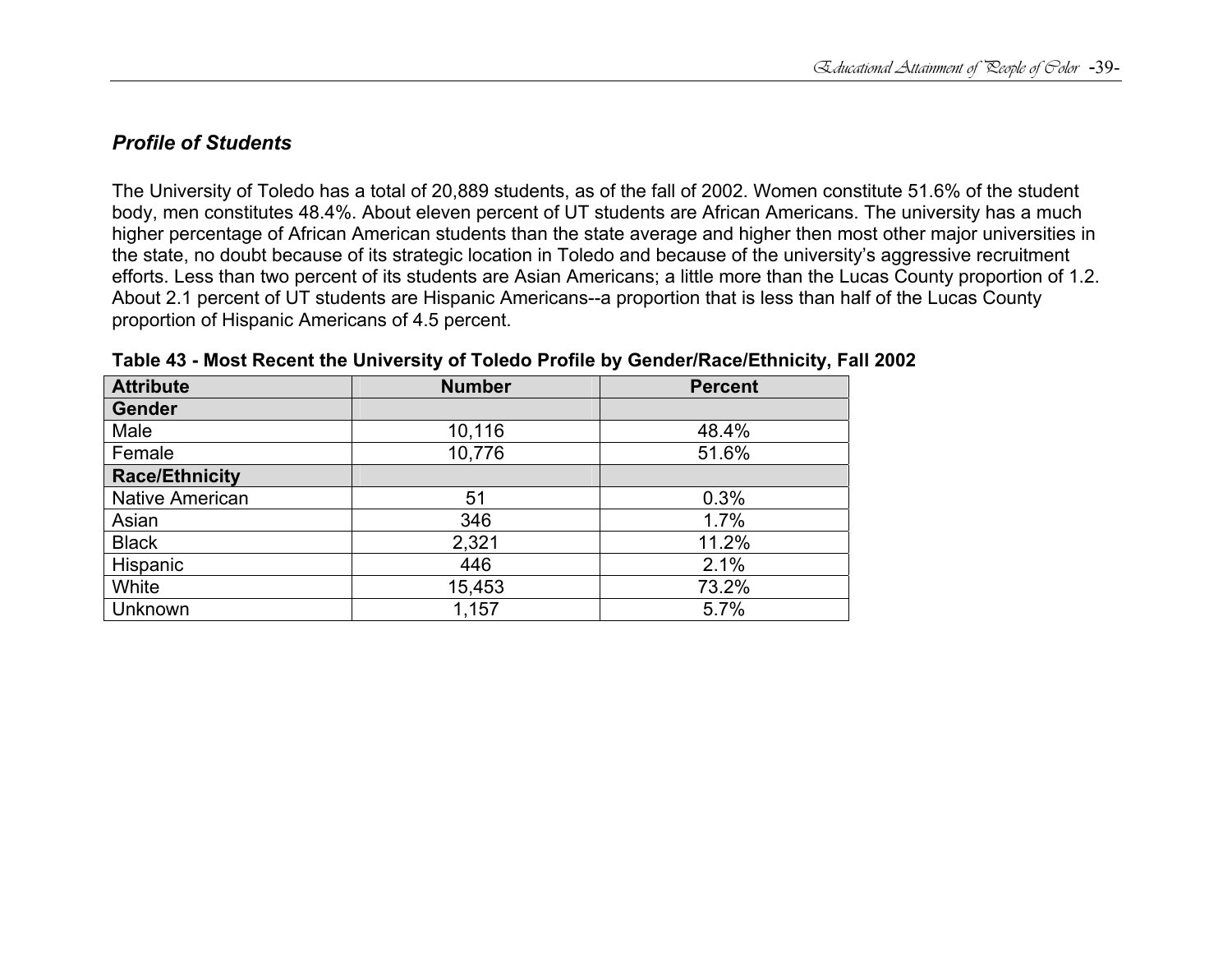| <b>College</b>                     | <b>PROGRAMMENT OF ANTIQUE AND LOGIT OF OGGOVING BY OUNCHC</b><br><b>Total Number of Black Students</b> | <b>Total Number of Students</b> |
|------------------------------------|--------------------------------------------------------------------------------------------------------|---------------------------------|
| <b>Arts &amp; Sciences</b>         | 449                                                                                                    | 3,033                           |
| <b>Business</b>                    | 346                                                                                                    | 2,887                           |
| <b>Education</b>                   | 246                                                                                                    | 2,063                           |
| Engineering                        | 114                                                                                                    | 2,653                           |
| <b>Health &amp; Human Services</b> | 426                                                                                                    | 2,623                           |
| <b>Pharmacy</b>                    | 70                                                                                                     | 1,203                           |
| <b>University</b>                  | 380                                                                                                    | 1,515                           |
| <b>Student Success Center</b>      | 162                                                                                                    | 1,411                           |
| Law                                | 25                                                                                                     | 508                             |

**Table 44 – Distribution of African American UT Students by College** 

Source: Census point database maintained by the University of Toledo Office of Institutional Research, March 5, 2004.

A high proportion of the total African American student population is concentrated in the University College and the Student Success Center. About 24 percent of the University's Black student population is concentrated in these areas. This concentration is explained by the fact that this college houses remedial programs and individualized degrees. The Student Success Center, which used to part of University College, houses students' undecided about their majors.

| <b>College</b>                     | African-American as % of    | <b>Hispanics As % of</b>    |
|------------------------------------|-----------------------------|-----------------------------|
|                                    | <b>College's Enrollment</b> | <b>College's Enrollment</b> |
| <b>Arts &amp; Sciences</b>         | 12.36%                      | 2.51%                       |
| <b>Business</b>                    | 10.65%                      | 1.91%                       |
| <b>Education</b>                   | 8.24%                       | 1.87%                       |
| <b>Engineering</b>                 | 3.74%                       | 1.54%                       |
| <b>Health &amp; Human Services</b> | 14.57%                      | 2.98%                       |
| <b>Pharmacy</b>                    | 5.31%                       | 1.67%                       |
| <b>University</b>                  | 25.08%                      | 1.67%                       |
| Law                                | 4.92%                       | 1.97%                       |

**Table 45 - The University of Toledo African-American and Hispanic Enrollment as Percent of each College<sup>13</sup>**

Source: Census point database maintained by the University of Toledo Office of Institutional Research, March 5, 2004

<sup>&</sup>lt;sup>13</sup> Fall 2003 enrollment figures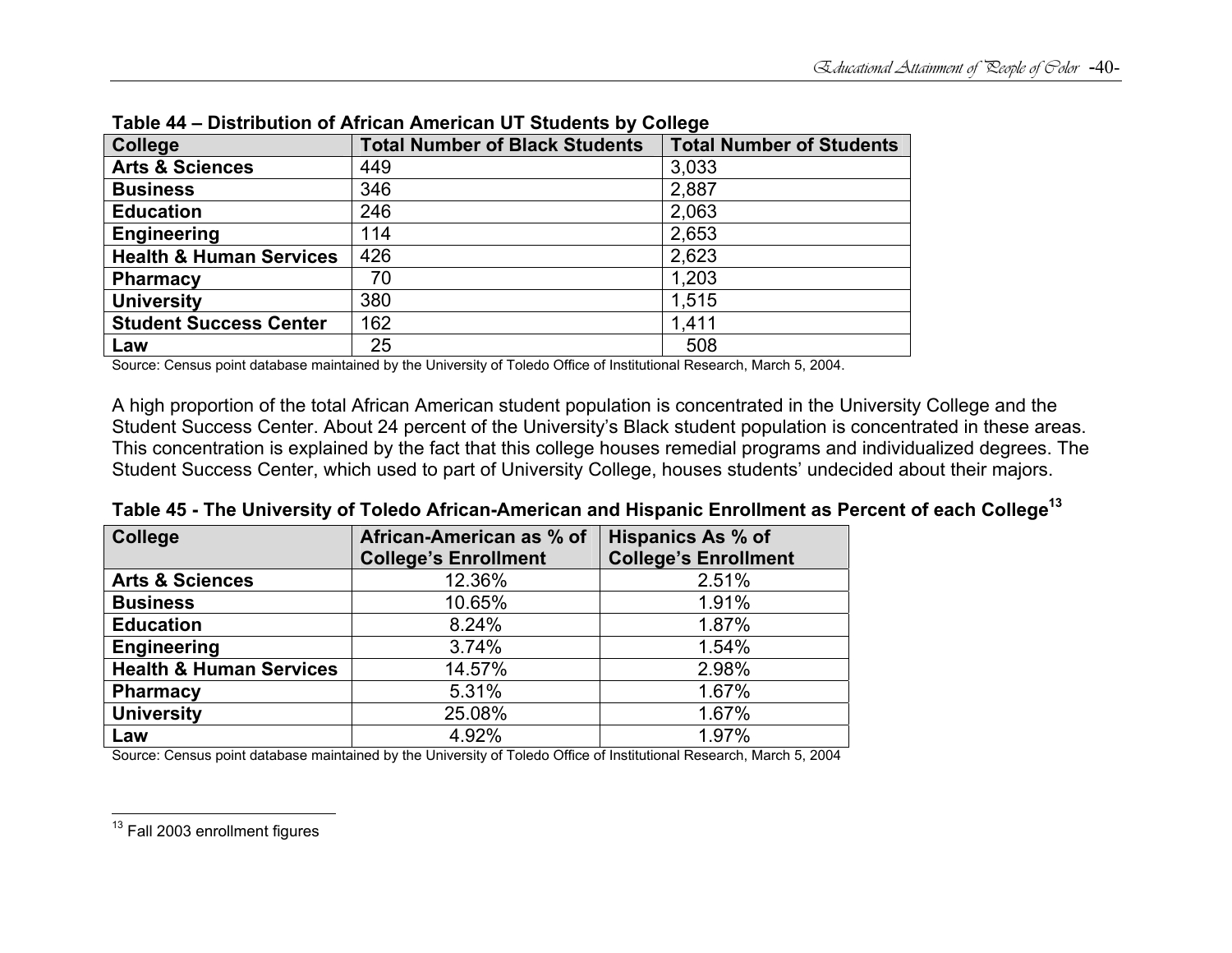Table 45 summarizes data on African American and Hispanic students as percentages of each college. Several points emerge from this table. First, there is a high percentage of both African Americans and Hispanic Americans within University College. More than a quarter of the students in this college are African American. As noted above, almost a quarter of all African American students are housed in this college.

Second, African American and Hispanic American students are disproportionately under-represented in the professional colleges: Engineering, Law and Pharmacy. Less than four percent of the College of Engineering students are African American and only 1.54 percent of them are Hispanic Americans.

#### *Retention and Graduation Rates*

The University of Toledo, like other urban institutions, has a low four-year graduation rate. However, compared to other Ohio urban universities with open admissions, its graduation rate is not as low as these comparable institutions. The fouryear graduation rate is low among students of all races; 17 percent among White students, 36 percent for Asian Americans, only 6 percent for American Indians, and 8 percent among African American students. This is due in part to many students attending part-time and/or dropping out for a semester to secure funds for a next semester's tuition.

|                       | <b>Return Rates</b> |                 |                 |     | <b>Graduation Rates</b> |                 |     |     |                 |        |
|-----------------------|---------------------|-----------------|-----------------|-----|-------------------------|-----------------|-----|-----|-----------------|--------|
| <b>Race/Ethnicity</b> | <b>Number</b>       | Yr <sub>1</sub> | Yr <sub>2</sub> | Yr3 | Yr <sub>4</sub>         | Yr <sub>5</sub> | Yr6 | Yr4 | Yr <sub>5</sub> | $Yr$ 6 |
| Native American       | 17                  | 64%             | 59%             | 53% | 41%                     | 25%             | 0%  | 6%  | 18%             | 24%    |
| Asian                 | 38                  | 63%             | 81%             | 72% | 42%                     | 28%             | 17% | 36% | 44%             | 53%    |
| <b>Black</b>          | 222                 | 73%             | 54%             | 47% | 34%                     | 16%             | 11% | 8%  | 20%             | 25%    |
| <b>Hispanic</b>       | 52                  | 58%             | 55%             | 39% | 37%                     | 21%             | 12% | 10% | 21%             | 25%    |
| Non-Resident Alien    | 29                  | 79%             | 66%             | 47% | 2%                      | 7%              | 10% | 28% | 42%             | 45%    |
| Unknown               | 17                  | 53%             | 53%             | 55% | 29%                     | 18%             | 18% | 12% | 24%             | 29%    |
| White                 | 1,918               | 73%             | 60%             | 54% | 36%                     | 16%             | 9%  | 17% | 36%             | 42%    |
| Total                 | 2,291               | 73%             | 60%             | 54% | 36%                     | 27%             | 9%  | 16% | 34%             | 40%    |

### **Table 46 - Freshmen Return and Graduation Rates<sup>14</sup>**

<sup>14</sup> Year Beginning 1995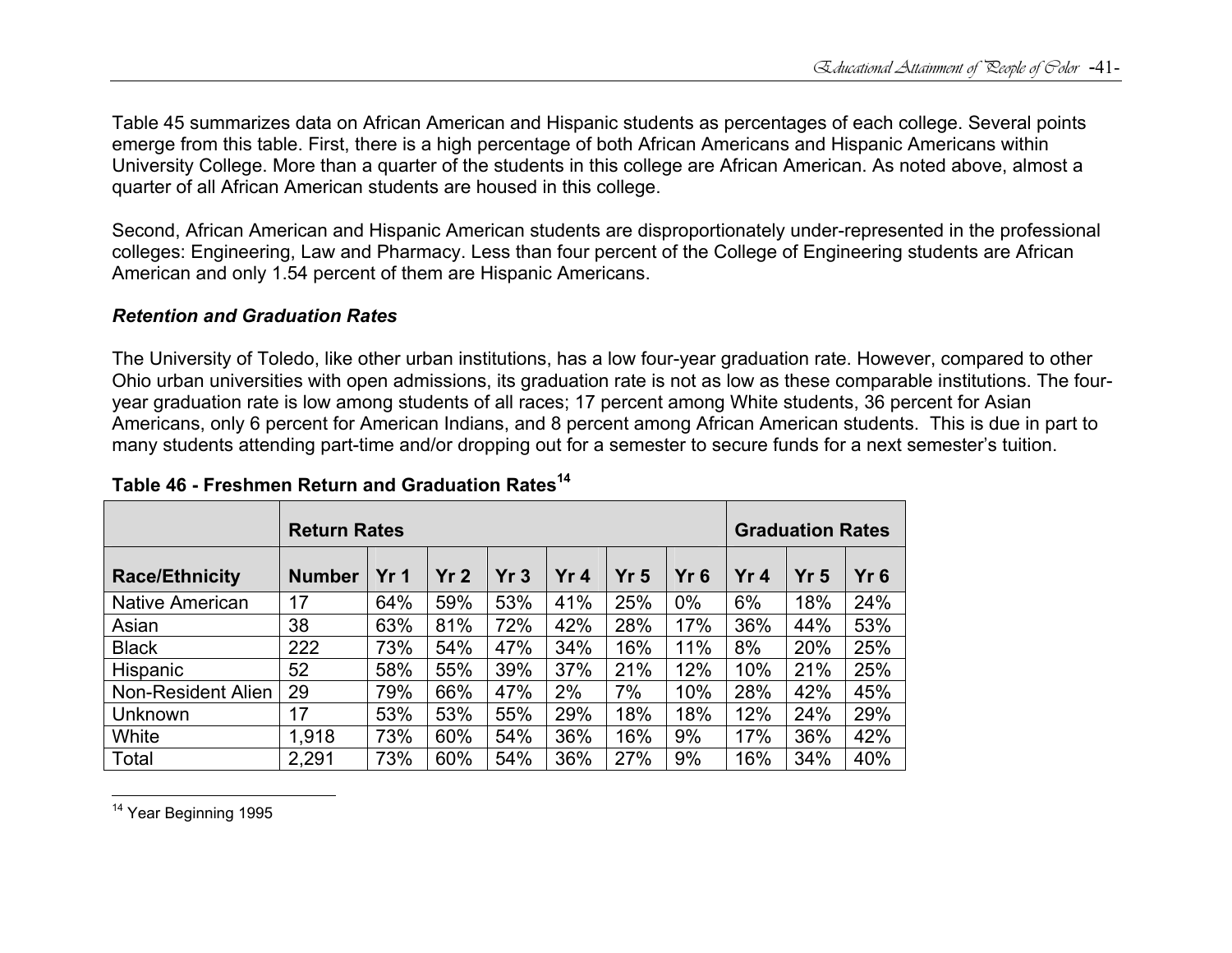Two-fifths of students who enter The University of Toledo in 1995 had graduated by 2001, after six years. However, only 25 percent of African American and Hispanic students and only 24 percent of American Indian students entering in 1995 had graduated by 2001.

### **The University of Cincinnati**

The profile of the University of Cincinnati (UC) is similar to The University of Toledo (UT), except that UC is much larger than UT and that UC has selective admissions for most of its programs. UC has over thirty-two thousand students and 17 different colleges. Its four-year programs and colleges have selective admissions. It has open admissions in select twoyear career oriented programs and in University College and Raymond Walters College. The colleges are listed below:

# *Cincinnati University Seventeen Colleges*

Adult Credit Education **Law** Allied Health Sciences **Medicine** Medicine Applied Science Nursing Arts and Sciences **Pharmacy** Business Administration **Raymond Walters College** Clermont College **Social Work** Social Work College-Conservatory of Music University College\* Design, Architecture, Art and Planning **Education** Engineering

Table 47 summarizes Fall 2002 enrollment for the University of Cincinnati by ethnicity. The University of Cincinnati's student population is 11.2 percent Black. Hispanics constitutes 1.1 percent and Asian Americans 2.8 percent. It is similar to The University of Toledo, except that Toledo has a higher percentage of Hispanic American students and a lower percentage of Asian American students.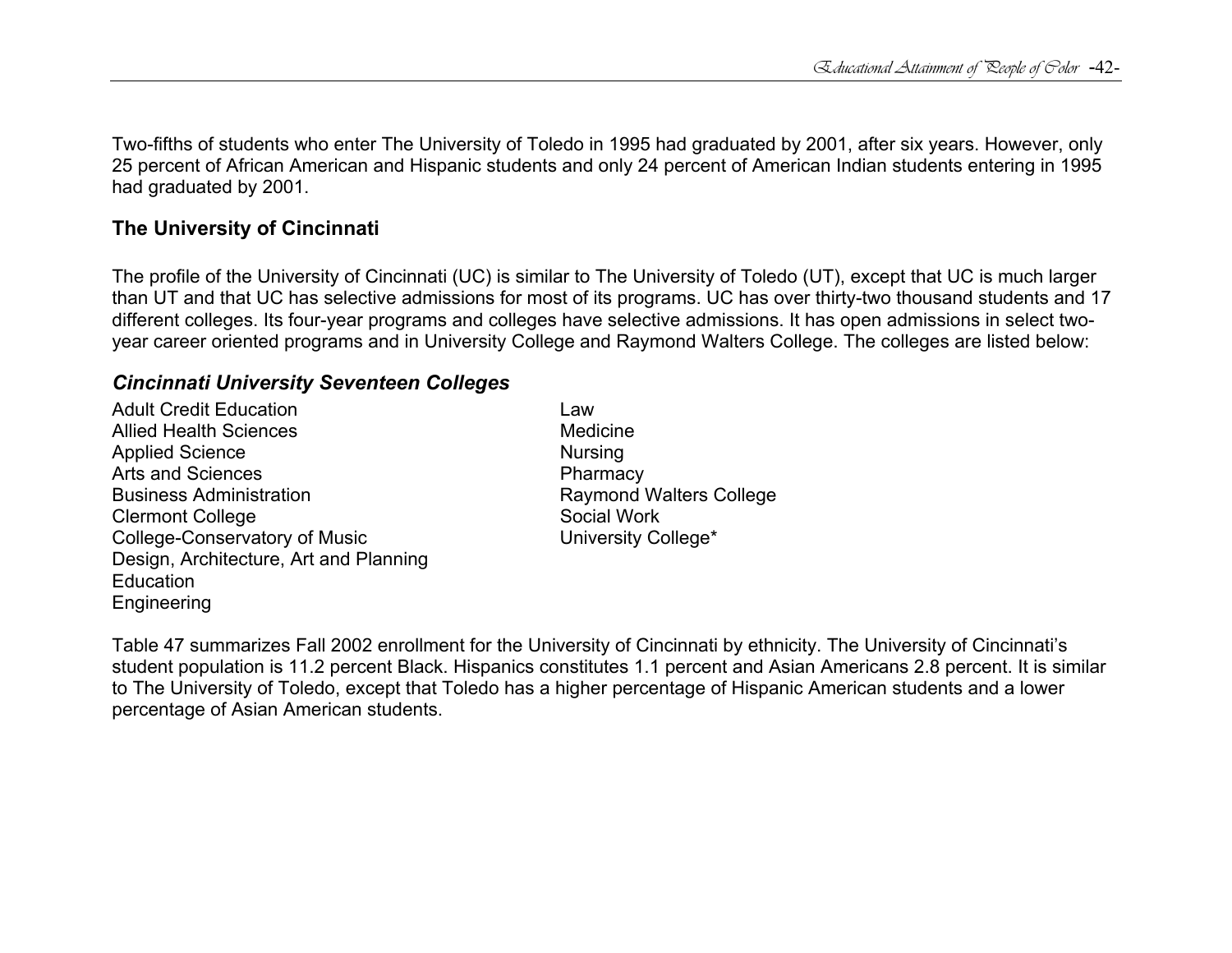| <b>Race/Ethnicity</b>     | <b>Number</b> | Percentage |
|---------------------------|---------------|------------|
| <b>Native American</b>    | 125           | 0.4%       |
| Asian or Pacific Islander | 921           | 2.8%       |
| Black/Non-Hispanic        | 3,680         | 11.2%      |
| Hispanic                  | 376           | 1.1%       |
| Non-Resident Alien        | 1,884         | 5.7%       |
| White, Non-Hispanic       | 24,153        | 73.2%      |
| Other                     | 381           | 1.2%       |
| Unknown                   | 1,455         | 4.4%       |

**Table 47 - University of Cincinnati Student Enrollment by Ethnicity** 

.

Arts and Sciences is the University of Cincinnati's largest college. And like UT, African American students are unevenly distributed throughout the university. Twenty-four percent of all of the Cincinnati University's African American students are concentrated in University College,<sup>15</sup> a pattern identical to The University of Toledo. Twenty-five percent of the University's African American students are found in the College of Arts and Sciences.

When we look at Blacks as a percentage of the student population of each college (Table 48), we find that African Americans are disproportionately over-represented in University College, but underrepresented in the College of Business. African Americans are woefully underrepresented in Pharmacy, Engineering, College of Design, and the Clermont College, constituting less than three percent of the student body.

<sup>&</sup>lt;sup>15</sup> This college is now defunct at the University of Cincinnati. Some programs have been absorbed into other colleges. The Center for Access and Transition has replace University College as a program for students in need of remediation prior to entering a four-year degree granting program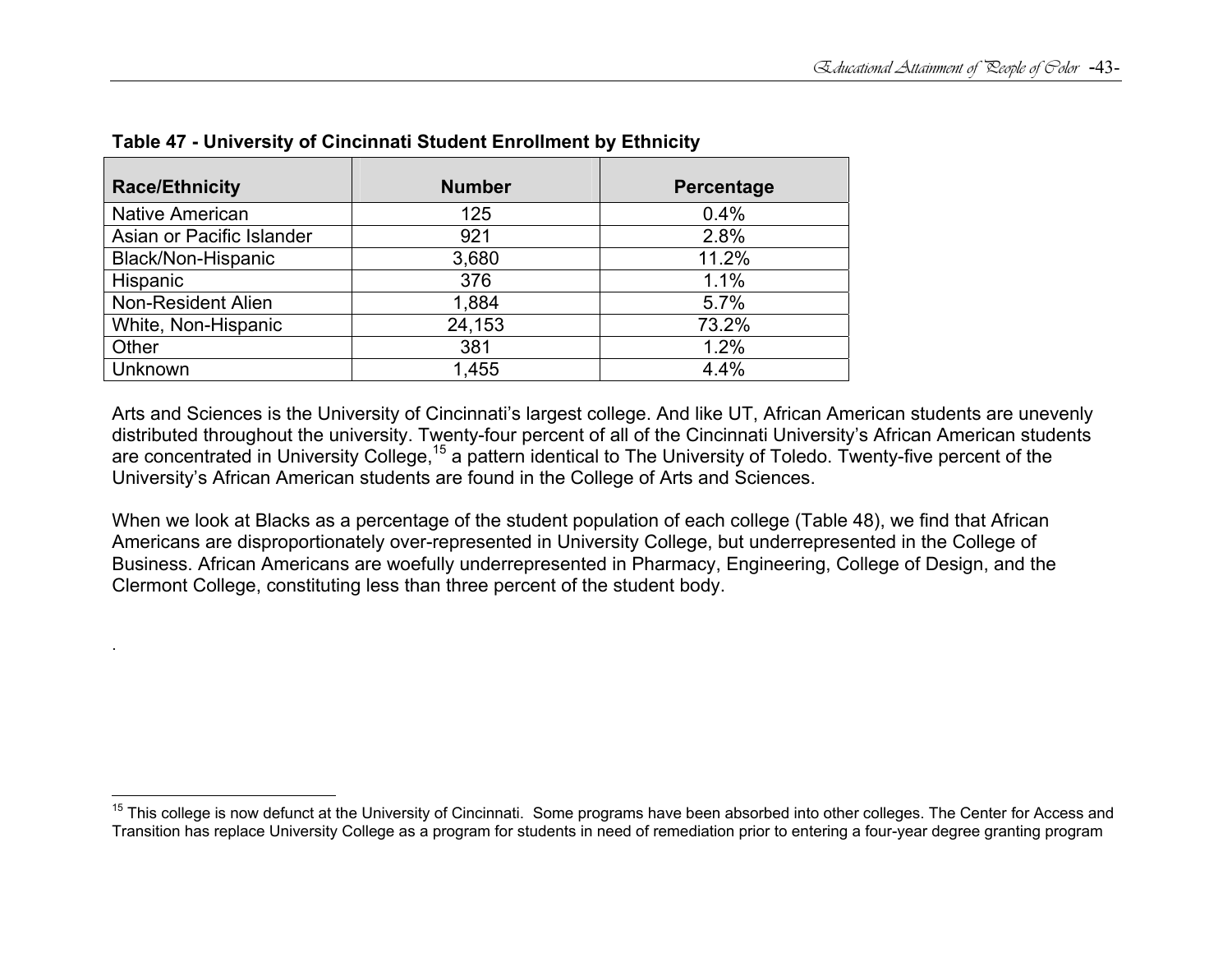| <b>College</b>                       | <b>Number</b> | Percentage |
|--------------------------------------|---------------|------------|
| <b>Adult Credit Education</b>        | 113           | 3.2%       |
| <b>Allied Health Sciences</b>        | 42            | 1.1%       |
| <b>Applied Science</b>               | 231           | 6.3%       |
| Arts and Science                     | 940           | 25.5%      |
| <b>Business Administration</b>       | 148           | 4.0%       |
| <b>Clermont College</b>              | 54            | 1.5%       |
| <b>College-Conservatory of Music</b> | 47            | 1.3%       |
| Design, Architecture, Art & Planning | 56            | 1.5%       |
| Education                            | 366           | 9.9%       |
| Engineering                          | 88            | 2.3%       |
| Law                                  | 30            | 0.8%       |
| Medicine                             | 52            | 1.4%       |
| <b>Nursing</b>                       | 60            | 1.6%       |
| Pharmacy                             | 6             | 0.2%       |
| <b>Raymond Walters College</b>       | 477           | 13.0%      |
| Social Work                          | 74            | 2.0%       |
| <b>University College</b>            | 893           | 24.3%      |

# **Table 48 - Number and Percentage of African American Students Distributed by each UC College**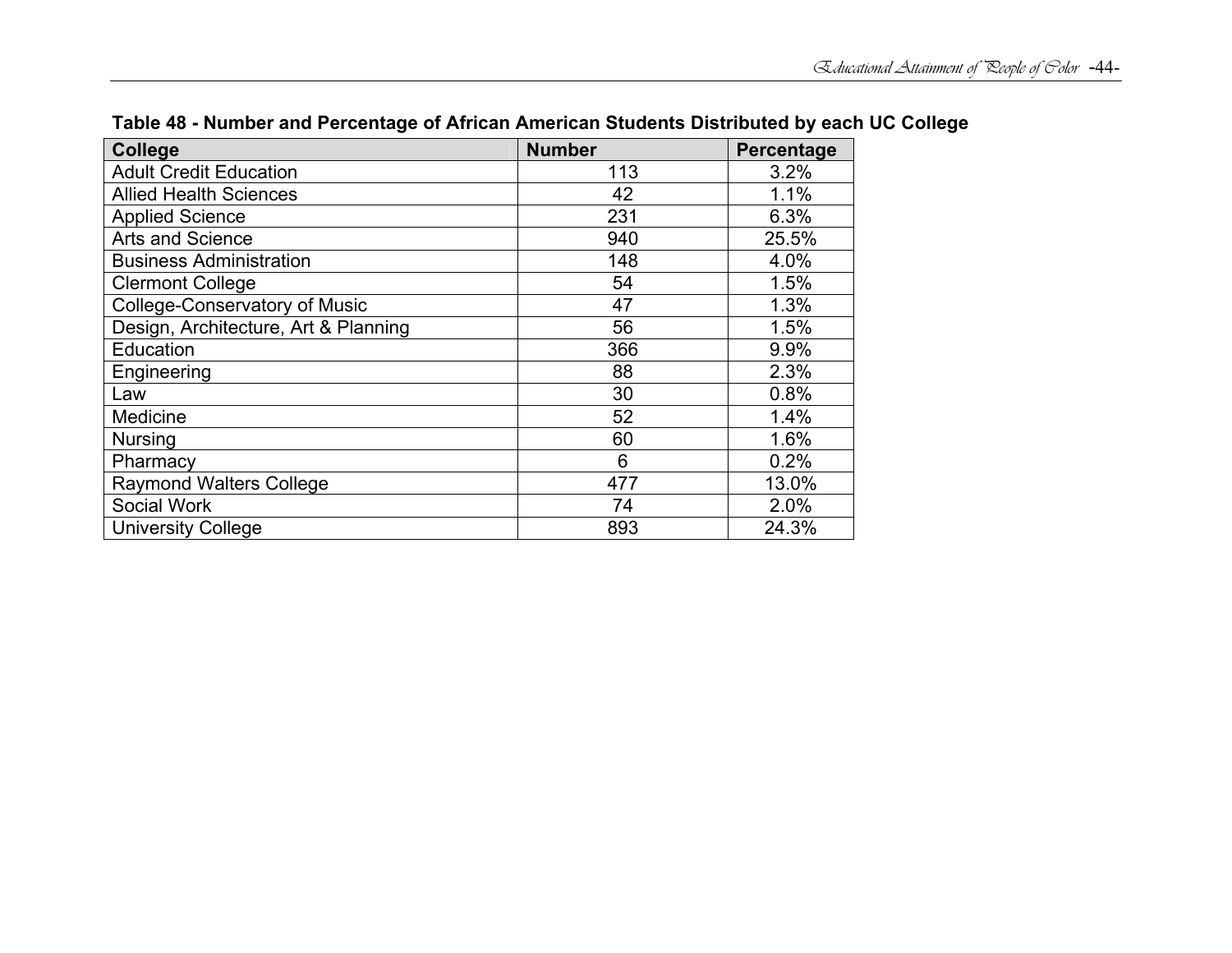| College                              | <b>Percentage African American</b> |
|--------------------------------------|------------------------------------|
| <b>Adult Credit Education</b>        | 10.1%                              |
| <b>Allied Health Sciences</b>        | 8.9%                               |
| <b>Applied Science</b>               | 12.8%                              |
| <b>Arts and Science</b>              | 14.5%                              |
| <b>Business Administration</b>       | 6.1%                               |
| <b>Clermont College</b>              | 2.2%                               |
| <b>College-Conservatory of Music</b> | 3.2%                               |
| Design, Architecture, Art & Planning | 2.8%                               |
| Education                            | 16.1%                              |
| Engineering                          | 3.0%                               |
| Law                                  | 8.2%                               |
| Medicine                             | 5.3%                               |
| <b>Nursing</b>                       | 8.5%                               |
| Pharmacy                             | 2.2%                               |
| <b>Raymond Walters College</b>       | 11.9%                              |
| Social Work                          | 26%                                |
| <b>University College</b>            | 29.7%                              |

**Table 49 - UC African-American Enrollment by College** 

It seems clear that for both urban universities, Blacks are over-represented in University College. This college houses the remedial courses, individualized programs, and students' who are undecided about their majors. It is also clear that at both universities, Black students are underrepresented in professional colleges, especially Engineering and Pharmacy.

There are some differences in colleges between the two universities, which suggest that some colleges may be more effective at recruiting Black students. The University of Cincinnati's law school is eight percent Black, compared to a figure of less than five percent for The University of Toledo. The University of Cincinnati's College of Education is about 16 percent Black, compared to about 8% for The University of Toledo. Of course, The University of Toledo College of Business and College of Pharmacy have figures of 10.65 percent Black and 5.31 percent Black respectively, compared to The University of Cincinnati's figures of 6.1 percent Black for Business Administration and 2.2 percent for Pharmacy colleges.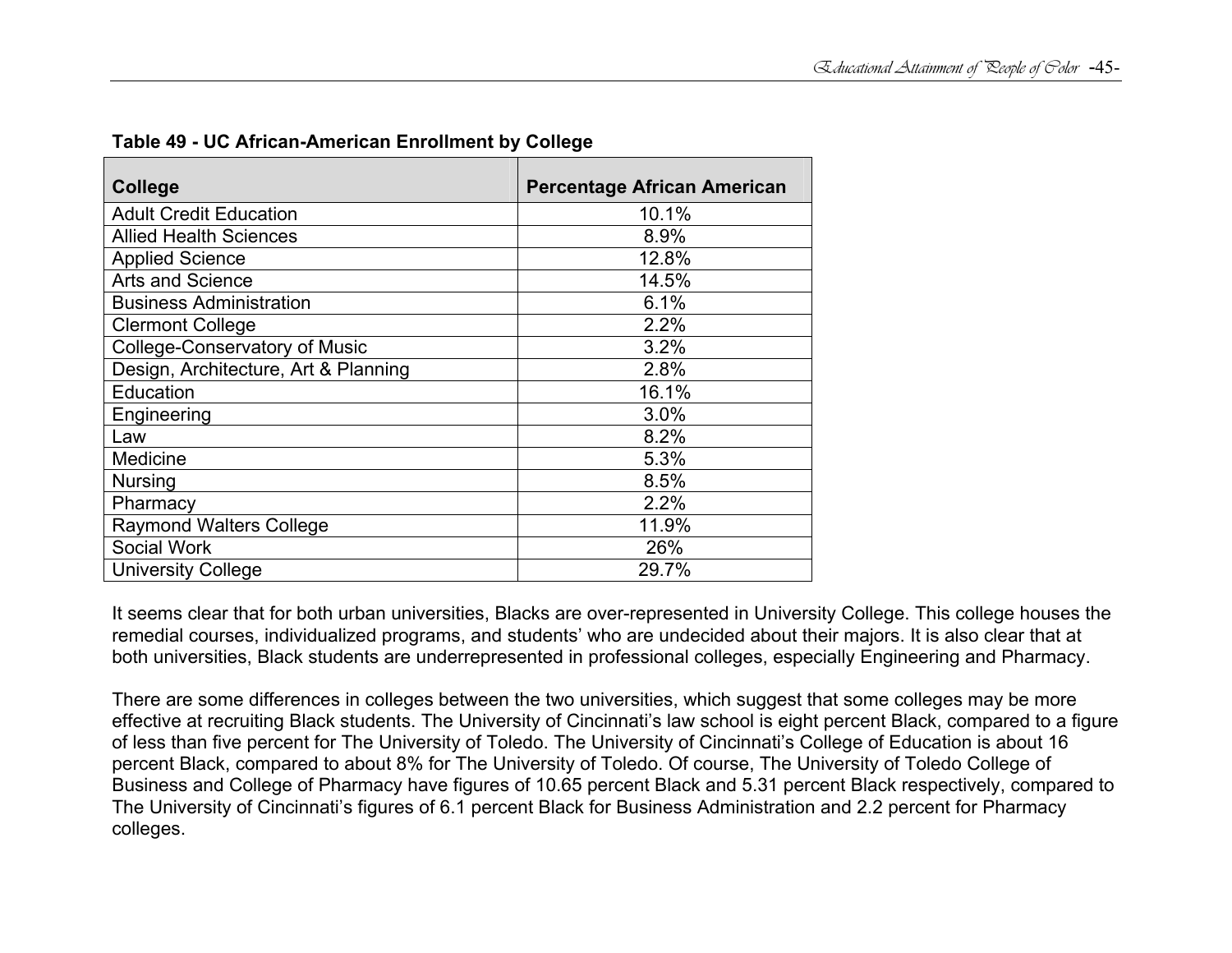### *Retention and Graduation Rates*

The University of Cincinnati, like other urban universities, has low retention and graduation rates. Table 50 shows return and graduation rates for the fall 1995 freshman class.

| <b>Race/Ethnicity</b>  | <b>Number</b> | Yr4   | Yr <sub>5</sub> | Yr <sub>6</sub> |
|------------------------|---------------|-------|-----------------|-----------------|
| <b>Native American</b> |               | 14.3% | 28.6%           | 28.6%           |
| Asian                  | 56            | 14.3% | 42.9%           | 53.6%           |
| Black/Non-Hispanic     | 175           | 11.4% | 27.4%           | 34.3%           |
| <b>Hispanic</b>        | 19            | 15.8% | 42.1%           | 52.6%           |
| White, Non-Hispanic    | 2,198         | 12.7% | 43%             | 53.1%           |
| Non-Resident Alien     | 9             | 33.3% | 33.3%           | 33.3%           |
| Unknown                | 17            | 5.9%  | 35.3%           | 41.2%           |

| Table 50 - Graduation Rates - University of Cincinnati |  |
|--------------------------------------------------------|--|
|--------------------------------------------------------|--|

Table 50 indicates that it takes most students six years to graduate. That is, at the end of the six years (1995-2001), most students who entered the University of Cincinnati had graduated. Cincinnati's graduation rate is substantially higher than UT's rate; a fact undoubtedly due to UC's selective admission policy.

The Hispanic American graduation rates require special attention. It is important to note that the UC's Hispanic American 6 year graduate rate was comparable to the White and Asian American rates. Indeed, Hispanics had a higher four-year graduation rate of 15.8 percent, which was higher than the rate for Whites and Asian Americans, which was 12.7 and 14.3 respectively. The Cincinnati graduation rates for Hispanic Americans were much higher than the rate for The University of Toledo.

The major area of concern is the extremely low graduation rates for African American students. About 11 percent of African American students graduated in four years. Of course, less than fifteen of all students graduated in four years and only about 12.7 percent of White students had graduated in 4 years ( by 1999). Only about 27 percent of Black students graduated in five years and only about 34 percent had graduated in six.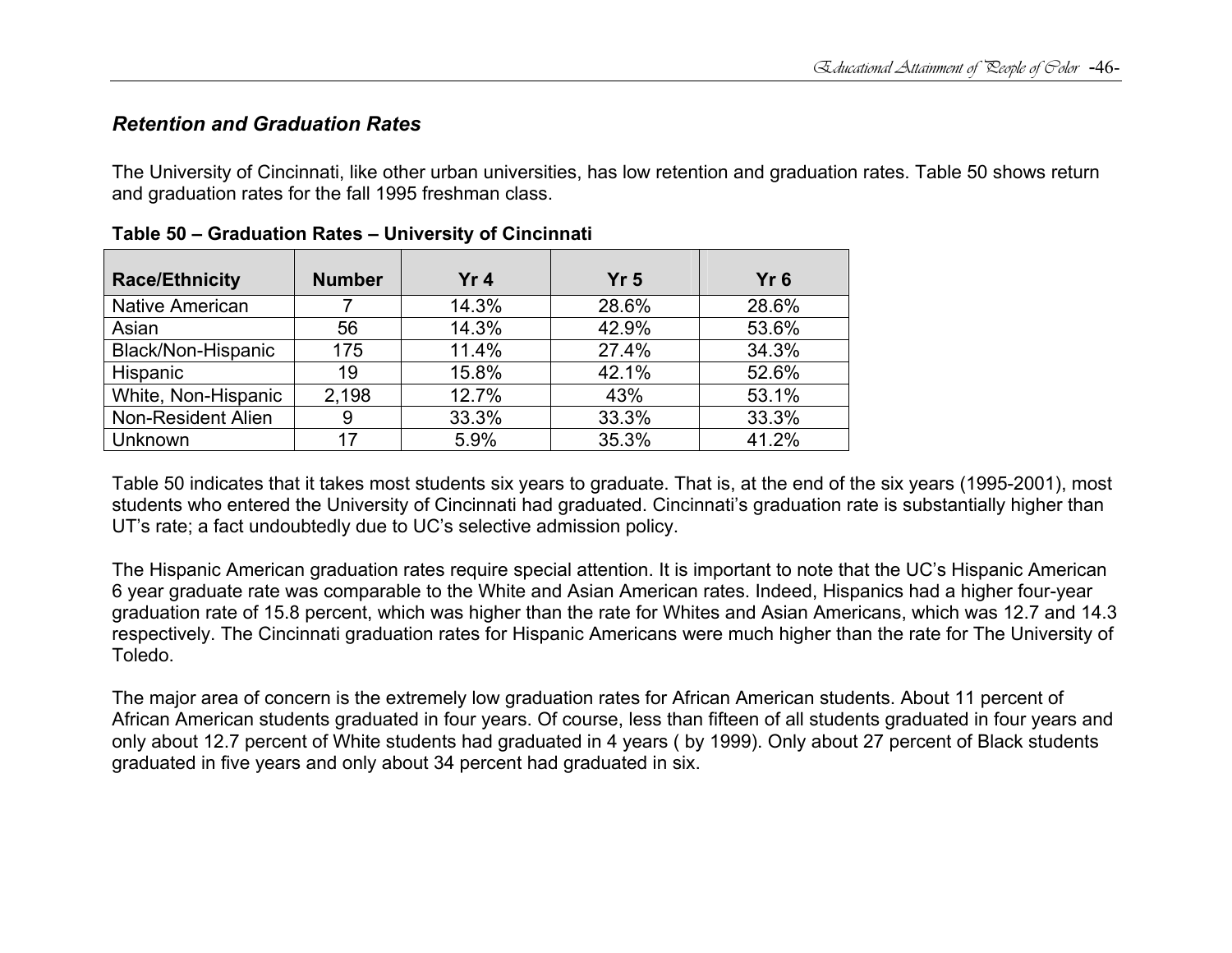### *Overall Status of Students of Color at UT and UC*

There is a wide variation in the performance of all groups of students. Although there are many outstanding African American and Native American students, on average they are not doing well at our two universities. At both universities a high proportion of Black students, about 24 percent of the total Black student population, tend to be concentrated in the University Colleges, the remedial courses, and the individualized programs. They are more likely to be among the nonmajors. The more serious problem is the low graduation rate among African Americans and Native Americans at both universities. Hispanic students have low graduation rates at The University of Toledo, but at the University of Cincinnati these rates are comparable to the rate of White students. Asian students are doing well at both universities.

# **Summary and Conclusions**

We have examined several data sets in order to trace developments in three areas pertaining to the educational attainment and income of people of color. We focused on two major Ohio cities: Cincinnati and Toledo. We looked at Ohio Higher Education Information (HEI) data to trace the educational experience of students entering universities in the state of Ohio. We examined Census tract data to outline changes in patterns of income among Whites, Hispanics and African Americans from 1980 to 2000. We used Ohio Department of Education data, primarily from Education Management Information System (EMIS) reports to investigate Toledo and Cincinnati school systems. Finally, we utilize data from the University Of Cincinnati's Office of Institutional Research (IR) and University of Toledo Office of Institutional Research to outline what was occurring once African-American and other students were experiencing once they enrolled. With these several data sets we were able to sketch out issues and problems confronting students of color from grade school forward.

Data from this study point to three sets of problems: problems with urban school systems, within urban universities, and within the job market. Policy recommendations emerge from the discussion of these problems.

# *1. - Problems in the Schools: Failing Math and Science and Persisting Segregation*

Cincinnati and Toledo schools, like other large Ohio urban school districts, are on academic emergency. They have low proficiency test scores, low attendance rates, and high dropout rates. Although Cincinnati has improved in all areas, its 12th graders continue to score well below state performance standards on math. The most distressing fact about Cincinnati's schools is the fact that more than sixty percent of Cincinnati Black 12th graders failed the math and the science sections of this test. Cincinnati schools, like other urban school districts, are failing.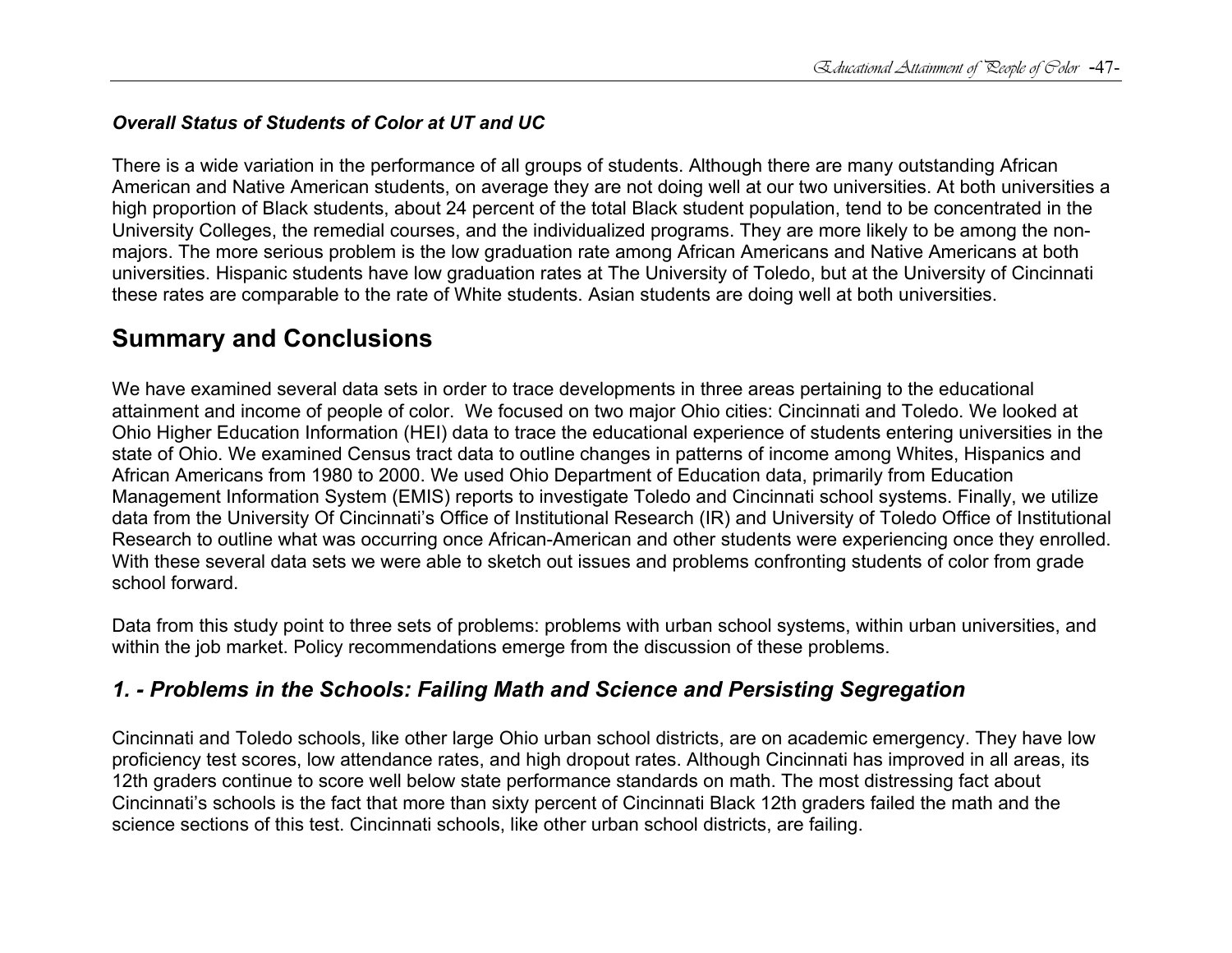The Toledo public school system is in worse shape. Its test scores are particularly dismal. In one high school, more than 85 percent of its 12th graders failed the math portion of the 12th grade proficiency test. District wide scores indicate that 82 percent of Black 12th graders failed the math section of the  $12<sup>th</sup>$  grade proficiency test. Both Toledo and Cincinnati are failing its Black students, especially in the areas of math and science.

Both school systems have marks of a segregated system. They both have significant minority populations. Whereas 43 percent of the Cincinnati city population is Black, over 70 percent of the public school population is Black. Whereas 24 percent of the Toledo city population is Black, 46 percent of the Toledo school population is Black. Two factors contribute to this disproportionate Black representation in public schools. First, demographics of the city contribute to its student population: a larger population of older Whites without school-aged children and a larger population of younger Blacks with school-aged children. Second, White families in both cities are more likely to put their children in private or parochial schools.

Both school systems have high schools that are identifiable by race. Even though Cincinnati student population is 70 percent Black, four schools—Aiken, Hughes, Taft and Woodward have Black student populations of over 90 percent—and one school with a White student population of about 60 percent. Cincinnati still has schools that can be identified by race.

Even though Toledo has a student population that is 46 percent Black, most of its schools can be identified by race: Bowsher, Waite and Start are identified as predominantly White schools with White populations of about seventy percent or more. Scott with a Black population of over 95 percent and Rodgers with a school population of over 60 percent are Black schools.

In sum, Black students tend to be racially segregated in both public school systems. Moreover, they graduate ill-prepared for college--especially in math and science--and seemingly not guided toward college attendance.

# *2. - Failure in the Universities: High Mediation, Concentration in University Colleges, Low Graduation Rates*

Given the problems in the local public schools, it is not surprising to find problems at the urban university levels in these locales. Ohio HEI data indicate that a larger proportion of African American students entering Ohio colleges, about 18 percent, require two or more remedial classes.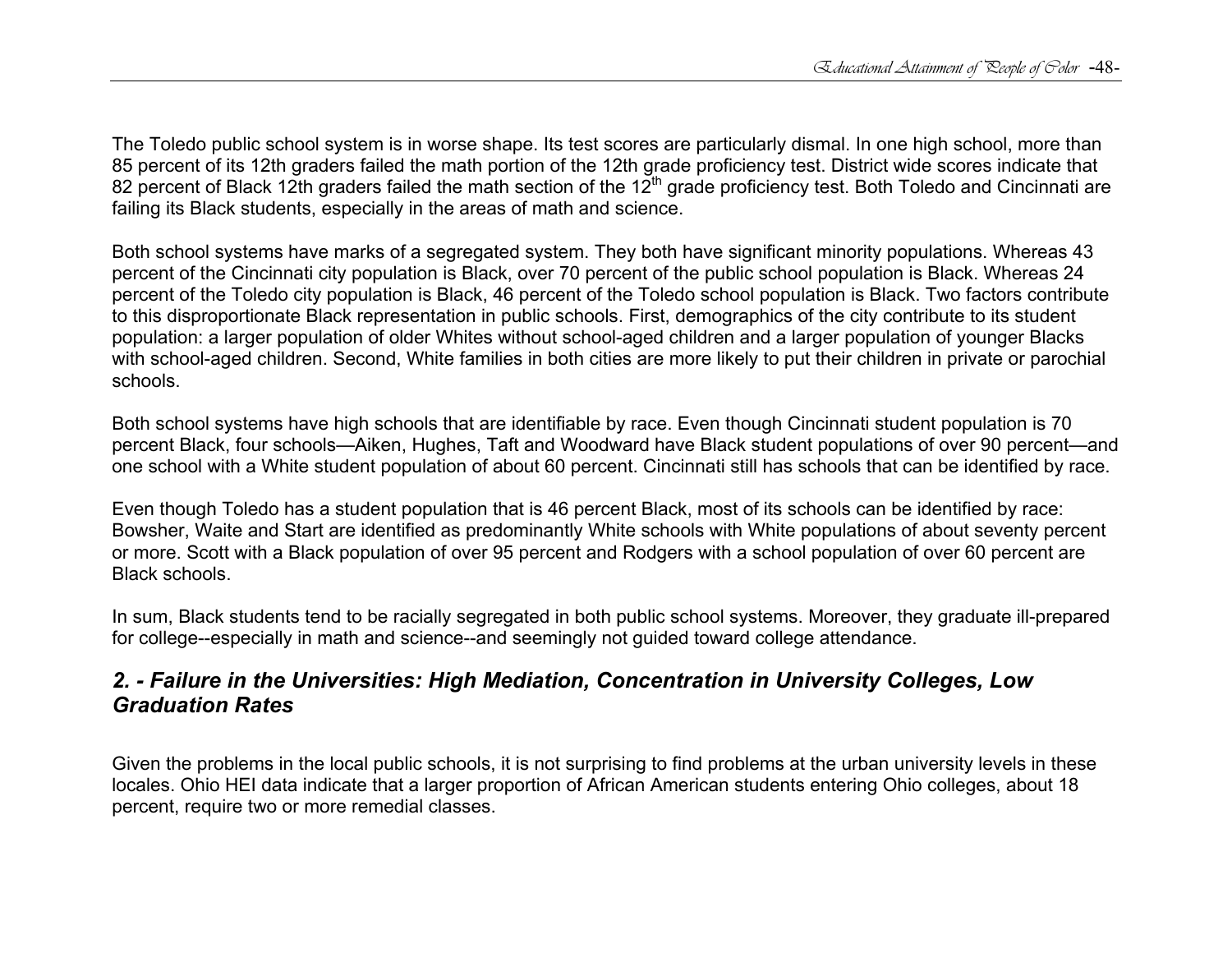The Universities of Cincinnati and Toledo Institutional Research data indicate a couple of major problems. The first problem has to do with the distribution of Black students, overrepresentation in some areas, but under-representation in others. Black students tend to be crowded in some areas but under-represented in others. More than a quarter of Black students are crowded in the University Colleges of both universities. The University College houses remedial classes, individualized programs and non-majors (students undecided about their majors). Black students are under-representation in professional Colleges; constituting less than four percent of the student populations in Engineering and Pharmacy Colleges in both Universities. Blacks also are under-represented in Law, Business, and Nursing. The second problem is the extremely low graduation rates, especially among African Americans and American Indians. Thus, while universities have remedial courses, they do not have the impact of raising skills to a sufficient level as to equalize graduation rates, although the extent to which this is insufficient skill development vs. a residual impact of low income and competing economic demands, is an issue that is beyond the scope of this inquiry.

# **Policy Implications and Recommendations**

We have presented primarily descriptive data that gives us a snap shot view of the educational experiences of people of color in Toledo and Cincinnati. Four sets of recommendations emerge from this snap shot, a set for future researchers, the school system, urban universities, and the state government.

### **Research**

More research needs to be conducted on the special problems of urban school districts in the state of Ohio, with the goal of developing specific programs to assist the districts in getting off academic emergency, and increasing the skills and career development efforts of individual students.

# **School Districts**

Urban school districts need to put more effort in mathematics and science education. The Toledo Public Schools need an enormous boost in its math education program. It needs to also target problematic high schools, particularly Scott High School and its feeder schools, for accelerated math education programs. There also seems to be a lack of guidance and counseling, directing students to appropriate preparatory curriculum. By extension, there may be a need to more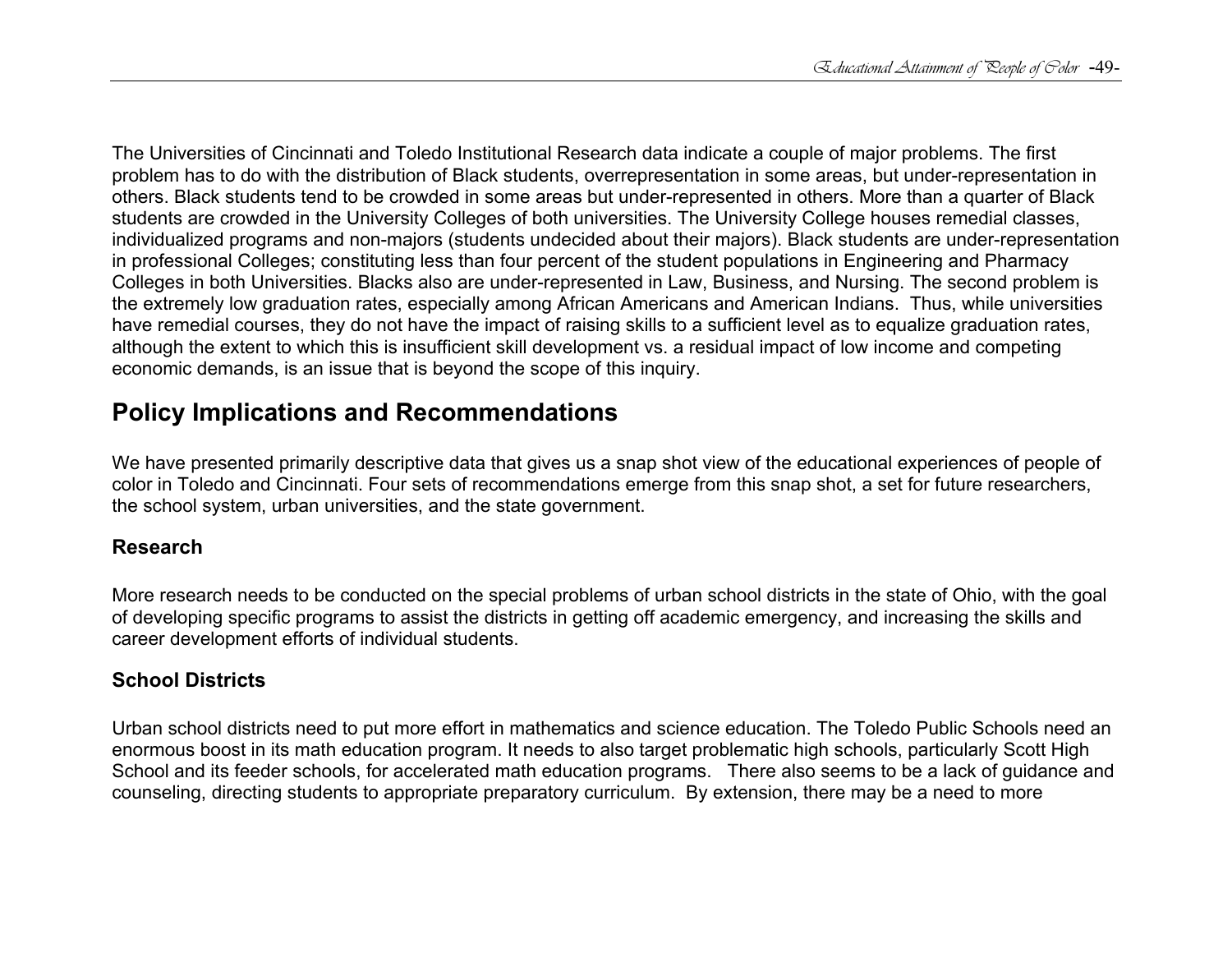effectively communicate with parents and community members about the level and types of scholarship and daily attendance needed to participate in a 21<sup>st</sup> century economy.

Urban school districts need to develop clear math objectives for each grade level, to establish plans and programs for achieving these objectives. Although not related to the data, but need, urban school districts and city governments need to develop educational task forces for developing strategic plans for getting out of academic emergency, for improving math and science, and for addressing the nagging problem of *de jure* segregation.

### **Urban Universities**

Urban universities and urban school systems should seek private funds to provide scholarship incentives for public school students who exhibit promise in math and science. Similarly, there needs to be more effective information about the real costs of college so that more students are encouraged to attend college.

Urban Universities need to establish two types of special task forces. One task force should involve directors or administrators of university programs that connect with the local school system. It should include directors of Upward Bound, Excel, Prep-Tech, Science/Math Tech, and other special programs. It should also include faculty members who do research on schools. The task force should be charged with the responsibility of developing a strategic plan for the university and the local school district to coordinate programs and efforts to improve student performance, to develop new initiatives of improving the math, science and reading skills of public school graduates, and to raise more money for scholarships, for incentives public school students, especially minorities, to achieve in math and science.

The second task force should be charged with the responsibility of developing and implementing plans for the recruitment of capable minority students to the professional colleges and to studying the best practices for minority recruitment and retention in use at other universities.

The University of Toledo has done commendable work through its Commission on Diversity, as this commission has collected diversity plans for each college. However, this commission needs to move to the next step in monitoring its colleges and working with them in focusing and revising its plans and in implementing them.